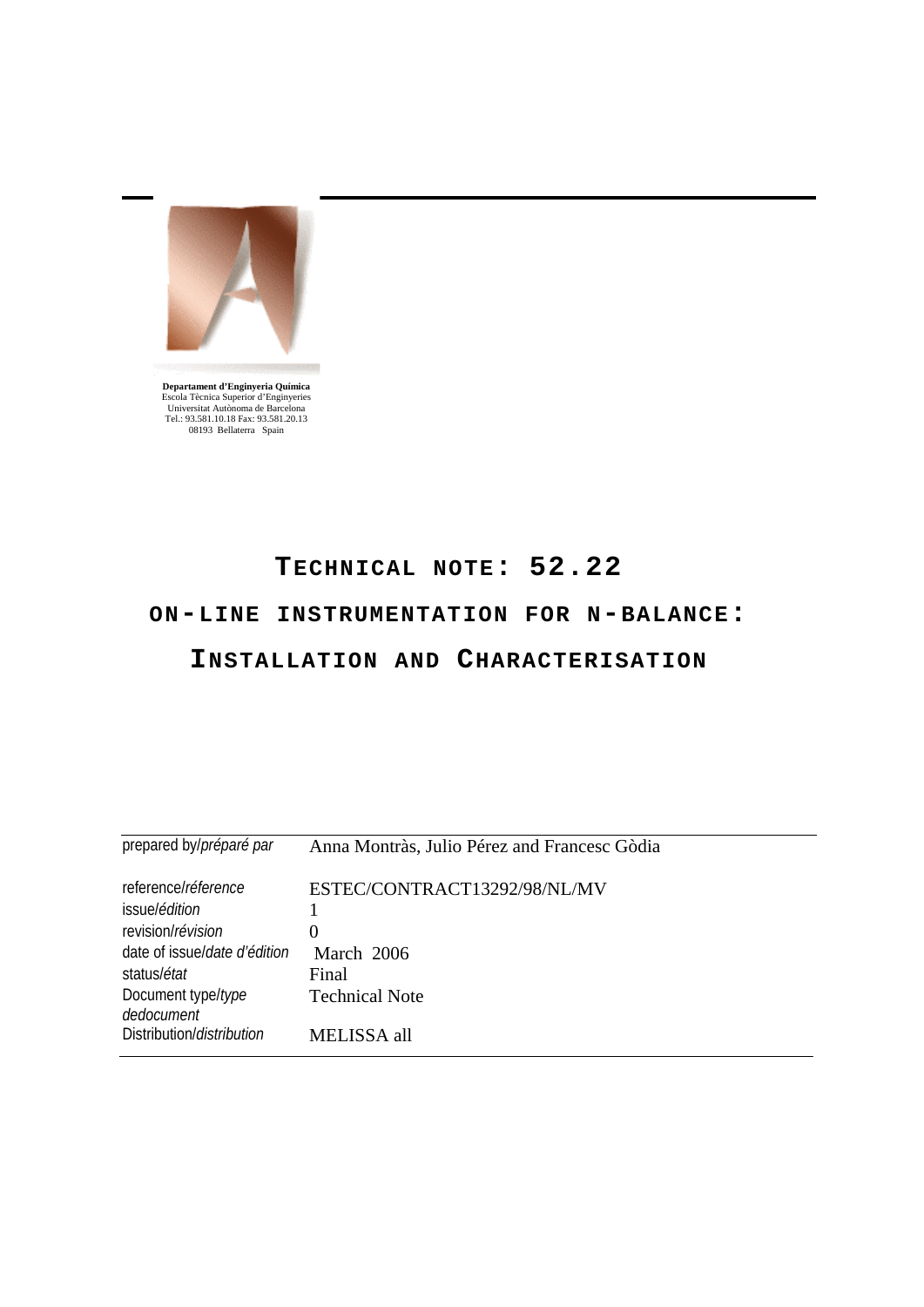issue 1 revision 0

page 2 of 53

|                  | APPROVAL                                                                     |                                                                     |
|------------------|------------------------------------------------------------------------------|---------------------------------------------------------------------|
| Title<br>titre   | On-line instrumentation for N-balance.<br>Installation and characterisation. | revision<br><i>issue</i><br>-0<br>$\mathbf{I}$<br>revision<br>issue |
|                  |                                                                              |                                                                     |
| author<br>auteur | Montràs, A.; Pérez, J.; Gòdia, F.                                            | 30/03/06<br>date<br>date                                            |
|                  |                                                                              |                                                                     |

| approved | date |
|----------|------|
| by       | date |
| approuvé |      |
| by       |      |

### **CHANGE LOG**

| reason for change <i>Iraison du</i> | ssuelissue revision/revision date/date |  |
|-------------------------------------|----------------------------------------|--|
| changement                          |                                        |  |
|                                     |                                        |  |
|                                     |                                        |  |

## **CHANGE RECORD**

Issue: 1 Revision: 0

| reason for change/raison du changement | page(s)/page(s) | paragraph(s)/ <i>paragrap</i><br>h(s) |
|----------------------------------------|-----------------|---------------------------------------|
|                                        |                 |                                       |

| On-line instrumentation for N-balance. Installation and characterisation                                      |  |
|---------------------------------------------------------------------------------------------------------------|--|
|                                                                                                               |  |
| This document is confidential property of the MELISSA partners and shall not be used, duplicated, modified or |  |
| transmitted without their authorization                                                                       |  |
| Memorandum of Understanding TOS-MCT/2002/3161/In/CL                                                           |  |
|                                                                                                               |  |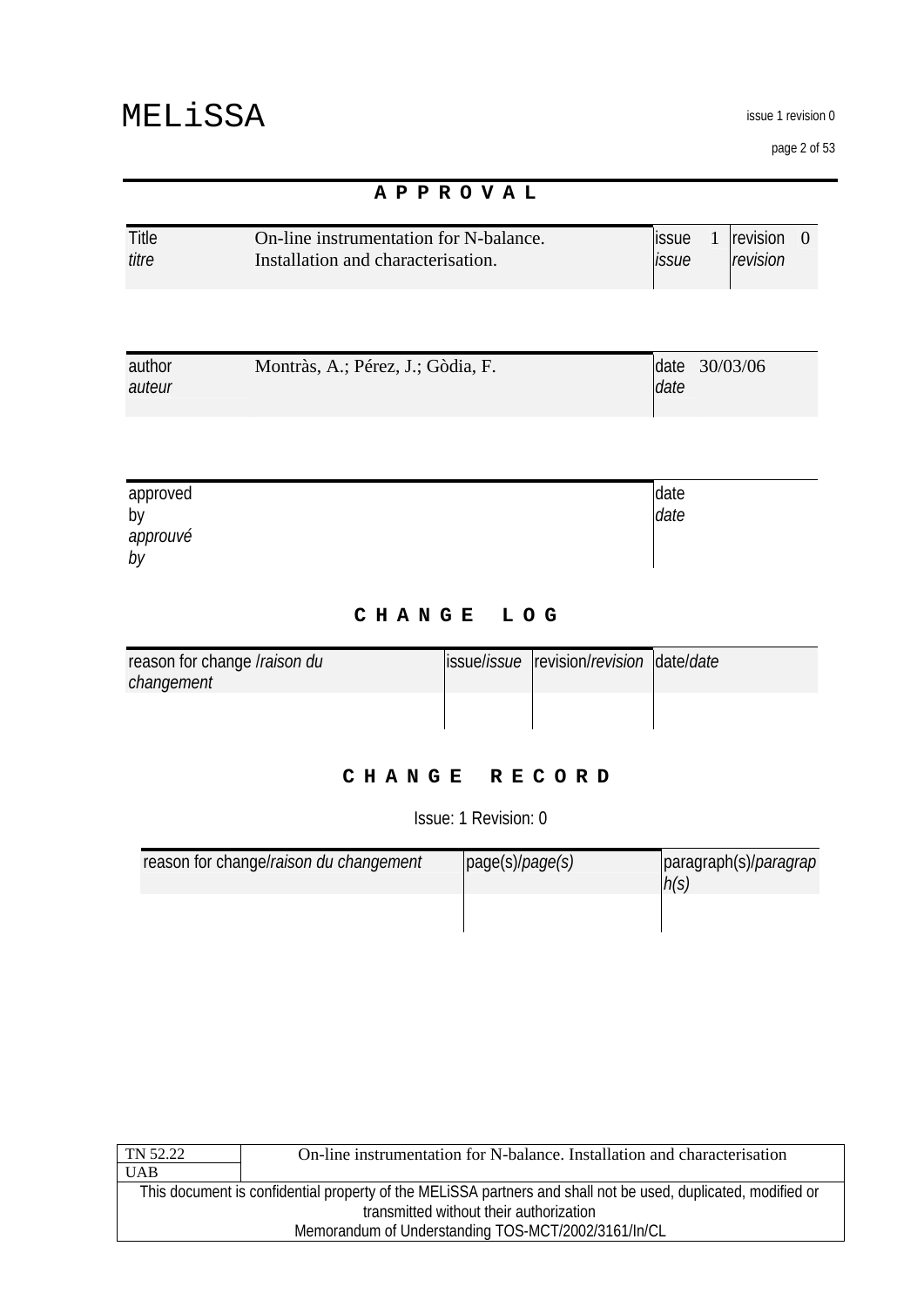page 3 of 53

|              |      | CONTENTS<br>TABLE<br>O F                                                    |                |
|--------------|------|-----------------------------------------------------------------------------|----------------|
| $\mathbf{1}$ |      | <b>INTRODUCTION</b>                                                         | 4              |
| 2            |      | <b>DESCRIPTION OF THE ANALYSERS AND THE SAMPLE</b>                          | 6              |
|              | 2.1  | Description of the detection system of the selected analysers               | 6              |
|              | 2.2  | Composition and main characteristics of an ISE                              | 6              |
|              | 2.3  | Composition of the input medium of compartment III                          | $\overline{7}$ |
|              | 2.4  | Physical description of the nitrate analyser                                | 8              |
|              | 2.5  | Characterisation of the nitrate analyser:                                   | 11             |
|              | 2.6  | Testing of the analyser with nitrate standards                              | 13             |
|              | 2.7  | Interference identification                                                 | 14             |
|              | 2.8  | Tests with samples containing a known concentration of $NO_3$ and $HCO_3$ . | 19             |
|              | 2.9  | Tests using fresh medium from the nitrifying column                         | 21             |
|              | 2.10 | Optimisation of the operational conditions of the nitrate analyser          | 23             |
|              | 2.11 | Tests performed off-line with real sample from compartment III              | 27             |
|              | 2.12 | Physical description of the ammonium analyser:                              | 29             |
|              | 2.13 | Calibration cycle                                                           | 32             |
|              | 2.14 | Characterisation of the ammonium analyser                                   | 32             |
|              | 2.15 | Tests performed with standard solutions of ammonium                         | 33             |
|              | 2.16 | Tests using fresh medium from the nitrifying column                         | 35             |
|              |      | 2.17 Maintenance requirements of the ion selective electrodes               | 37             |
|              |      | <b>3 ON-LINE INSTALLATION</b>                                               | 39             |
|              | 3.1  | Sample and reagent requirements of the analysers                            | 42             |
|              | 3.2  | Estimation of the dead time in the buffer tank                              | 43             |
|              | 3.3  | Estimation of the dead time in the filter                                   | 44             |
| 4            |      | PRELIMINARY TESTS WITH ON-LINE ANALYSERS                                    | 47             |
|              | 4.1  | Tests performed with Aquanitra                                              | 47             |
|              | 4.2  | Tests performed with Aquamonia                                              | 48             |
| 5            |      | <b>CONCLUSIONS</b>                                                          | 50             |
| 6            |      | <b>REFERENCES</b>                                                           | 51             |
| 7            |      | <b>COMMENTS ON TN 52.22</b>                                                 | 52             |

| TN 52.22                                                                                                      | On-line instrumentation for N-balance. Installation and characterisation |
|---------------------------------------------------------------------------------------------------------------|--------------------------------------------------------------------------|
| <b>UAB</b>                                                                                                    |                                                                          |
| This document is confidential property of the MELISSA partners and shall not be used, duplicated, modified or |                                                                          |
| transmitted without their authorization                                                                       |                                                                          |
| Memorandum of Understanding TOS-MCT/2002/3161/In/CL                                                           |                                                                          |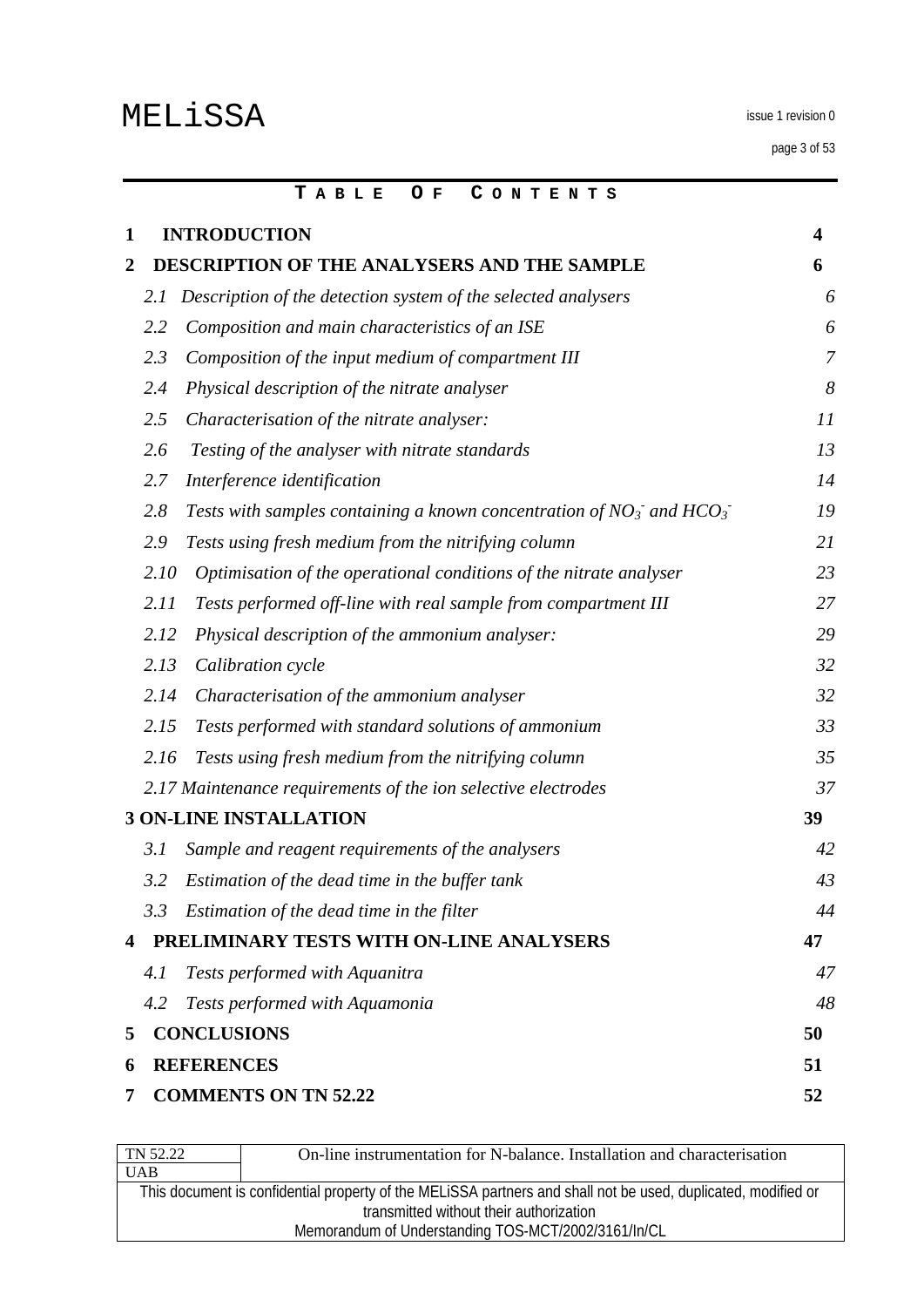# <span id="page-3-0"></span>**1 INTRODUCTION**

Trade-off of the on-line instrumentation for Nitrogen balance has already been presented in TN 52.21. The work presented in the present Technical Note is focused on the optimisation of the operational conditions of both the ammonium and nitrate analysers once installed in the MELISSA pilot plant.

A new ammonium analyser, whose performance is based on the same principles as the Nitrate analyser *Aquanitra*®, has been purchased. In the present technical note an extensive description of the new on-line ammonium analyser (*Aquamonia*®) and the on-line nitrate analyser (*Aquanitra*®) is presented. The decision to purchase a new ammonium analyser was made after meeting further problems with the old ammonium analyser *(Amtax, Dr. Lange)*, which had in principle been selected as the best alternative in technical note 52.21.

The main parameters of the nitrate analyser were already adjusted during preliminary tests performed with a prototype analyser and discussed in previous technical note 52.21. Therefore, only a summary of the main operational characteristics set in that previous work, and an update on these conditions is presented for the nitrate analyser.

In order to test the performance of the analysers they were operated off-line with the selected conditions before their connection to the outlet of compartment III. For this set of experiments several dissolutions were selected:

First of all, the analysers have been tested with standard solutions containing only a known concentration of sodium nitrate (Aquanitra<sup>®</sup>) and ammonium chloride (Aquamonia<sup>®</sup>) in deionized water.

Once the correct performance of the analysers has been tested with standard solutions of nitrate and ammonium, the next step is to reproduce the characteristics of the real samples from the nitrifying reactor, by using solutions of nitrate and ammonium dissolved in fresh nitrifying medium instead of deionized water. This second set of experiments is important in order to

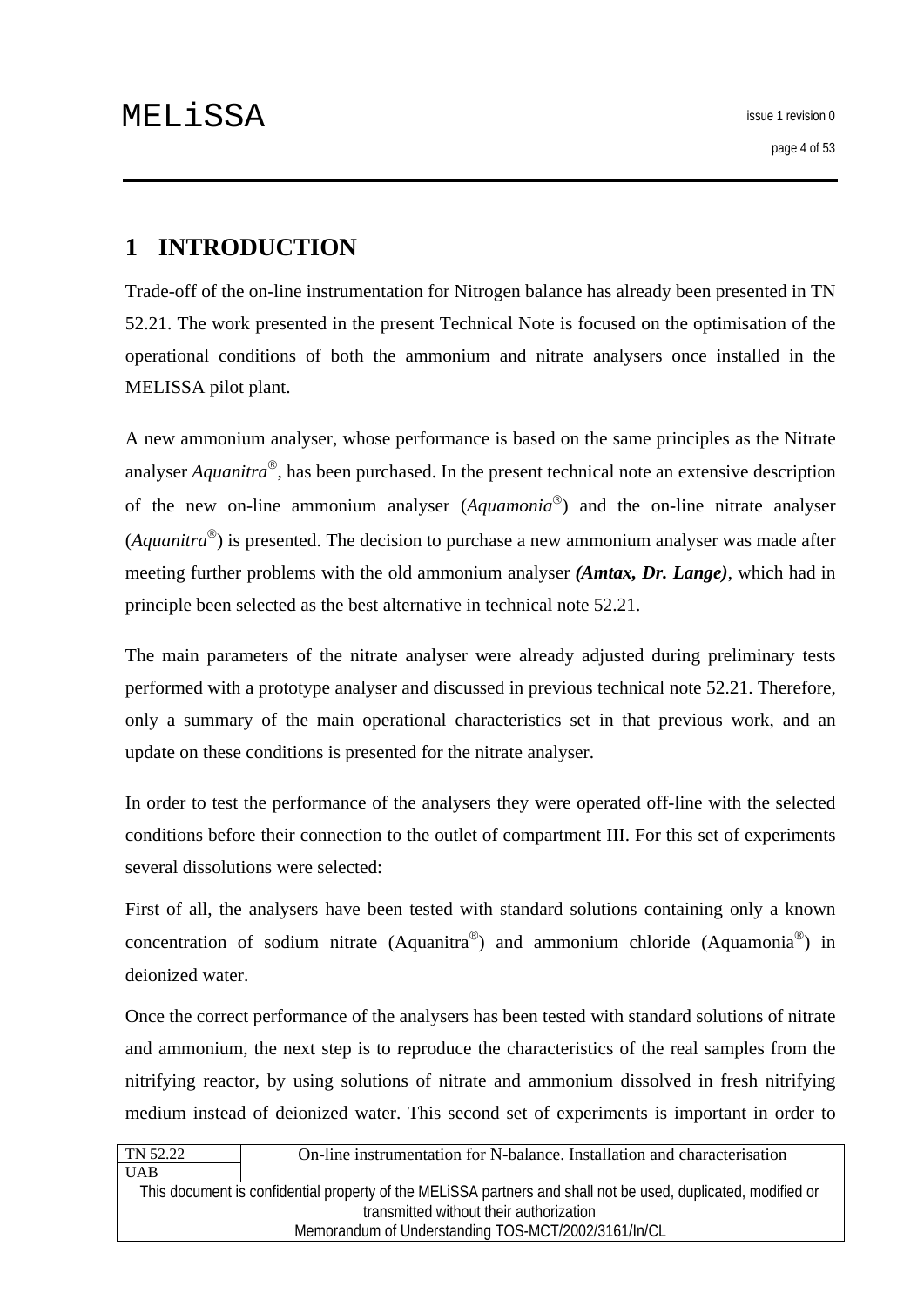identify any interference that could be found in real samples. The use of fresh medium allows us to reproduce the composition of real samples from the reactor with the advantage that any other components, such as  $HCO<sub>3</sub>$  originated from the Na<sub>2</sub>CO<sub>3</sub> added by the pH control system, are not present in the sample. The experiments with fresh medium are particularly important in the characterisation of the on-line nitrate analyser, due to the fact that  $HCO_3^-$  was identified as the main interference in the analysis of  $NO<sub>3</sub>$ . An exhaustive study concerning interference by carbonate/bicarbonate was already presented in TN 52.21.

Once the correct performance of both analysers has been proved with standard solutions, and previous to connecting the analysers on-line to compartment III, a set of experiments was carried out using real sample collected from the outflow of the reactor. The concentrations of nitrate and ammonium measured by Aquanitra<sup>®</sup> and Aquamonia<sup>®</sup> were compared to those obtained by an off-line reference method (LCK339/LCK305, Dr Lange).

Finally, the design of the connection between the outflow of compartment III pilot reactor and the analysis system is presented, as well as some preliminary tests performed with this configuration. Possible improvements to this system will also be discussed in this technical note.

| On-line instrumentation for N-balance. Installation and characterisation                                      |  |
|---------------------------------------------------------------------------------------------------------------|--|
|                                                                                                               |  |
| This document is confidential property of the MELISSA partners and shall not be used, duplicated, modified or |  |
| transmitted without their authorization                                                                       |  |
| Memorandum of Understanding TOS-MCT/2002/3161/In/CL                                                           |  |
|                                                                                                               |  |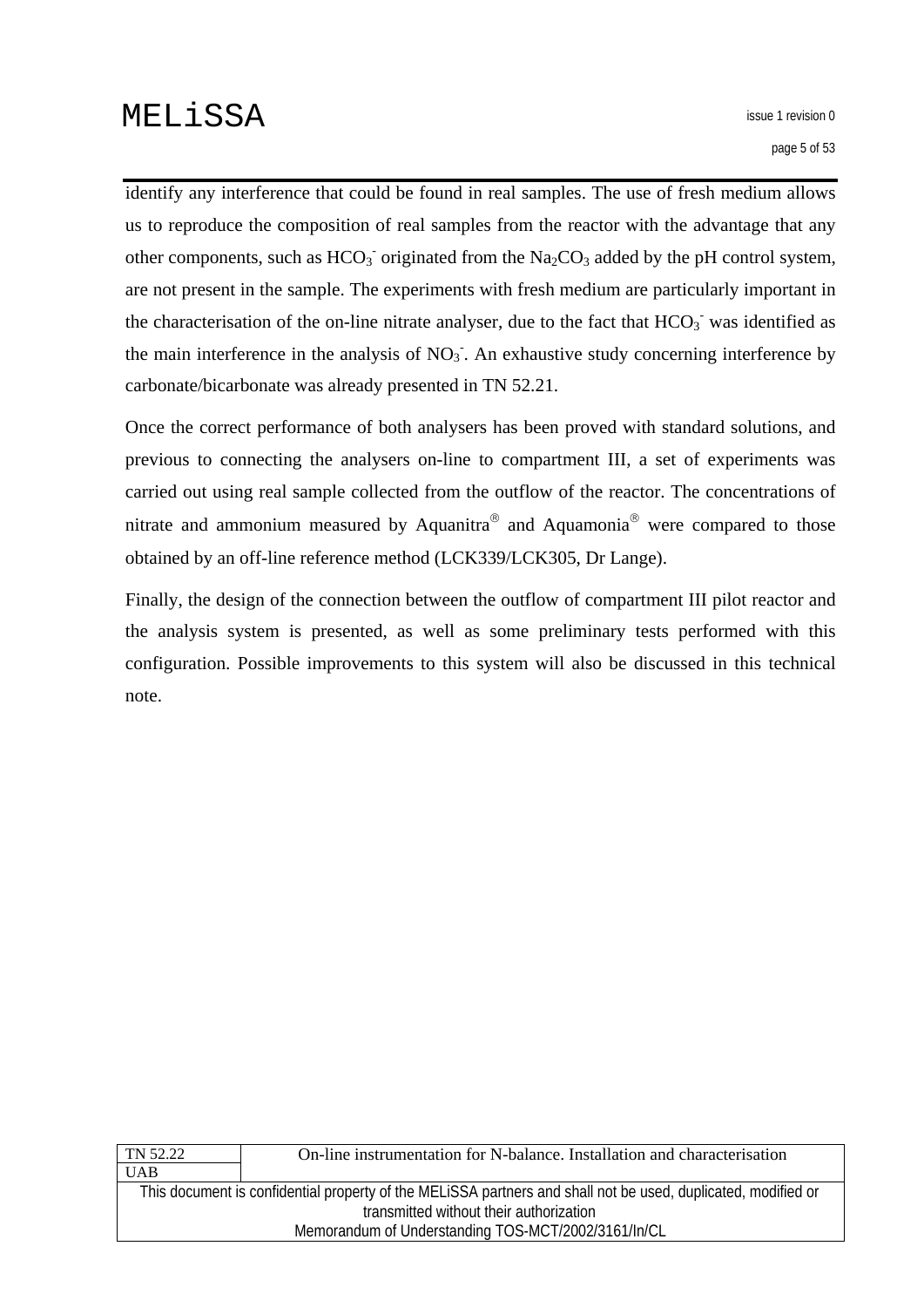# <span id="page-5-0"></span>**2 DESCRIPTION OF THE ANALYSERS AND THE SAMPLE**

#### **2.1 Description of the detection system of the selected analysers**

The measuring technique used by Aquanitra<sup>®</sup> is a potentiometry-based method. Some of the advantages of using an ISE are its low maintenance requirements and its capability to work unattended.

The analysers presented in this technical note are based on the use of a solid-state ISE on a flow injection analyser.

#### **2.2 Composition and main characteristics of an ISE**

The main components of any ISE are a membrane selective to the analyte, coupled with an internal reference that provides both sides of the membrane with a constant potential.

The difference between a conventional ISE and a solid-state ISE is the absence of a liquid internal reference in the latter, which is replaced with a conductor material deposited over the surface of the selective membrane.

The material used as a solid internal reference is an epoxi resin that covers the surface of the different materials that constitute the membrane providing a constant potential.

The composition of the membranes of both the ammonium and the nitrate analysers described in this technical note are presented in table 2.1.

| On-line instrumentation for N-balance. Installation and characterisation                                      |  |
|---------------------------------------------------------------------------------------------------------------|--|
|                                                                                                               |  |
| This document is confidential property of the MELISSA partners and shall not be used, duplicated, modified or |  |
| transmitted without their authorization                                                                       |  |
| Memorandum of Understanding TOS-MCT/2002/3161/In/CL                                                           |  |
|                                                                                                               |  |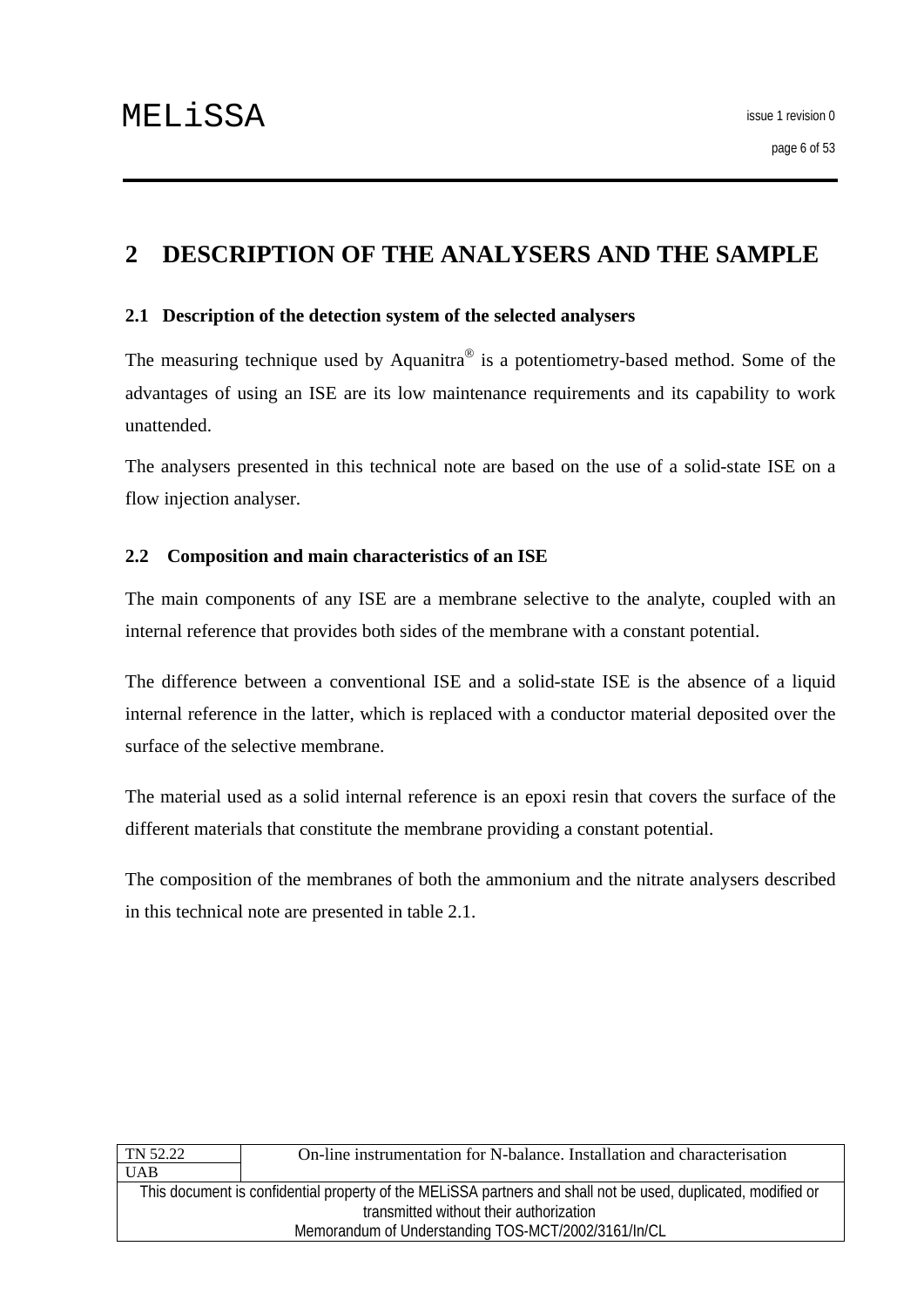<span id="page-6-0"></span>**Table 2.1**: Composition of the selective membranes of the ammonium and nitrate ISEs. (Alegret *et al*., 1989; Beltran *et al*., 2002)

| Aquamonia                        | Aquanitra                                            |
|----------------------------------|------------------------------------------------------|
| 1% Ionophore                     | 6.5% Ionophore<br>(Tridodecylmethylammonium nitrate) |
| 67% plastifiant agent            | 61% 2-Nitrophenyl octyl ether                        |
| 32 % PVC (high molecular weight) | 32.5% PVC (high molecular weight)                    |

The relation between the concentration of the analyte and the potential detected by an electrode based on a selective membrane is described by the Nickolskii-Eisenman equation. (Equation 2.1).

$$
E = E^{0} \pm S \cdot log\left(a_{x} + \sum_{y} K_{x,y}^{pot} \cdot a_{y}^{\frac{z_{x'}}{z_{y}}}\right) \quad (2.1)
$$

where:

 $E^0$  is the cell constant;

*S* is the slope of the Nernst equation (S=0.059/n);

 $K_{x,y}^{pot}$  is the potentiometric selectivity coefficient and can be described as the ratio analyte/interference under which 100% of the response of the ISE is due to interference.

 $a_x$  *i*  $a_y$  are the activities of the analyte and the interferent ion;

 $z_x$  i  $z_y$  are the charges of the analyte and the interferent ion.

### **2.3 Composition of the input medium of compartment III**

The use of ISEs to quantify the ammonium and nitrate concentrations makes it necessary to study the possible interferences. Although the selectivity of these sensors is high, they are not

| TN 52.22                                                                                                      | On-line instrumentation for N-balance. Installation and characterisation |
|---------------------------------------------------------------------------------------------------------------|--------------------------------------------------------------------------|
| <b>UAB</b>                                                                                                    |                                                                          |
| This document is confidential property of the MELISSA partners and shall not be used, duplicated, modified or |                                                                          |
| transmitted without their authorization                                                                       |                                                                          |
| Memorandum of Understanding TOS-MCT/2002/3161/In/CL                                                           |                                                                          |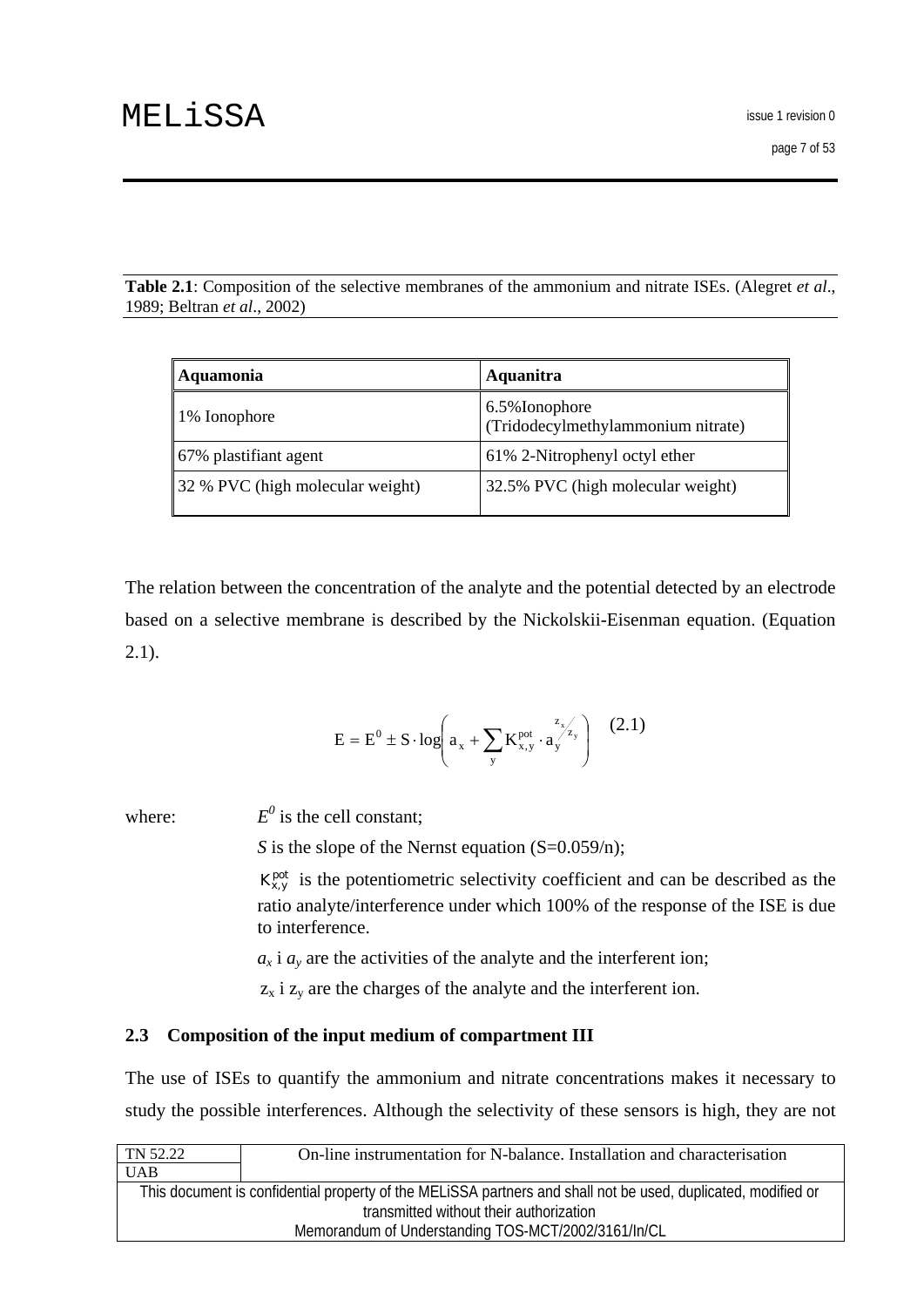<span id="page-7-0"></span>specific, and thus the use of complex media may have a negative effect on the performance of an ISE.

Interference from the different ions present in the culture medium currently entering compartment III was studied for each of the analysers. Interference is usually due to ions that have the same charge as the analyte. CI,  $HCO_3$  and  $NO_2$  were the main studied interferences of the NO<sub>3</sub><sup>-</sup> ISE, whereas K<sup>+</sup> and Na<sup>+</sup> are the main species known to interfere with the NH<sub>4</sub><sup>+</sup> ISE.

In addition to the compounds in table 2.2, also  $NO<sub>2</sub>$ <sup>-</sup> from partial oxidation and  $HCO<sub>3</sub>$ <sup>-</sup> due to the addition of  $Na<sub>2</sub>CO<sub>3</sub>$  by the pH control system, are known to interfere on the detection of  $NO<sub>3</sub>$ . Their interference has been studied during the characterisation process of the nitrate analyser.

#### **Table 2.2:**

Composition of the medium for a mix culture of *N. europaea* i *N. winogradskyi*. pH must be set to 8.1-8.2 with  $Na<sub>2</sub>CO<sub>3</sub>$ .  $MgSO_4·7H_2O$  i CaCl<sub>2</sub>·2H<sub>2</sub>O sterylised separately and added by filtration (0.22 $\mu$ m)

| <b>COMPOUND</b>                      | g/L distilled water |
|--------------------------------------|---------------------|
| $(NH_4)_2SO_4$                       | 1.32                |
| FeSO <sub>4</sub> ·7H <sub>2</sub> O | 0.0025              |
| CuSO <sub>4</sub> ·5H <sub>2</sub> O | $4.10^{-6}$         |
| Na <sub>2</sub> HPO <sub>4</sub>     | 0.71                |
| $KH_2PO_4$                           | 0.68                |
| $(NH_4)_6Mo_7O_{24}.4H_2O$           | 0.177               |
| $ZnSO_4$ -7H <sub>2</sub> O          | $4.3 \cdot 10^{-6}$ |
| $MgSO_4.7H_2O$                       | 0.052               |
| CaCl <sub>2</sub> ·2H <sub>2</sub> O | $7.4 \cdot 10^{-4}$ |
| NaHCO <sub>3</sub>                   | 0.8                 |

### **2.4 Physical description of the nitrate analyser**

The electric signal generated by the nitrate ions in the selective electrode is compared to that of

a reference electrode (AgCl/Ag) giving a potential that is then converted to a concentration

| TN 52.22   | On-line instrumentation for N-balance. Installation and characterisation                                                                                 |
|------------|----------------------------------------------------------------------------------------------------------------------------------------------------------|
| <b>UAB</b> |                                                                                                                                                          |
|            | This document is confidential property of the MELISSA partners and shall not be used, duplicated, modified or<br>transmitted without their authorization |
|            | Memorandum of Understanding TOS-MCT/2002/3161/In/CL                                                                                                      |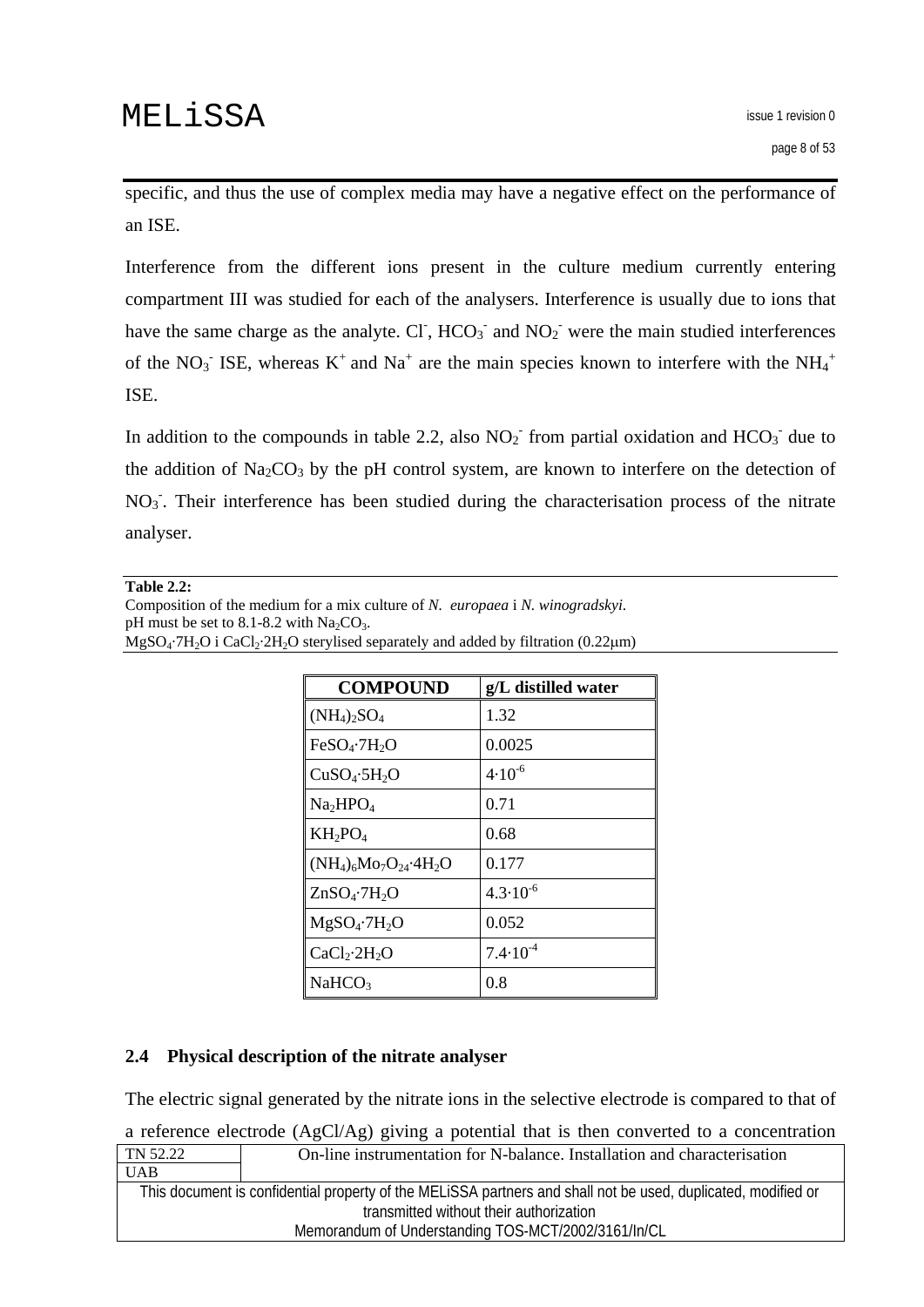value by means of the previous three-point calibration. The electric potential due to the presence of nitrate is compared to the base line potential given by the carrier and the reagent modifier. A detailed scheme of the analyser and its main components describing the flow diagram is presented in figure 2.1.



### Figure 2.1.- Flow diagram for the Nitrate analyser (Aquanitra<sup>®</sup>)

The carrier flow is pumped to a mixing chamber, where a flow of reagent modifier is incorporated. The concentration and pH of this solution are selected in such a way that its buffer capacity is sufficient to avoid the effect of interfering species. The flow then goes through a de-bubbling chamber, designed to remove any gas from the liquid flow that might lead to incorrect measurements when the sample reached the detection system.

During operation of the analyser a continuous flow of deionised water goes through the system while the standards and the sample are switched to the main carrier flow by means of different electro valves.

Before starting normal operation with the nitrate on-line analyser a calibration cycle needs to be carried out. This procedure takes place automatically and consists of a three-point standard calibration whose frequency is adjustable from the main display of the analyser. The standard

| TN 52.22                                | On-line instrumentation for N-balance. Installation and characterisation                                      |  |  |  |
|-----------------------------------------|---------------------------------------------------------------------------------------------------------------|--|--|--|
| <b>UAB</b>                              |                                                                                                               |  |  |  |
|                                         | This document is confidential property of the MELISSA partners and shall not be used, duplicated, modified or |  |  |  |
| transmitted without their authorization |                                                                                                               |  |  |  |
|                                         | Memorandum of Understanding TOS-MCT/2002/3161/In/CL                                                           |  |  |  |
|                                         |                                                                                                               |  |  |  |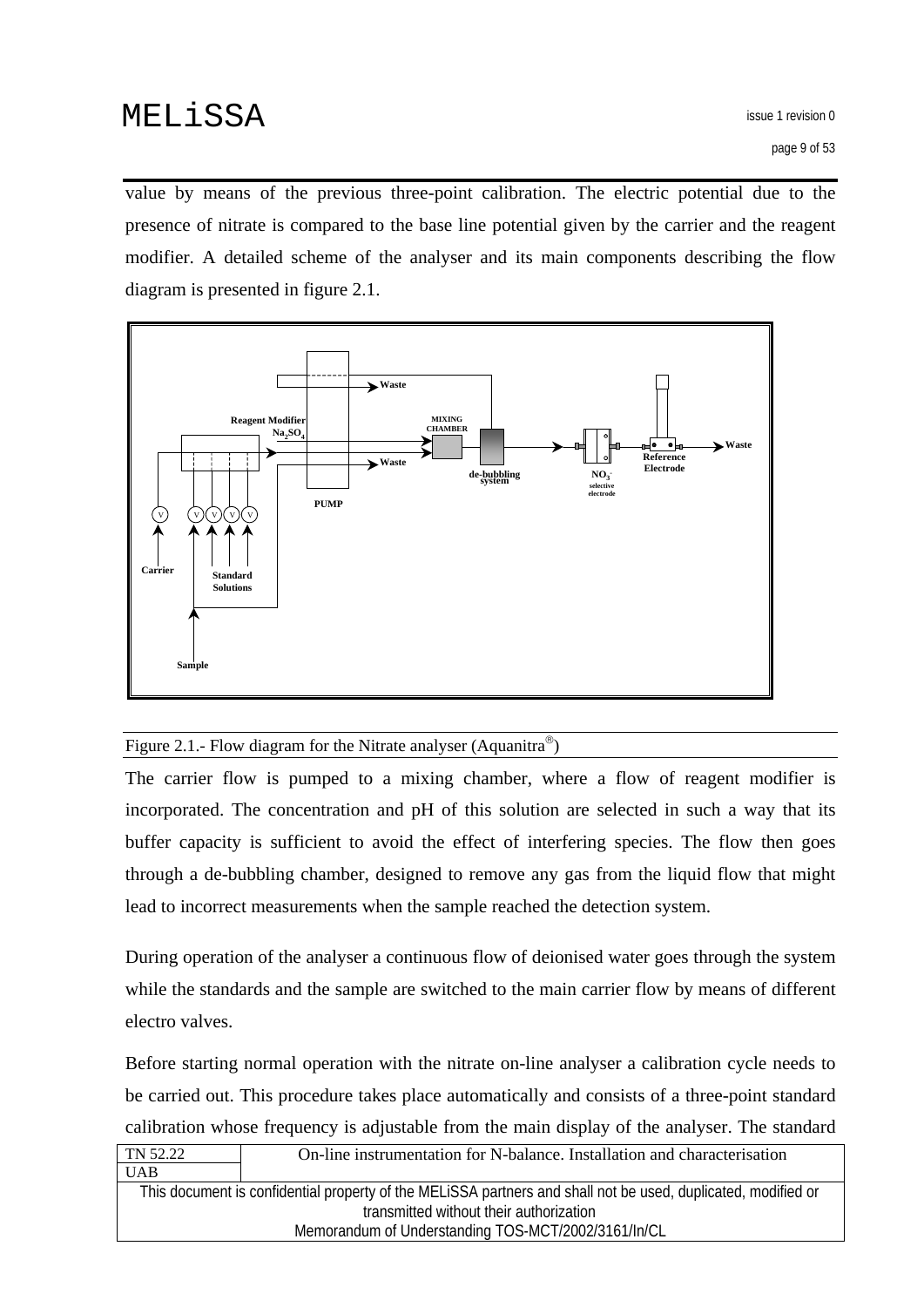solutions are selected in such a way that the expected concentration of the sample is included within this range.

Before the start of the analysis cycle, sample is injected to the system in order to replace the remaining sample from previous analyses. Periods of time within 0 and 600 seconds can be selected for this purpose.

The analysis cycle starts with the main flow, which contains only the carrier and a solution of reagent modifier, being switched to the nitrate selective electrode and then through the reference electrode. Under these conditions the potential between the two electrodes is measured and sent to the microprocessor, which stores it as the base line potential.

After this elapse of time, known as stabilisation time, the sample is switched into the system by means of a valve.

The sample reaches the mixing chamber and is integrated in the main flow, the homogenised flow, whose pH was decreased by the addition of the reagent modifier solution, goes through a de-bubbling chamber, where  $CO_3^2$  and  $HCO_3$  present in the sample are removed as  $CO_2$ .

- **The carrier flow into which the sample and all the reagents are injected is a flow of** deionized water.
- *The reagent modifier* is a solution with a high buffer capacity as well as a high ionic strength. The use of a high  $Na<sub>2</sub>SO<sub>4</sub>$  concentration increases the ionic strength of the sample and makes it possible to establish a linear dependence of the measured electric potential on the nitrate concentration. The concentration and pH of this solution are two of the main parameters that need to be optimised in order to achieve a good performance of the on-line nitrate analyser. Therefore, further discussion on this topic can be found in the present technical note.

The concentration of the samples is related to the measured peaks of potential by equation 2.2

$$
C = 10^{\frac{V-K_1}{K_2}}
$$
 (2.2)

| TN 52.22                                            | On-line instrumentation for N-balance. Installation and characterisation                                      |  |  |  |  |  |
|-----------------------------------------------------|---------------------------------------------------------------------------------------------------------------|--|--|--|--|--|
| <b>UAB</b>                                          |                                                                                                               |  |  |  |  |  |
|                                                     | This document is confidential property of the MELISSA partners and shall not be used, duplicated, modified or |  |  |  |  |  |
| transmitted without their authorization             |                                                                                                               |  |  |  |  |  |
| Memorandum of Understanding TOS-MCT/2002/3161/In/CL |                                                                                                               |  |  |  |  |  |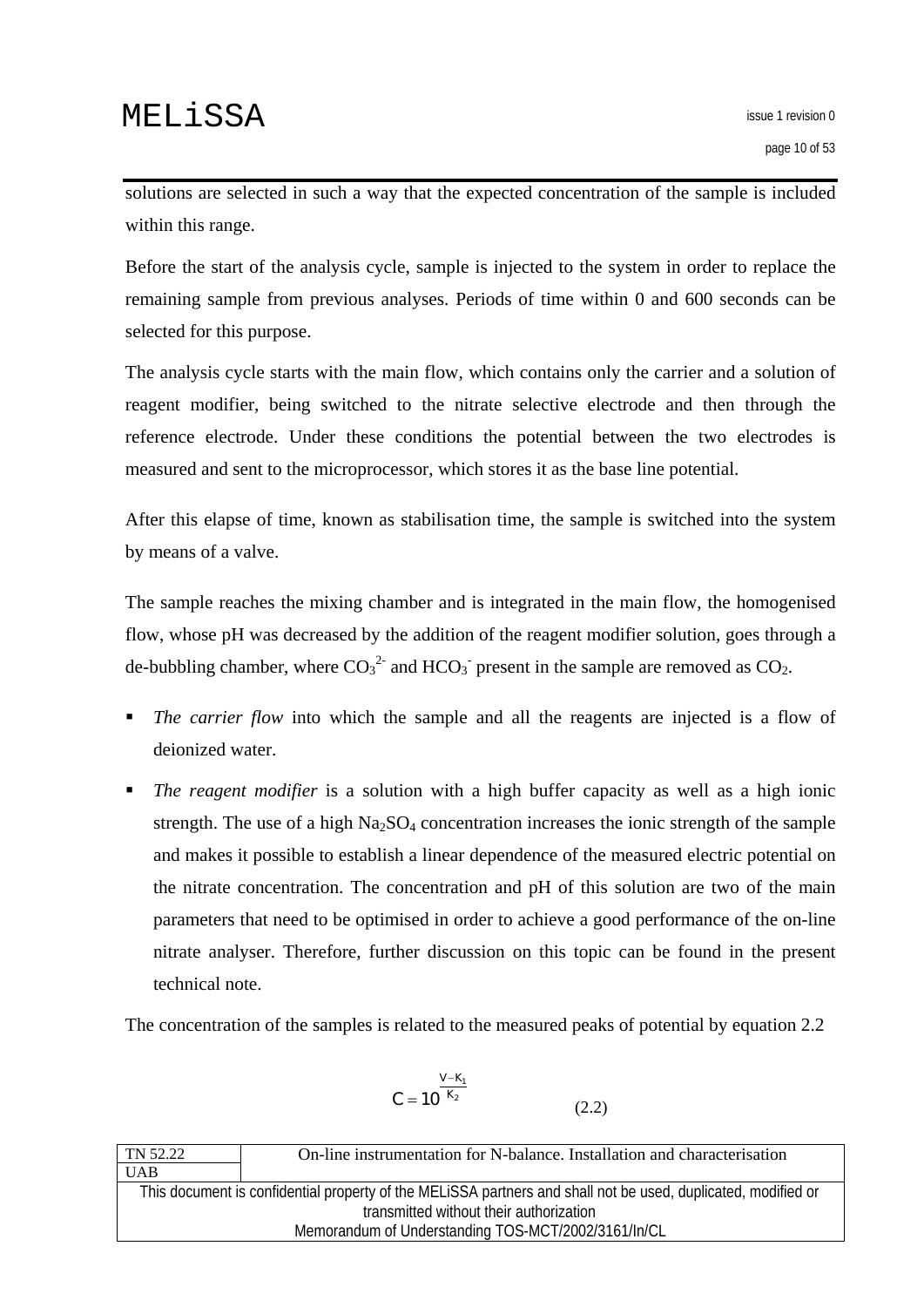<span id="page-10-0"></span>where:

- V is the peak height in mV
- $K_1$  is the y-intercept in mV
- $K<sub>2</sub>$  is the slope of the calibration curve in mV/decade. This indicates that, by using this modified constant the concentration is directly obtained in mg/L, instead of obtaining the logarithm of the concentration and subsequently calculating the concentration value from it. However, this calculation is performed by the analyser, which provides us directly with concentration measuments.

### **2.5 Characterisation of the nitrate analyser:**

A prototype of the nitrate analyser now installed at the MELISSA pilot plant was tested offline with samples from compartment III on a previous phase of this work (TN 52.21). The analyser was optimised to avoid interference from bicarbonate and the results obtained lead to the final conclusion that Aquanitra<sup>®</sup> is an appropriate analyser to monitor the nitrate concentration in the outlet of compartment III. Interference from other species, mainly nitrite, has also been extensively studied and the conditions to optimise the performance of the analyser under this limitation are documented as well (*Massana et al*., 2001).

After preliminary studies carried out with the prototype analyser, the optimal concentration of the reagent modifier solution was set to 0.5M Na<sub>2</sub>SO<sub>4</sub> (containing  $10^{-3}$  M NO<sub>3</sub>) and a pH of 2.3 was selected to avoid  $HCO<sub>3</sub>$  interference. The effect of nitrite interference has not been observed so far, but it may require further attention when there is nitrite accumulation in the nitrifying reactor. When these preliminary tests were carried out the reactor was operating in steady state with a low flow rate and thus the presence of nitrite was negligible  $\left(\langle 1 \text{ ppm}\right)$ . Therefore, the estimation of the effect of nitrite on the samples was based on several studies that had been carried out by the researchers who developed the analyser.

| On-line instrumentation for N-balance. Installation and characterisation                                      |  |  |  |  |
|---------------------------------------------------------------------------------------------------------------|--|--|--|--|
|                                                                                                               |  |  |  |  |
| This document is confidential property of the MELISSA partners and shall not be used, duplicated, modified or |  |  |  |  |
| transmitted without their authorization                                                                       |  |  |  |  |
| Memorandum of Understanding TOS-MCT/2002/3161/In/CL                                                           |  |  |  |  |
|                                                                                                               |  |  |  |  |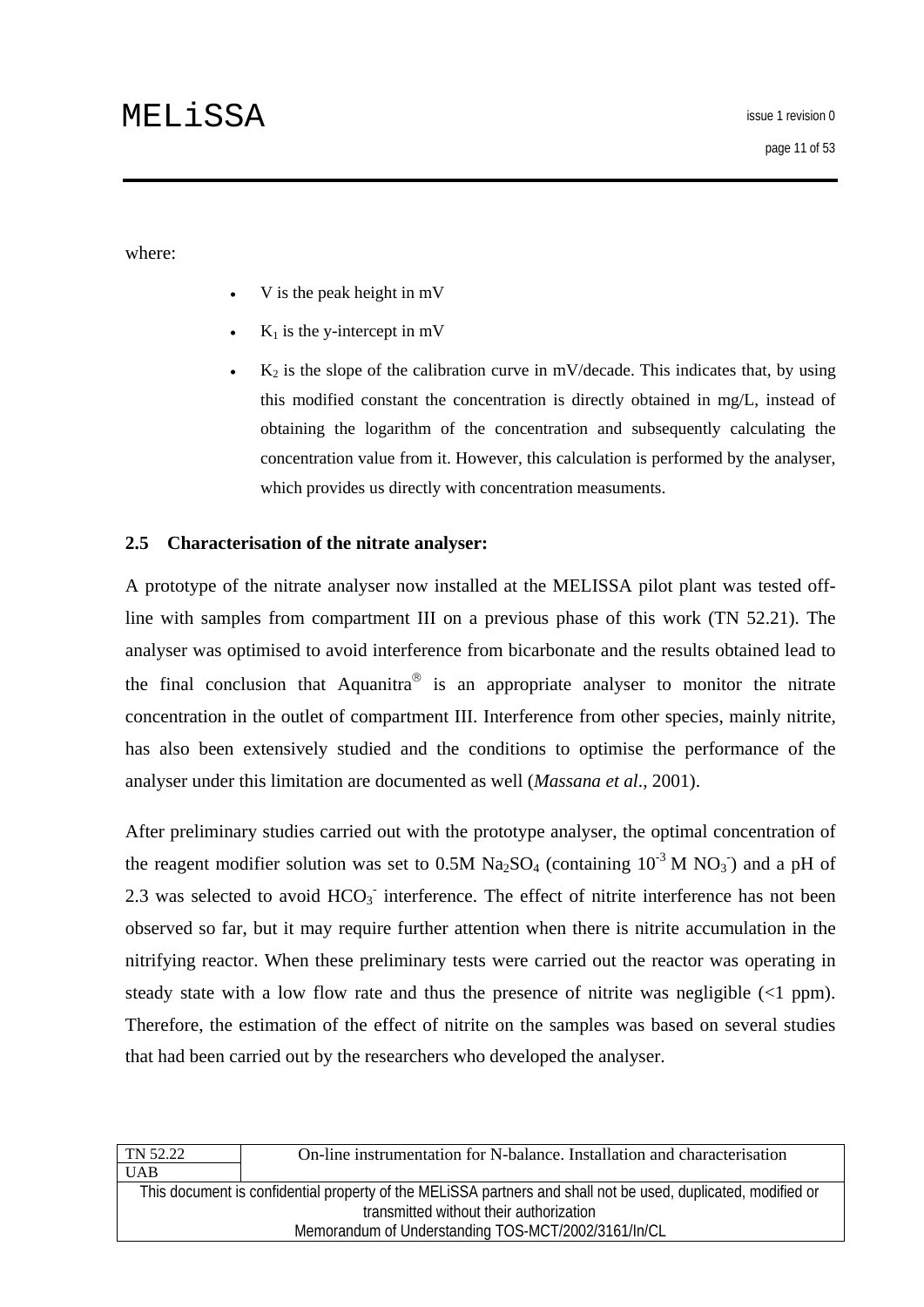Further work has been carried out on the selection of the **optimal buffer capacity** and **ionic potential** of the reagent modifier once the new analyser, as opposed to the prototype, has already been installed in the MELISSA pilot plant.

Another important parameter that also needs to be studied is the **injection time**, which is the time elapsed while the sample is switched by means of a valve into the carrier flow that goes through the detection system. While it is true that the operation of the electrode with a high injection time leads to high reliability and stability in the measurement of the electric potential, it is important as well to take into account that the lifetime of the nitrate selective electrode is significantly reduced, and most importantly, a high injection time significantly increases the overall dead time in the analysis loop. Besides, the use of high injection times will prove to have a negative effect on the performance of Aquanitra<sup>®</sup> when working with real samples and solutions having the fresh medium composition. The use of long injection times, together with the high sampling frequency required (this sampling frequency has been fixed in a study performed by Adersa and described in TN48.3) will damage the electrode due to constant contact with the sample and hence it needs to be optimised.

Although the optimal conditions had already been adjusted to work with real samples from the nitrifying compartment in the prototype analyser, it was decided to evaluate the performance of the new analyser once installed in the pilot plant. However, before proceeding with optimisation, a few tests were performed using the already set up conditions, presented in table 2.3, as a starting point.

|  |  |  |  |  | Table 2.3: Nitrate analyser parameters set-up during preliminary tests (Values before optimisation) |  |
|--|--|--|--|--|-----------------------------------------------------------------------------------------------------|--|
|  |  |  |  |  |                                                                                                     |  |

| <b>PARAMETER</b>             | <b>VALUE</b>     |
|------------------------------|------------------|
| <b>Frequency of analysis</b> | $16 \text{ min}$ |
| Initial time                 | 300 s            |
| Injection time               | 100 s            |
| <b>Injection Volume</b>      | $1.8$ mL         |

| <b>UAB</b>                                                                                                    |  |  |  |  |
|---------------------------------------------------------------------------------------------------------------|--|--|--|--|
| This document is confidential property of the MELISSA partners and shall not be used, duplicated, modified or |  |  |  |  |
| transmitted without their authorization                                                                       |  |  |  |  |
| Memorandum of Understanding TOS-MCT/2002/3161/In/CL                                                           |  |  |  |  |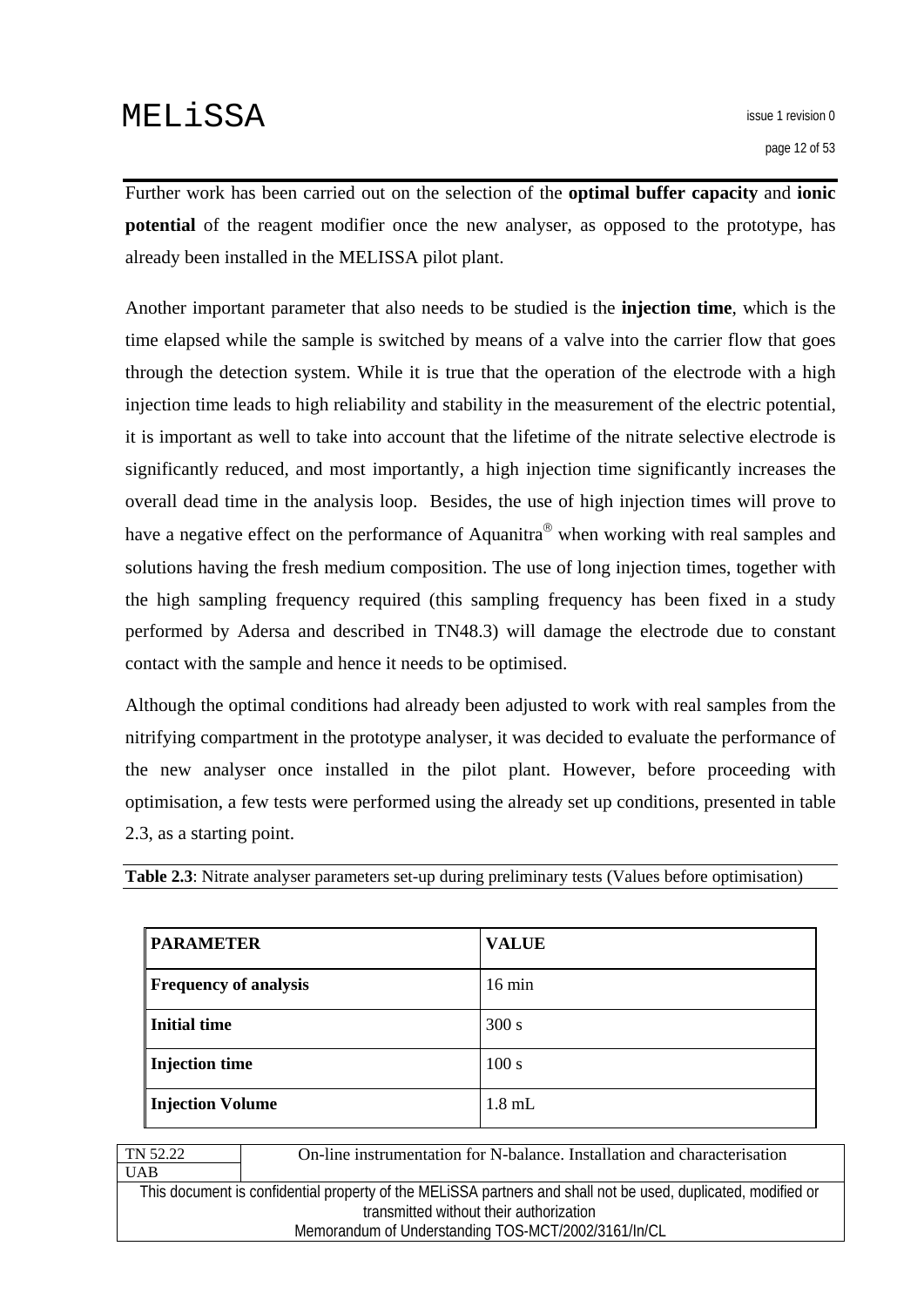<span id="page-12-0"></span>

| <b>Expected NO<sub>3</sub></b> concentration in sample | 240-440 mg/L N-NO <sub>3</sub>                                                |
|--------------------------------------------------------|-------------------------------------------------------------------------------|
| <b>pH</b> conditioning solution                        | 2.3                                                                           |
| $\mathbf{Na}_2\mathbf{SO}_4$ concentration             | $0.5M$ Na <sub>2</sub> SO <sub>4</sub> + 10 <sup>-3</sup> M NaNO <sub>3</sub> |

### **2.6 Testing of the analyser with nitrate standards**

As a first approach to the evaluation and characterisation of the new analyser several tests were performed with samples containing only nitrate in deionised water in order to verify the precision and repeatability of the analyser.

In figure 2.2 it can be observed how a certain period of time is required before the analyser reaches a stable measurement after a disturbance.



| TN 52.22                                                                                                      | On-line instrumentation for N-balance. Installation and characterisation |  |  |  |
|---------------------------------------------------------------------------------------------------------------|--------------------------------------------------------------------------|--|--|--|
| <b>UAB</b>                                                                                                    |                                                                          |  |  |  |
| This document is confidential property of the MELISSA partners and shall not be used, duplicated, modified or |                                                                          |  |  |  |
| transmitted without their authorization                                                                       |                                                                          |  |  |  |
| Memorandum of Understanding TOS-MCT/2002/3161/In/CL                                                           |                                                                          |  |  |  |
|                                                                                                               |                                                                          |  |  |  |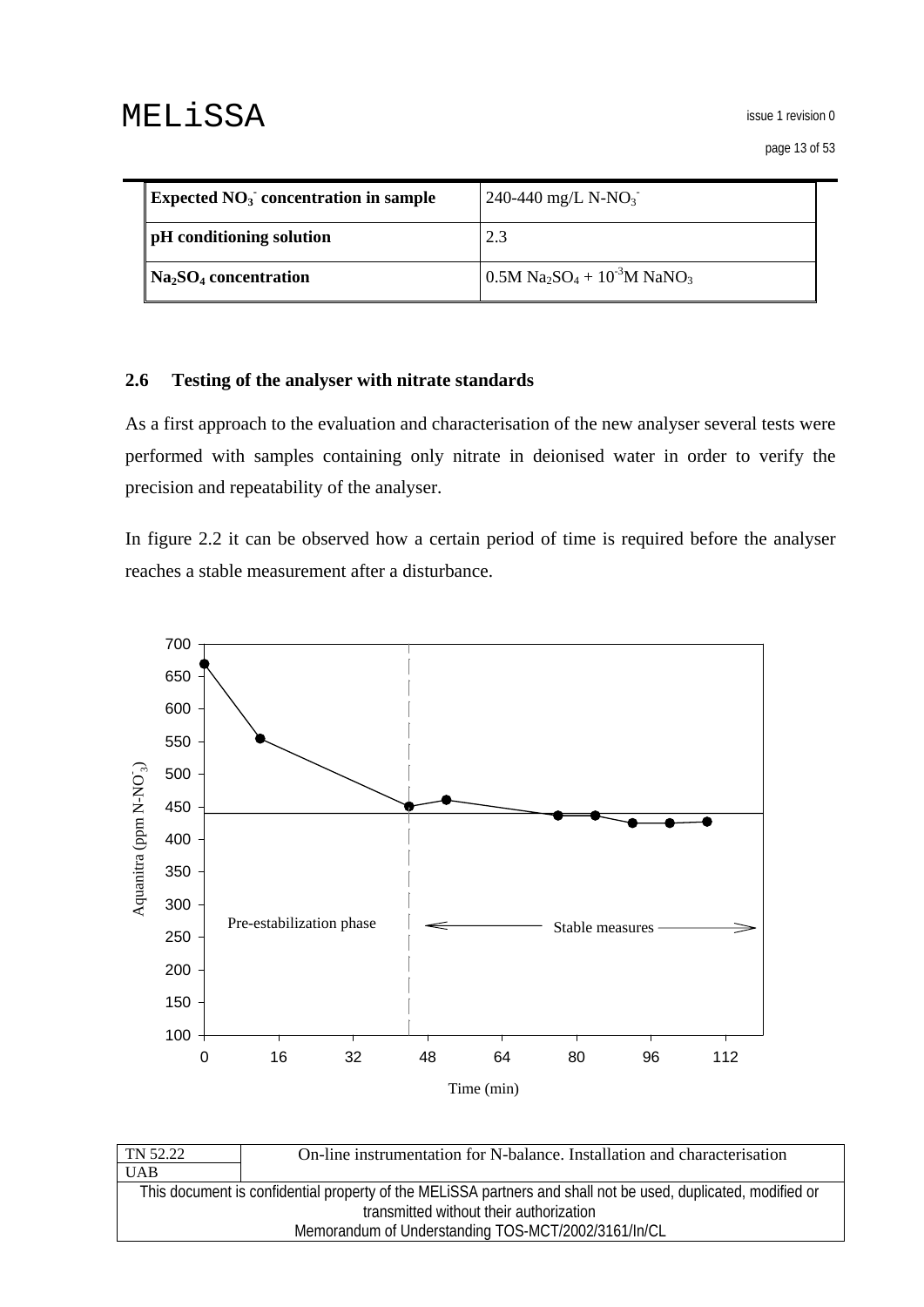<span id="page-13-0"></span>Figure 2.2.- Off-line analysis of a standard solution containing only nitrate in deionised water with Aquanitra. Expected concentration of the sample  $($   $)$  different measurements performed by the analyser (•).

This test was carried out for one solution of  $440$  ppm N-NO<sub>3</sub><sup>-</sup>, which was analysed over a period of 112 minutes with a sampling frequency of 8 minutes. Further experiments were performed with samples containing all the components of the culture medium as well as with real samples.

During this experiment the analyser was operated with a reagent modifier solution containing  $0.5M$  Na<sub>2</sub>SO<sub>4</sub> with a pH of 2.3, that is, the conditions set up during preliminary tests performed with the prototype (table 2.3)

A summary of the statistical results obtained from the experiment performed with nitrate standards are presented in Table 2.4.

| Table 2.4.- Statistical results obtained during the experiment shown in figure 2. |  |  |  |
|-----------------------------------------------------------------------------------|--|--|--|
|                                                                                   |  |  |  |

| <b>Real Concentration</b> | Aquanitra         | <b>Standard Deviation</b> | Relative SD     | Relative error |
|---------------------------|-------------------|---------------------------|-----------------|----------------|
| (ppm $N-NO_3$ )           | (ppm $N-NO_3^-$ ) | $(n=20)$                  | (% final value) | (%)            |
| 440                       | 439.93            | 14.1                      | 3.21            | 0.02           |

#### **2.7 Interference identification**

When identifying interference of different species, not only the total amount of each one of the compounds, but also the effect of pH must be taken into account. As stated above, the main interferences of the nitrate ISE are those of  $NO<sub>2</sub>$ <sup>-</sup> and  $HCO<sub>3</sub>$ <sup>-</sup>.

The nitrate analyser has been developed to avoid interference from several potentially interfering ionic species, mainly nitrite  $(NO<sub>2</sub>)$  or bicarbonate  $(HCO<sub>3</sub>)$ . Samples from compartment III were studied in detail and the main interference was found to be that of  $HCO<sub>3</sub>$ whose concentration cannot be maintained within a constant range of values because of the pH

| TN 52.22                                                                                                      | On-line instrumentation for N-balance. Installation and characterisation |  |  |
|---------------------------------------------------------------------------------------------------------------|--------------------------------------------------------------------------|--|--|
| <b>UAB</b>                                                                                                    |                                                                          |  |  |
| This document is confidential property of the MELISSA partners and shall not be used, duplicated, modified or |                                                                          |  |  |
| transmitted without their authorization                                                                       |                                                                          |  |  |
| Memorandum of Understanding TOS-MCT/2002/3161/In/CL                                                           |                                                                          |  |  |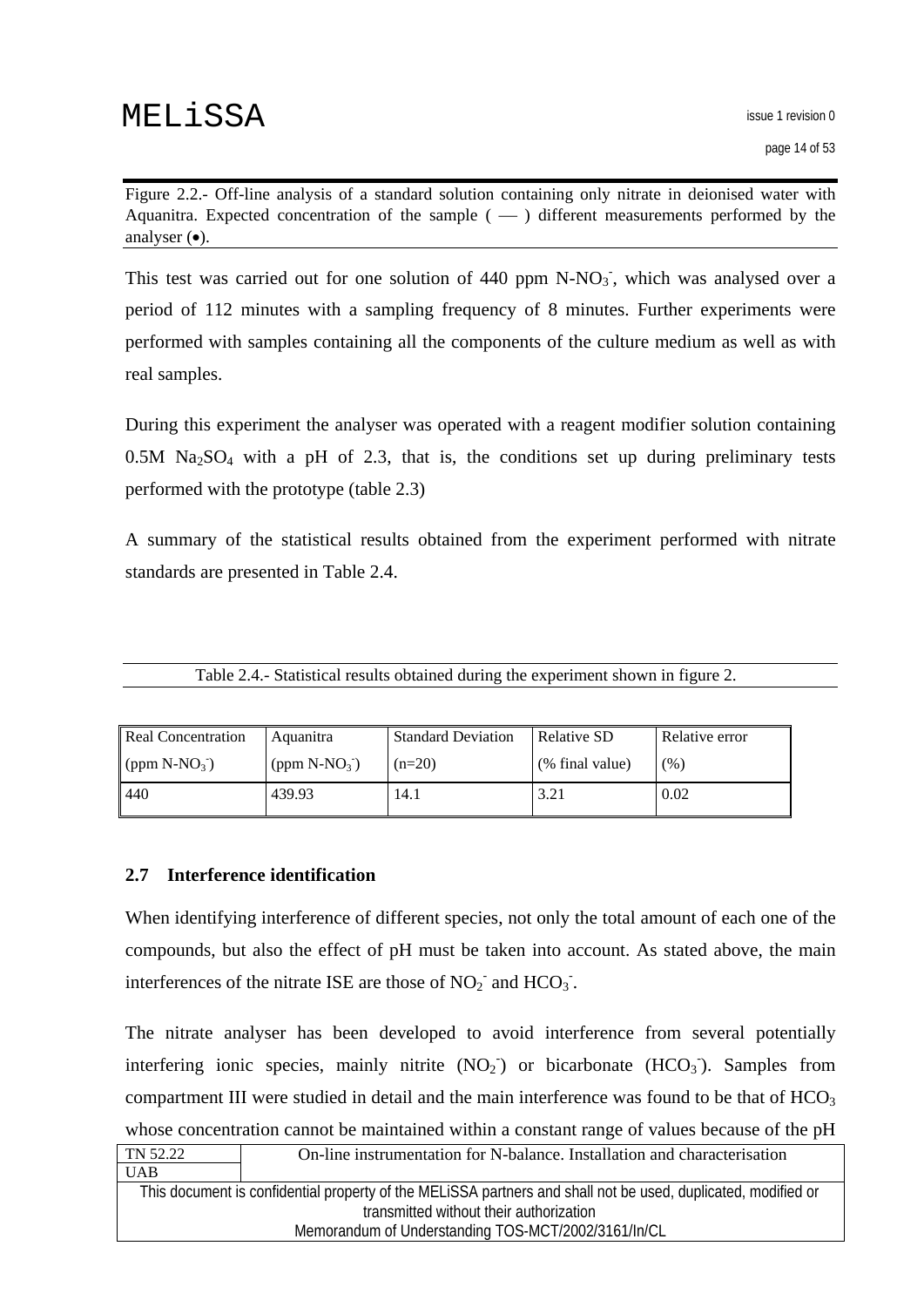control of compartment III. The  $HCO<sub>3</sub>$  concentration can increase notably during operation of the pilot reactor due to the addition of  $Na<sub>2</sub>CO<sub>3</sub>$  by the pH control system. The addition is not constant and it depends on the operational conditions of the reactor, which will determine the quantities of acid (CO<sub>2</sub>) or base (Na<sub>2</sub>CO<sub>3</sub>) required for maintaining pH in the optimal range of 8.0-8.2. Therefore, carbonate addition and hence  $HCO<sub>3</sub>$  interference, are dependent on the operational conditions of the reactor, such as ammonium load or flow rate, which lead to different pH control situations.

On the other hand, interference due to nitrite is usually minimised due to its low concentration (usually below 10 mg N-NO<sub>2</sub><sup>-</sup>/L) during normal operation of compartment III. However, NO<sub>2</sub><sup>-</sup> is known to interfere with the  $NO<sub>3</sub>$  ISE at higher concentrations, and thus it is important to quantify the effect of this interference. The effect of nitrite concentration on nitrate measurements had been widely studied and data were provided by the supplier of the analyser concerning the selectivity of the nitrate ISE to nitrite. The presence of high nitrite concentrations in the sample, leads to a decrease on the peak height, and thus to an error on the nitrate concentration measurements, which was quantified.

Before the purchase of the nitrate analyser, several tests were carried out with the previously mentioned prototype that led to the operational conditions presented in table 2.3. These values were used as a starting point for optimisation when the new nitrate analyser was purchased and installed in the MELISSA pilot plant. Preliminary tests performed with this prototype analyser revealed the significance of the  $HCO<sub>3</sub>$  interference when its performance was tested off-line with real samples from the pilot reactor of compartment III (TN 52.21). Nitrite interference was not detected during this set of experiments, as the samples had been obtained during a steady state and the nitrite concentration was very low. The selected analyser had been developed to monitor a wastewater stream containing high nitrate concentrations in which the main interference was due to nitrite, and thus the interference of this species had been widely studied.

In order to minimise  $HCO_3^-$  interference the pH of the  $Na_2SO_4$  conditioning solution was set to 2.3, which according to figure 2.3 minimises  $HCO<sub>3</sub>$ .

| TN 52.22                                                                                                      | On-line instrumentation for N-balance. Installation and characterisation |  |  |
|---------------------------------------------------------------------------------------------------------------|--------------------------------------------------------------------------|--|--|
| <b>UAB</b>                                                                                                    |                                                                          |  |  |
| This document is confidential property of the MELISSA partners and shall not be used, duplicated, modified or |                                                                          |  |  |
| transmitted without their authorization                                                                       |                                                                          |  |  |
| Memorandum of Understanding TOS-MCT/2002/3161/In/CL                                                           |                                                                          |  |  |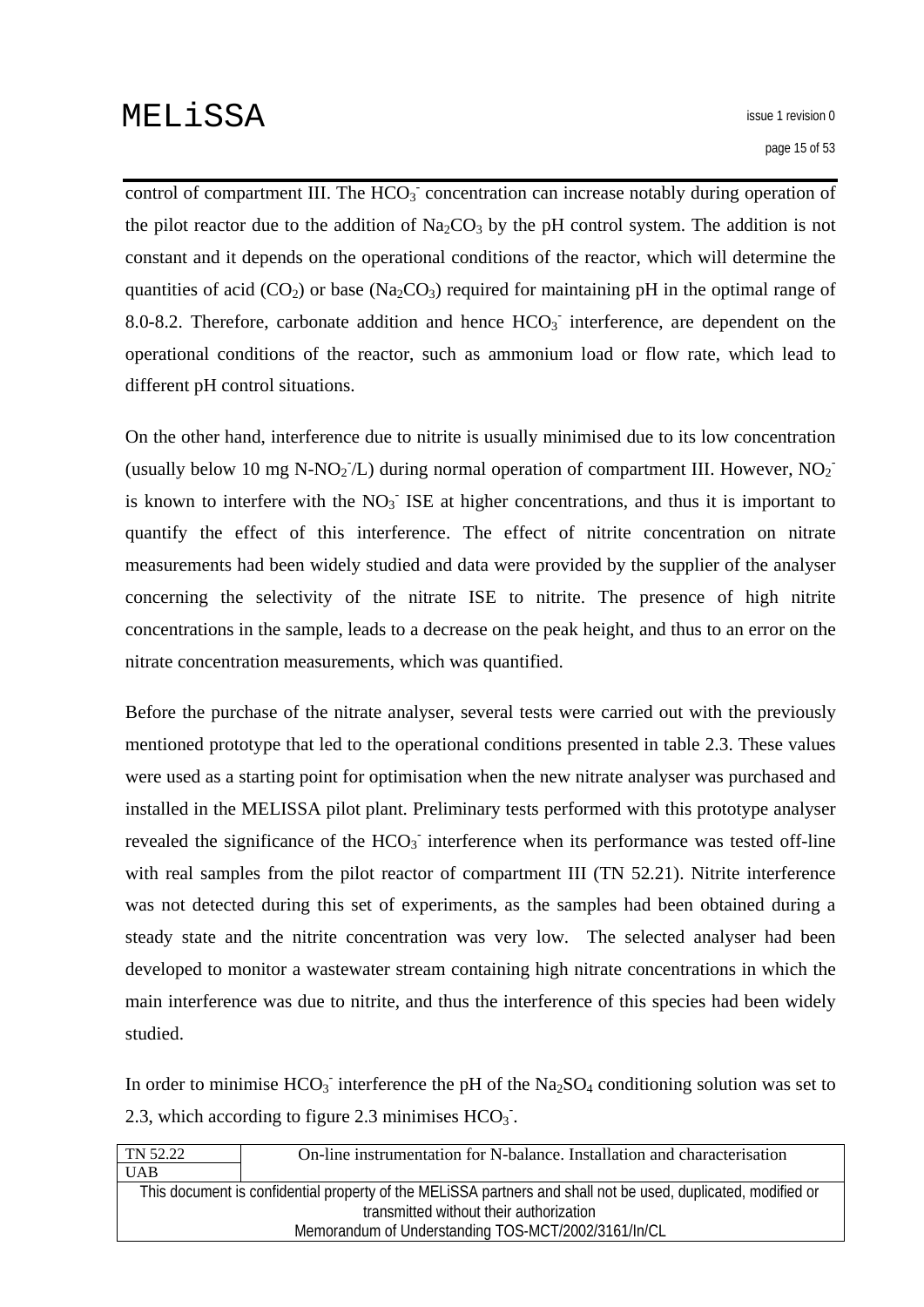

#### **Figure 2.3:** Activities of carbonate species as a function of pH

By mixing the sample flow with the conditioning solution, the pH is reduced from 8-8.2, at which  $HCO<sub>3</sub>$  is the predominant species, to a pH around 2.3.

In these conditions, the estimated selectivity coefficient (see equation 2.1) was  $K_{NO_3-HCO_3^-}^{pot} = 0.061$ , and the HCO<sub>3</sub><sup>-</sup> concentrations on table 2.5 cannot be exceeded in order to maintain a deviation between the expected nitrate concentration and the concentration measured by the analyser lower than 5%.

| TN 52.22                                                                                                      | On-line instrumentation for N-balance. Installation and characterisation |  |  |
|---------------------------------------------------------------------------------------------------------------|--------------------------------------------------------------------------|--|--|
| <b>UAB</b>                                                                                                    |                                                                          |  |  |
| This document is confidential property of the MELISSA partners and shall not be used, duplicated, modified or |                                                                          |  |  |
| transmitted without their authorization                                                                       |                                                                          |  |  |
| Memorandum of Understanding TOS-MCT/2002/3161/In/CL                                                           |                                                                          |  |  |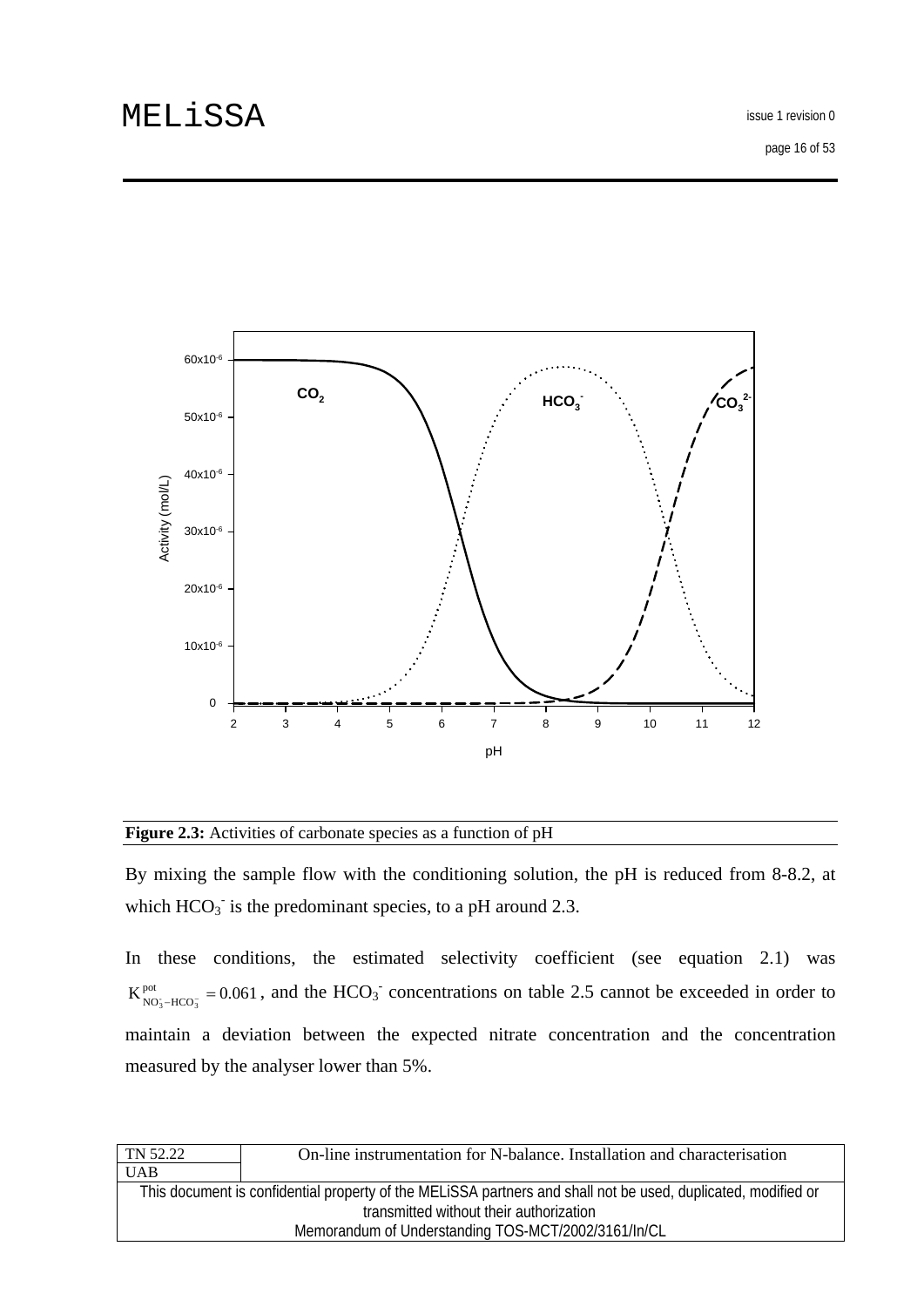Table2.5: HCO<sub>3</sub> limits within the normal range of NO<sub>3</sub> concentration in compartment III. Analyzer configuration parameters as in table 2.3.

| Nitrate concentration    | $\mathbf{Maximum HCO_{3}}$ concentration |  |  |
|--------------------------|------------------------------------------|--|--|
| (mg/L NO <sub>3</sub> )  | (mg/L HCO <sub>3</sub> )                 |  |  |
| 1328 (300 ppm $N-NO_3$ ) | 937                                      |  |  |
| $2657 (600 ppm N-NO3)$   | 1875                                     |  |  |

The amount of  $HCO_3$ <sup>-</sup> present in the inlet of the nitrifying reactor is 580 mg/L  $HCO_3$ <sup>-</sup>, and thus the expected deviation caused by the inlet  $HCO<sub>3</sub>$  is below 3%, according to the results that we have obtained and the estimated selectivity coefficient. The amount of  $Na<sub>2</sub>CO<sub>3</sub>$  added by the pH control system depends on the operating conditions of the reactor, and according to the equilibrium  $CO_3^2/HCO_3/CO_2$ , at a pH=8 the predominant species is the interferent ion  $HCO_3$ . Therefore, the deviation on the final concentration measurement depends on both the concentration of  $HCO_3^-$  in the inlet of the reactor, and the amount of  $HCO_3^-$  introduced in the system by the pH control, which is difficult to quantify and is not constant.

From previous work it was concluded that the optimal pH of the conditioning reagent solution should be set to 4 to minimise the nitrite interference. Several experiments were performed with different nitrite concentrations at different pH values. When the sample was buffered at  $pH=2.3$  (the optimal value to avoid  $HCO<sub>3</sub>$  interference), the selectivity coefficient (see equation 2.1) was of  $K_{NO_3^- - NO_2^-}^{pot} = 0.55$ . With this selectivity coefficient it can be estimated that when the  $NO<sub>3</sub>$  concentration is 6 times higher than the  $NO<sub>2</sub>$  concentration, the error between the expected concentration value and the nitrate measurement performed by the online analyser has a value of 8%. Therefore, the nitrate concentration should always be at least 6 times higher than that of nitrite in order to obtain errors lower than 8%. Taking this into account and assuming the typical range of nitrogen load in the reactor, the maximum nitrite concentrations

| TN 52.22                                                                                                      | On-line instrumentation for N-balance. Installation and characterisation |  |  |
|---------------------------------------------------------------------------------------------------------------|--------------------------------------------------------------------------|--|--|
| <b>UAB</b>                                                                                                    |                                                                          |  |  |
| This document is confidential property of the MELISSA partners and shall not be used, duplicated, modified or |                                                                          |  |  |
| transmitted without their authorization                                                                       |                                                                          |  |  |
| Memorandum of Understanding TOS-MCT/2002/3161/In/CL                                                           |                                                                          |  |  |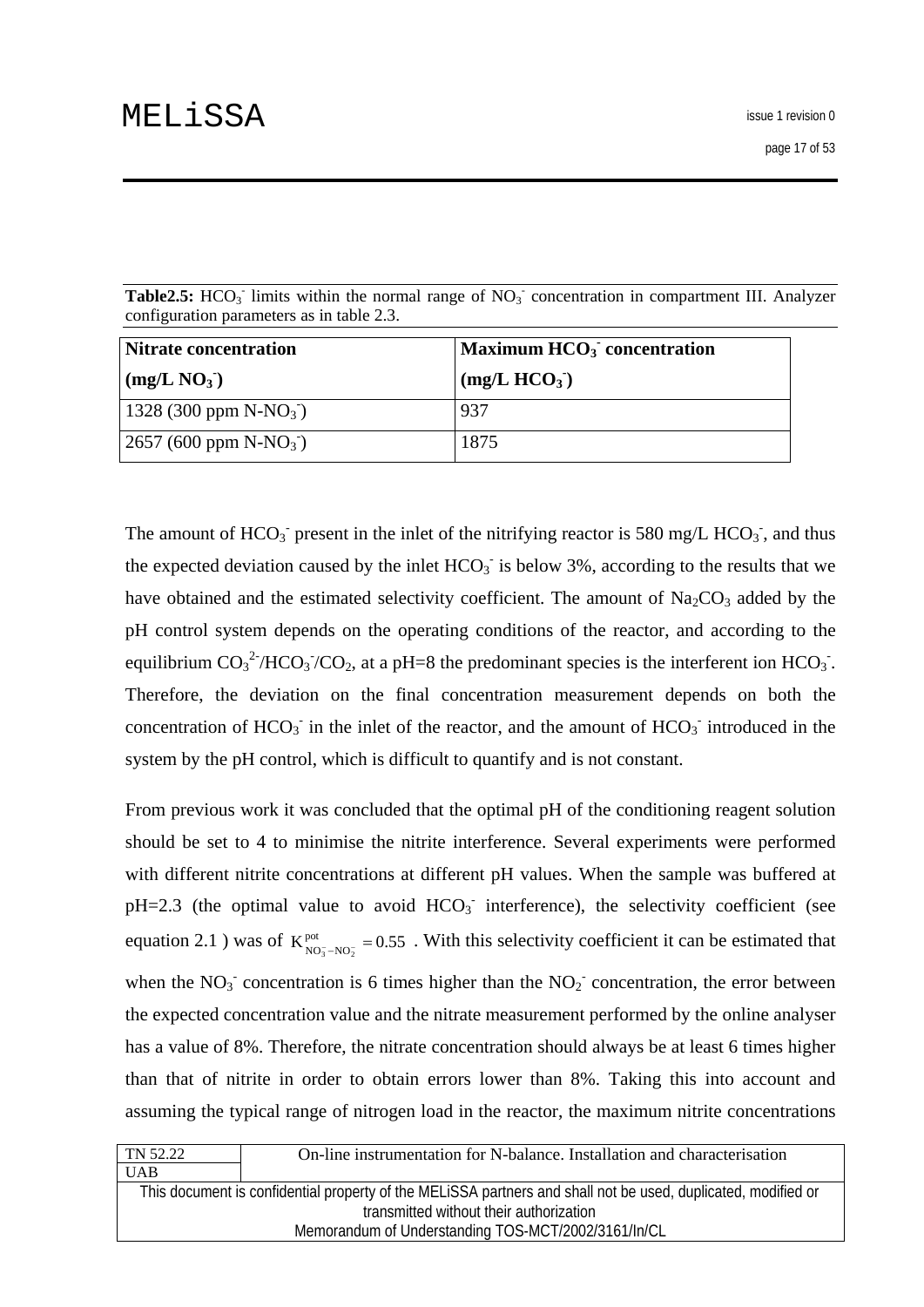that can be contained in the samples to prevent a deviation higher than 7% due to interference, are presented in table 2.6.

| <b>Table 2.6:</b> Nitrite limits within the normal range of $NO3$ concentration in compartment III. Analyser |  |
|--------------------------------------------------------------------------------------------------------------|--|
| configuration set-up to minimise $HCO3$ interference.                                                        |  |

| Nitrate concentration | <b>Maximum nitrite concentration</b> |  |  |
|-----------------------|--------------------------------------|--|--|
| $(mg/L N-NO3)$        | $(mg/L N-NO2)$                       |  |  |
| 300                   | 66                                   |  |  |
| 600                   | 131                                  |  |  |

The interference of Cl, which is one of the main species known to interfere with the nitrate ISE, has not been given special attention in the characterization process due to the low concentration of chloride present in the medium currently used in compartment III.

 $T<sub>2</sub>22$ In table 2.2 the concentration of all the compounds present in the medium of compartment III was presented. The concentration of  $CaCl<sub>2</sub>·2H<sub>2</sub>O$  stands for a concentration of chloride of 0.35 mg Cl $/L$ . Chloride is usually identified as one of the main interferences in the analysis of NO<sub>3</sub> with an ISE in stream waters, in which the nitrate concentration is very low. However, the nitrate concentration in the outlet of the nitrifying reactor of the MELISSA pilot plant is in a range of 1200-2600 mg NO<sub>3</sub>/L, i.e. approximately  $10^4$  times higher than that of chloride. In these conditions, it is safe to state that no interference from chloride is likely to be detected even if the selectivity coefficient was quite important. Although we did not perform any experiments concerning the chloride interference, there are data available for other commercial nitrate selective electrodes in the literature that can be used as approximate values to estimate the maximum amount of this ion before it negatively affects the nitrate measurement performed by the ISE. The selectivity coefficient for different nitrate selective electrodes ranges between  $K_{NO<sub>3</sub>-Cl<sup>-</sup>}^{pot} = 0.01$  and 0.03 and thus if a selectivity coefficient of 0.02 is assumed, the response of the electrode to the chloride ion is 50 times lower than the response due to nitrate. Therefore, when the chloride concentration is 50 times higher than that of nitrate, the response of the ISE is mainly due to interference. In order to control the effect of

| TN 52.22                                                                                                      | On-line instrumentation for N-balance. Installation and characterisation |  |  |
|---------------------------------------------------------------------------------------------------------------|--------------------------------------------------------------------------|--|--|
| <b>UAB</b>                                                                                                    |                                                                          |  |  |
| This document is confidential property of the MELISSA partners and shall not be used, duplicated, modified or |                                                                          |  |  |
| transmitted without their authorization                                                                       |                                                                          |  |  |
| Memorandum of Understanding TOS-MCT/2002/3161/In/CL                                                           |                                                                          |  |  |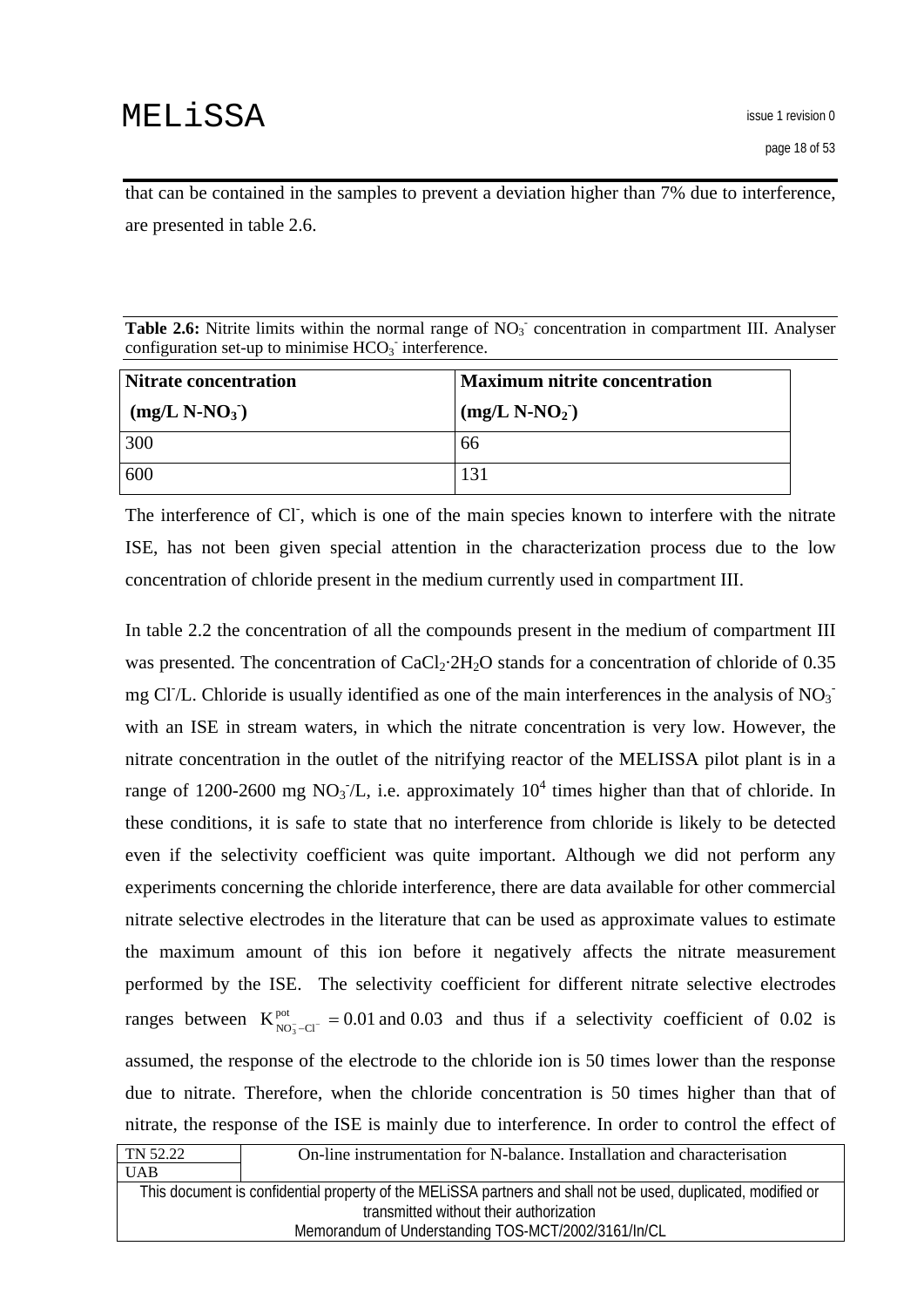<span id="page-18-0"></span>chloride interference, its concentration in mg /L should be kept below the expected nitrate concentration. However, some tests should be performed in the future in order to set up the chloride concentration threshold of the actual ISE used by Aquanitra in case it was necessary to use this analyzer for further applications in which compartment III would be working with higher chloride concentrations.

## 2.8 Tests with samples containing a known concentration of  $NO<sub>3</sub>$  and  $HCO<sub>3</sub>$ <sup> $\cdot$ </sup>

Given that carbonate was identified as the main interference, a series of experiments working with different concentrations of this ion were carried out. To this effect, different concentrations of  $HCO<sub>3</sub>$  were added to standard solutions of nitrate. The results obtained in one of these experiments are presented in figure 2.4. This experiment consisted in testing the continuous operation of the analyser over a period of time and it was run with the experimental settings presented in table 2.7.

The expected nitrate concentration was of 245 mg/L N-NO<sub>3</sub><sup>-</sup> and an added concentration of bicarbonate of 580 mg/L  $HCO<sub>3</sub>$ . The quantity of bicarbonate added to these samples is equal to the concentration present in the fresh nitrifying medium.

|  |  |  | <b>Table 2.7:</b> Nitrate analyser parameters before optimisation |
|--|--|--|-------------------------------------------------------------------|
|  |  |  |                                                                   |

| <b>PARAMETER</b>                       | <b>VALUE</b>               |
|----------------------------------------|----------------------------|
| <b>Frequency of analysis</b>           | $16 \text{ min}$           |
| <b>Initial time</b>                    | 300 s                      |
| <b>Injection time</b>                  | 100 s                      |
| <b>Injection Volume</b>                | $1.8$ mL                   |
| Expected $NO3$ concentration in sample | 245 mg/L N-NO <sub>3</sub> |
| pH conditioning solution               | 2.3                        |

| On-line instrumentation for N-balance. Installation and characterisation                                      |  |  |  |
|---------------------------------------------------------------------------------------------------------------|--|--|--|
|                                                                                                               |  |  |  |
| This document is confidential property of the MELISSA partners and shall not be used, duplicated, modified or |  |  |  |
| transmitted without their authorization                                                                       |  |  |  |
| Memorandum of Understanding TOS-MCT/2002/3161/In/CL                                                           |  |  |  |
|                                                                                                               |  |  |  |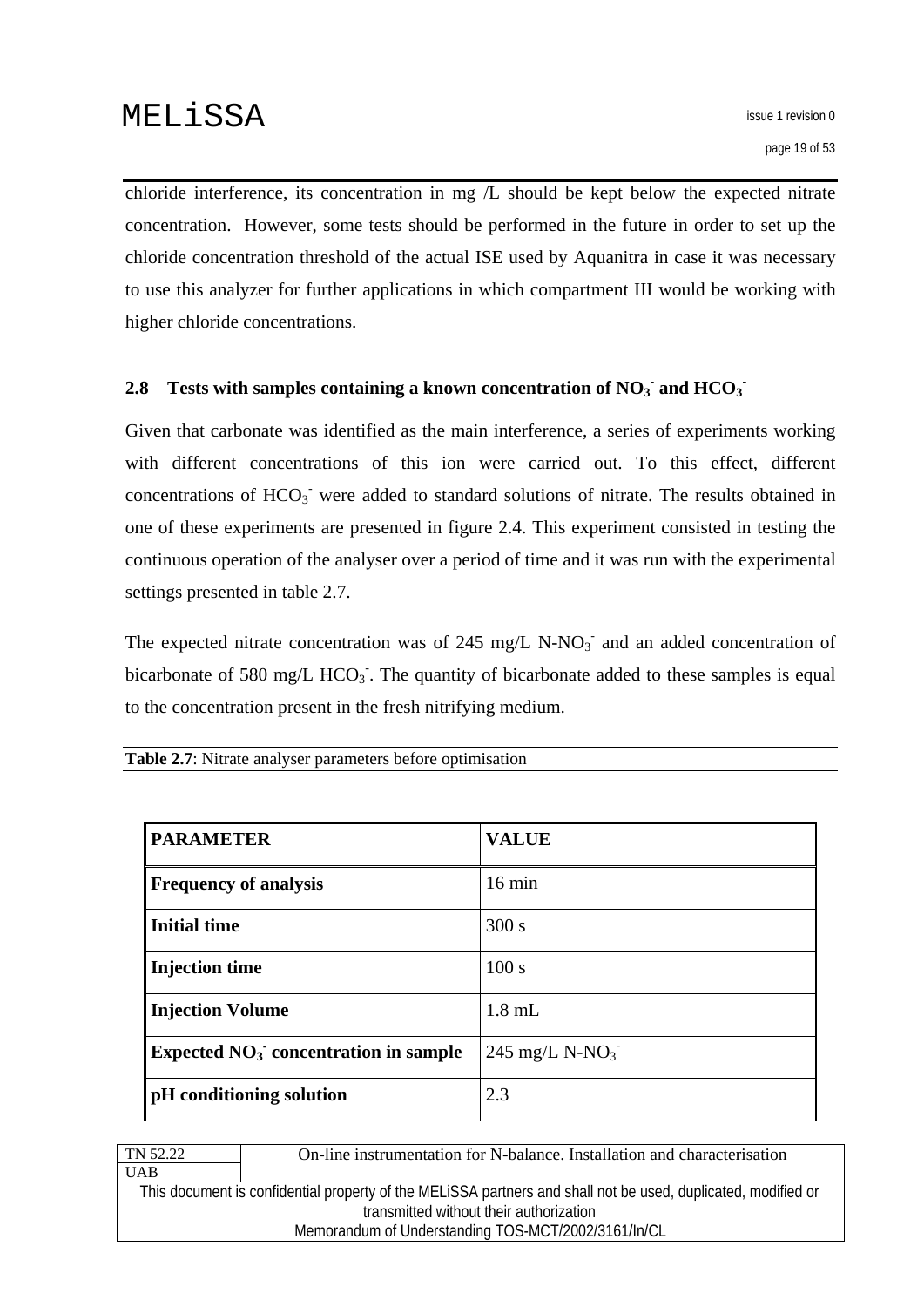page 20 of 53

| $\vert$ Na <sub>2</sub> SO <sub>4</sub> concentration | $0.5M$ Na <sub>2</sub> SO <sub>4</sub> + 10 <sup>-3</sup> M NaNO <sub>3</sub> |
|-------------------------------------------------------|-------------------------------------------------------------------------------|
|                                                       |                                                                               |

The effect of interference is known to increase as the ratio between analyte concentration and interference concentration decreases.



Figure 2.4.- Analysis of a nitrate standard containing 580 ppm  $HCO<sub>3</sub>$  (the same concentration contained in the fresh culture medium) and 245 ppm N-NO<sub>3</sub>. Real concentration of the sample  $\left(\frac{1}{2}\right)$ and values obtained with Aquanitra (•) .

| TN 52.22                                                                                                      | On-line instrumentation for N-balance. Installation and characterisation |  |
|---------------------------------------------------------------------------------------------------------------|--------------------------------------------------------------------------|--|
| <b>UAB</b>                                                                                                    |                                                                          |  |
| This document is confidential property of the MELISSA partners and shall not be used, duplicated, modified or |                                                                          |  |
| transmitted without their authorization                                                                       |                                                                          |  |
| Memorandum of Understanding TOS-MCT/2002/3161/In/CL                                                           |                                                                          |  |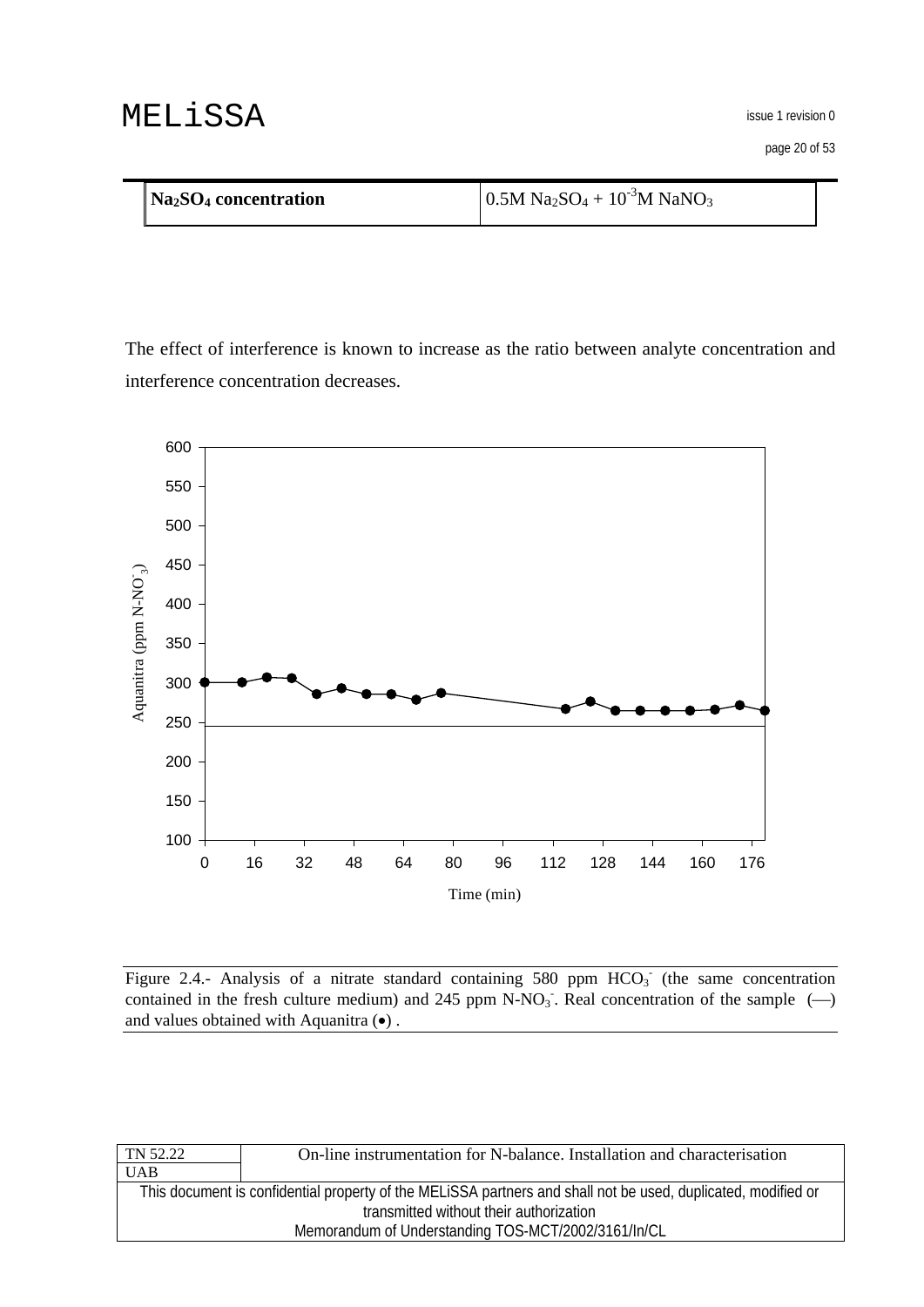<span id="page-20-0"></span>Repeatability, in terms of relative standard deviation, is in the range of 6-7% and relative errors of 9-15% can be expected at  $HCO<sub>3</sub>$  levels found within the normal range of operation of the reactor. (table 2.8)

| Table 2.8.- Results obtained with samples containing $HCO3$ |                                  |                  |                                         |     |                       |  |
|-------------------------------------------------------------|----------------------------------|------------------|-----------------------------------------|-----|-----------------------|--|
|                                                             | Real                             | <b>Aquanitra</b> | <b>Standard Deviation   Relative SD</b> |     | <b>Relative Error</b> |  |
|                                                             | $\vert$ (ppm N-NO <sub>3</sub> ) | $(ppm N-NO3)$    | $(n=20)$                                | (%) | (%)                   |  |

245.02 266.77 15.28 5.73 8.88

According to these results, bicarbonate interferes in the correct operation of the analyser, leading to a relative error of approximately 9% when the bicarbonate concentration, while the error obtained when working with nitrate standards was only of around 0.2%.

## **2.9 Tests using fresh medium from the nitrifying column**

Samples were prepared by dissolving a known concentration of nitrate with a solution containing all the same components as the culture medium except for ammonium.

No ion interference had been detected during the first preliminary tests using this kind of solution with the prototype analyser. However, a deviation of around 10% was found when this type of samples were analysed with the new analyser installed at the MELISSA pilot plant. Results are shown in figure 2.5.

| TN 52.22                                                                                                      | On-line instrumentation for N-balance. Installation and characterisation |  |
|---------------------------------------------------------------------------------------------------------------|--------------------------------------------------------------------------|--|
| <b>UAB</b>                                                                                                    |                                                                          |  |
| This document is confidential property of the MELISSA partners and shall not be used, duplicated, modified or |                                                                          |  |
| transmitted without their authorization                                                                       |                                                                          |  |
| Memorandum of Understanding TOS-MCT/2002/3161/In/CL                                                           |                                                                          |  |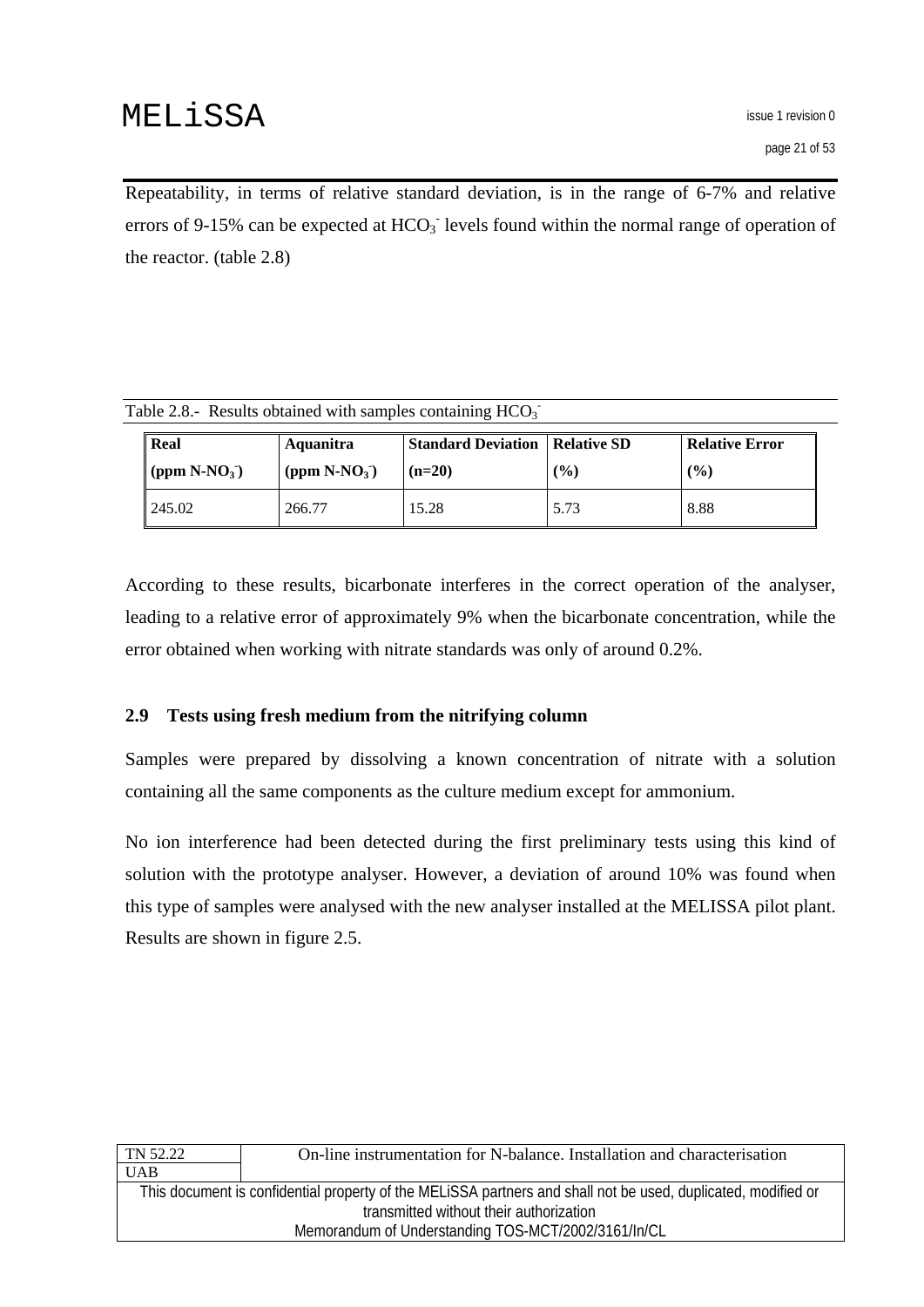issue 1 revision 0

page 22 of 53



Figure 2.5- Results obtained with Aquanitra® ( $\bullet$ ) for fresh culture medium with an added concentration of  $240$  ppm  $N-NO<sub>3</sub>$ 

The results shown in figures 2.4 and 2.5 are not in accordance with the results obtained with the prototype analyser, and thus further studies were considered and eventually new experiments concerning optimisation of the main parameters were carried out. The new experiments were focused not only on the optimisation of the reagent modifier composition, but also on the optimisation of the injection time.

| TN 52.22                                                                                                      | On-line instrumentation for N-balance. Installation and characterisation |  |
|---------------------------------------------------------------------------------------------------------------|--------------------------------------------------------------------------|--|
| <b>UAB</b>                                                                                                    |                                                                          |  |
| This document is confidential property of the MELISSA partners and shall not be used, duplicated, modified or |                                                                          |  |
| transmitted without their authorization                                                                       |                                                                          |  |
| Memorandum of Understanding TOS-MCT/2002/3161/In/CL                                                           |                                                                          |  |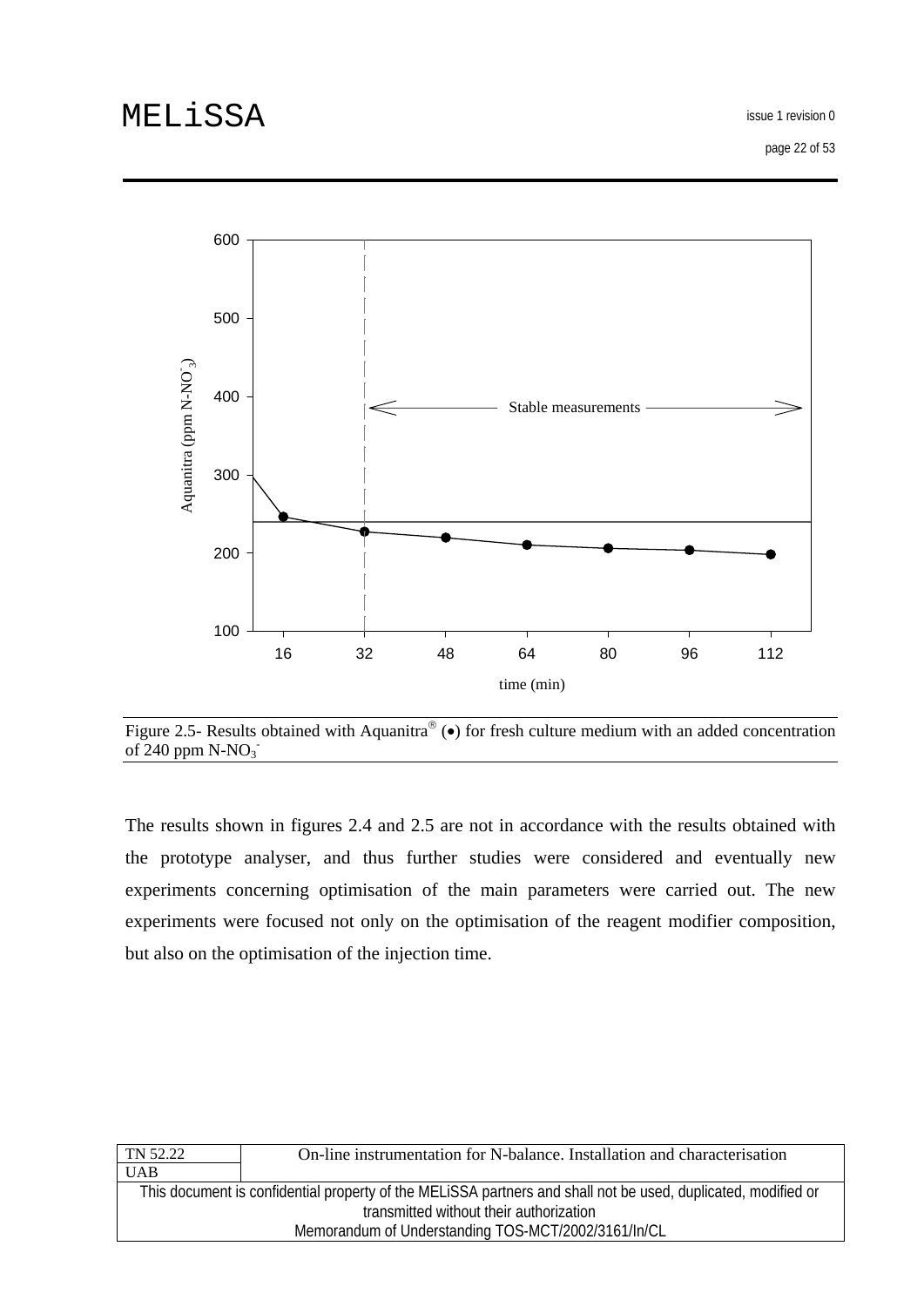| <b>Real</b>     | Aquanitra       | <b>Standard Deviation</b> | Relative SD | <b>Relative Error</b> |
|-----------------|-----------------|---------------------------|-------------|-----------------------|
| (ppm $N-NO_3$ ) | (ppm $N-NO_3$ ) | $(n=20)$                  | $($ %)      | $\frac{(0)}{0}$       |
| 1240            | 216.06          | 16.64                     | 7.7         | $-10.00$              |

<span id="page-22-0"></span>Table 2.9.- Deviation and repeatability summary for the experiments shown in figure 5.

#### **2.10 Optimisation of the operational conditions of the nitrate analyser**

In order to improve these results a series of experiments were carried out concerning two of the main parameters of the analyser: concentration of the conditioning solution and injection time, the latter of which determines the volume of injection at a given flow rate.

During preliminary tests with the prototype analyser, the concentration of the reagent modifier solution was set to 0.5M Na<sub>2</sub>SO<sub>4</sub>, 10<sup>-3</sup>M NO<sub>3</sub><sup>-</sup> and pH=2.3. The same conditions have been used during the first experiments performed with the new analyser.

A new series of experiments has been carried out with the new analyser and is presented in this section. The sample used in these experiments contains  $361.5$  mg/L N-NO<sub>3</sub><sup>-</sup> as well as the rest of the compounds that constitute the feeding of compartment III, except for  $NH_4^+$  including 580 mg/L  $HCO<sub>3</sub>$ .

The  $Na<sub>2</sub>SO<sub>4</sub>$  as well as the injection time have been submitted to optimisation. During the optimisation of the  $Na<sub>2</sub>SO<sub>4</sub>$  concentration the injection time was maintained at 100 seconds, the same injection time used in the previous experiments.

The lifetime of the nitrate selective electrode considerably decreases when long injection times are selected. A long injection time leads to higher stability of the electric signal detected by the selective electrode, due to the fact that a higher sample volume is injected and the potential is measured with higher reliability. However, it is important to take into account that the use of long injection times combined with a high sampling frequency considerably reduces the

| This document is confidential property of the MELISSA partners and shall not be used, duplicated, modified or |  |  |
|---------------------------------------------------------------------------------------------------------------|--|--|
| transmitted without their authorization                                                                       |  |  |
| Memorandum of Understanding TOS-MCT/2002/3161/In/CL                                                           |  |  |
|                                                                                                               |  |  |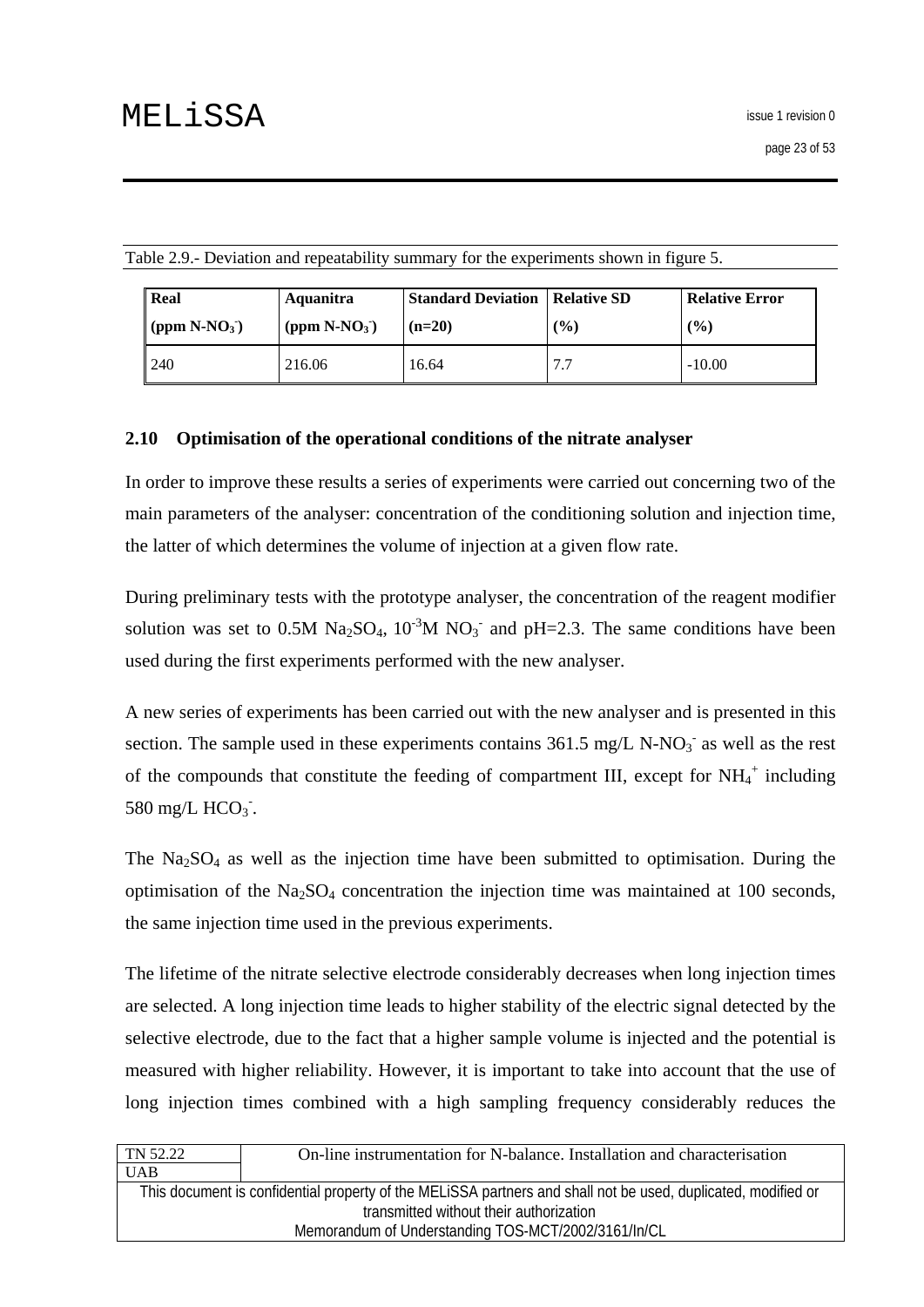lifetime of the nitrate selective electrode. In addition, from the results previously presented in this technical note it can be concluded that the precision of the measurements once they have been translated into concentration by means of the calibration, is not enhanced by the use of a high injection time (100 seconds). By the contrary, the higher the injection time, the more important the deviation from the reference method is. The selection of a high sampling frequency also contributes to reducing the lifetime of the sensor, which leads to the final conclusion that the injection time should be minimised.

In figure 2.6 it can be observed how the deviation between the expected value of 361.5 mg/L N-NO and the measured values slightly decreases as the concentration of the conditioning solution increases.

| TN 52.22                                                                                                      | On-line instrumentation for N-balance. Installation and characterisation |  |
|---------------------------------------------------------------------------------------------------------------|--------------------------------------------------------------------------|--|
| <b>UAB</b>                                                                                                    |                                                                          |  |
| This document is confidential property of the MELISSA partners and shall not be used, duplicated, modified or |                                                                          |  |
| transmitted without their authorization                                                                       |                                                                          |  |
| Memorandum of Understanding TOS-MCT/2002/3161/In/CL                                                           |                                                                          |  |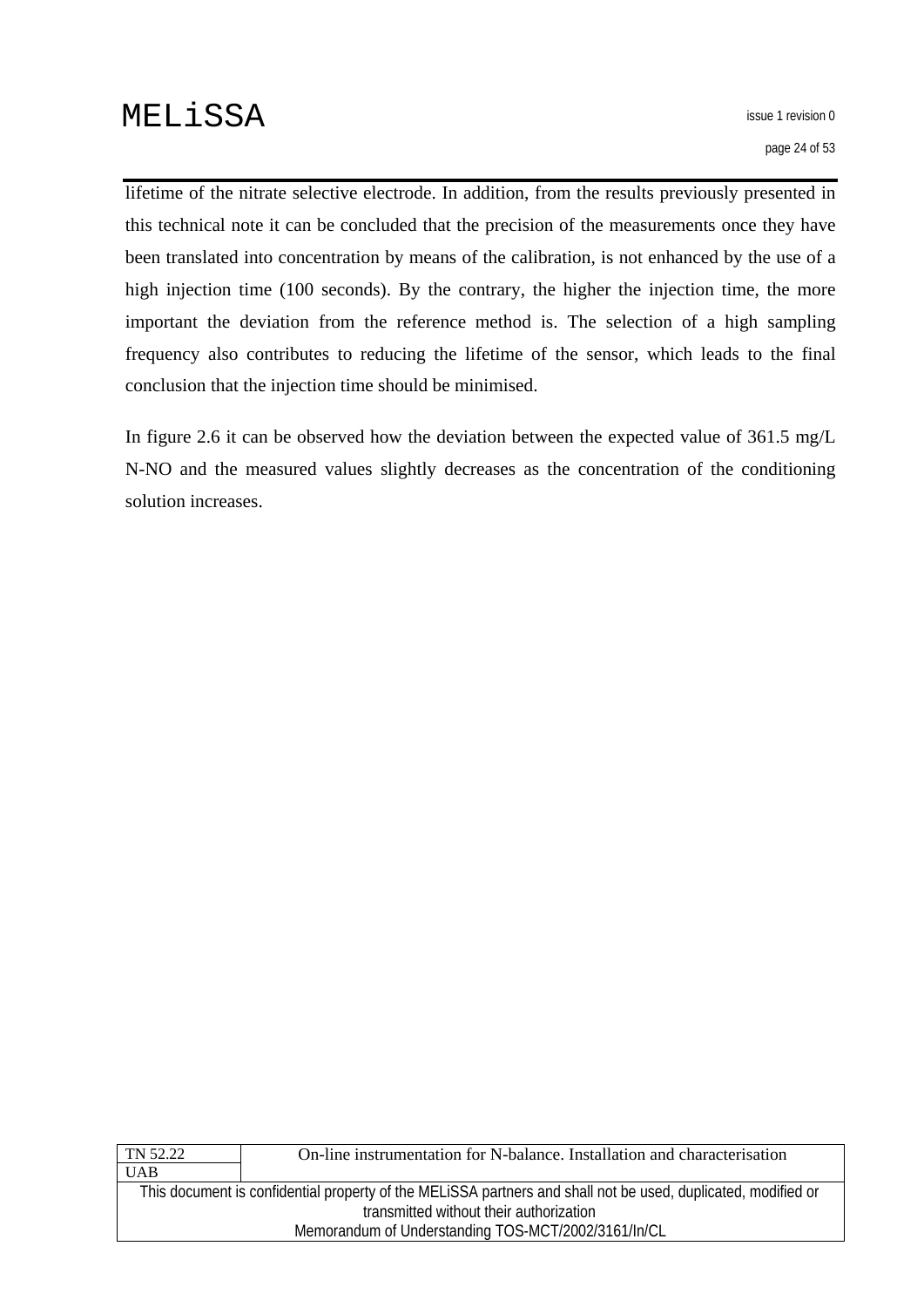page 25 of 53



Figure 2.6.- Optimisation of the conditioning solution concentration. Reagent modifier  $(Na_2SO_4)$ concentration ( $\leftarrow \cdot \cdot$ ); real concentration ( $\cdot \cdot \cdot$ ); Nitrate concentration with a Na<sub>2</sub>SO<sub>4</sub> concentration of 0.5M ( $\bullet$ ), 0.75M (o) and 1M ( $\nabla$ ).

Although the best results were obtained when working with a  $1M Na<sub>2</sub>SO<sub>4</sub>$  solution, the use of this concentration of sodium sulphate was avoided to prevent problems such as precipitation or clogging of the reference and the nitrate selective electrodes due to the high concentration of the salt.

Even when working with the highest buffer capacity of the conditioning solution (1 M) a high deviation (18 %) between the expected and the measured values is observed. This is attributed to the damaged state of the selective electrode, which had already been in use for a long period of time when these experiments were carried out. However, as the aim of this study was comparative, the old electrode has been used for optimisation of the parameters and has been

| TN 52.22                                                                                                      | On-line instrumentation for N-balance. Installation and characterisation |  |
|---------------------------------------------------------------------------------------------------------------|--------------------------------------------------------------------------|--|
| <b>UAB</b>                                                                                                    |                                                                          |  |
| This document is confidential property of the MELISSA partners and shall not be used, duplicated, modified or |                                                                          |  |
| transmitted without their authorization                                                                       |                                                                          |  |
| Memorandum of Understanding TOS-MCT/2002/3161/In/CL                                                           |                                                                          |  |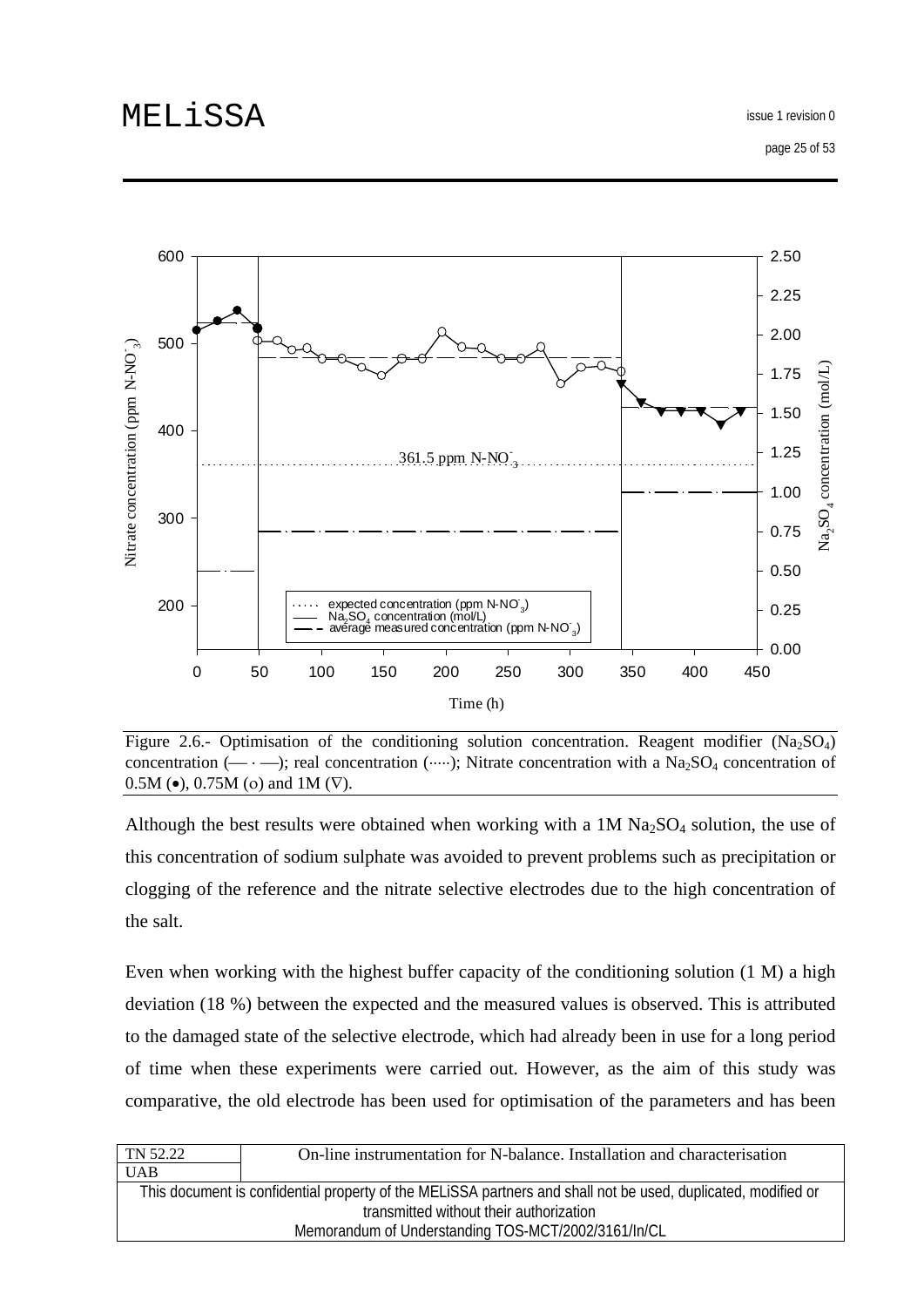changed before resuming normal operation of the analyser with samples. Indeed, when the concentration of the conditioning solution is increased a high deviation is still obtained.

The initial concentration of 0.5M was selected to carry out the experiments concerning optimisation of the injection time. With a constant  $Na<sub>2</sub>SO<sub>4</sub>$  concentration of 0.5M, the injection time was subsequently decreased from 100 seconds until the optimum value of 11 seconds was attained. The results of these experiments are shown in figure 2.7*.* 





It becomes clear how the highest accuracy is achieved when using an injection time of 11 seconds, which was the injection time recommended by the suppliers of the analyser. The initial injection time of 100 seconds leads to an important deviation that explains the poor results already discussed. Moreover, the use of high injection times for long periods of time has been proved to considerably reduce the lifetime of the electrode as already stated.

| TN 52.22                                                                                                      | On-line instrumentation for N-balance. Installation and characterisation |  |
|---------------------------------------------------------------------------------------------------------------|--------------------------------------------------------------------------|--|
| <b>UAB</b>                                                                                                    |                                                                          |  |
| This document is confidential property of the MELISSA partners and shall not be used, duplicated, modified or |                                                                          |  |
| transmitted without their authorization                                                                       |                                                                          |  |
| Memorandum of Understanding TOS-MCT/2002/3161/In/CL                                                           |                                                                          |  |
|                                                                                                               |                                                                          |  |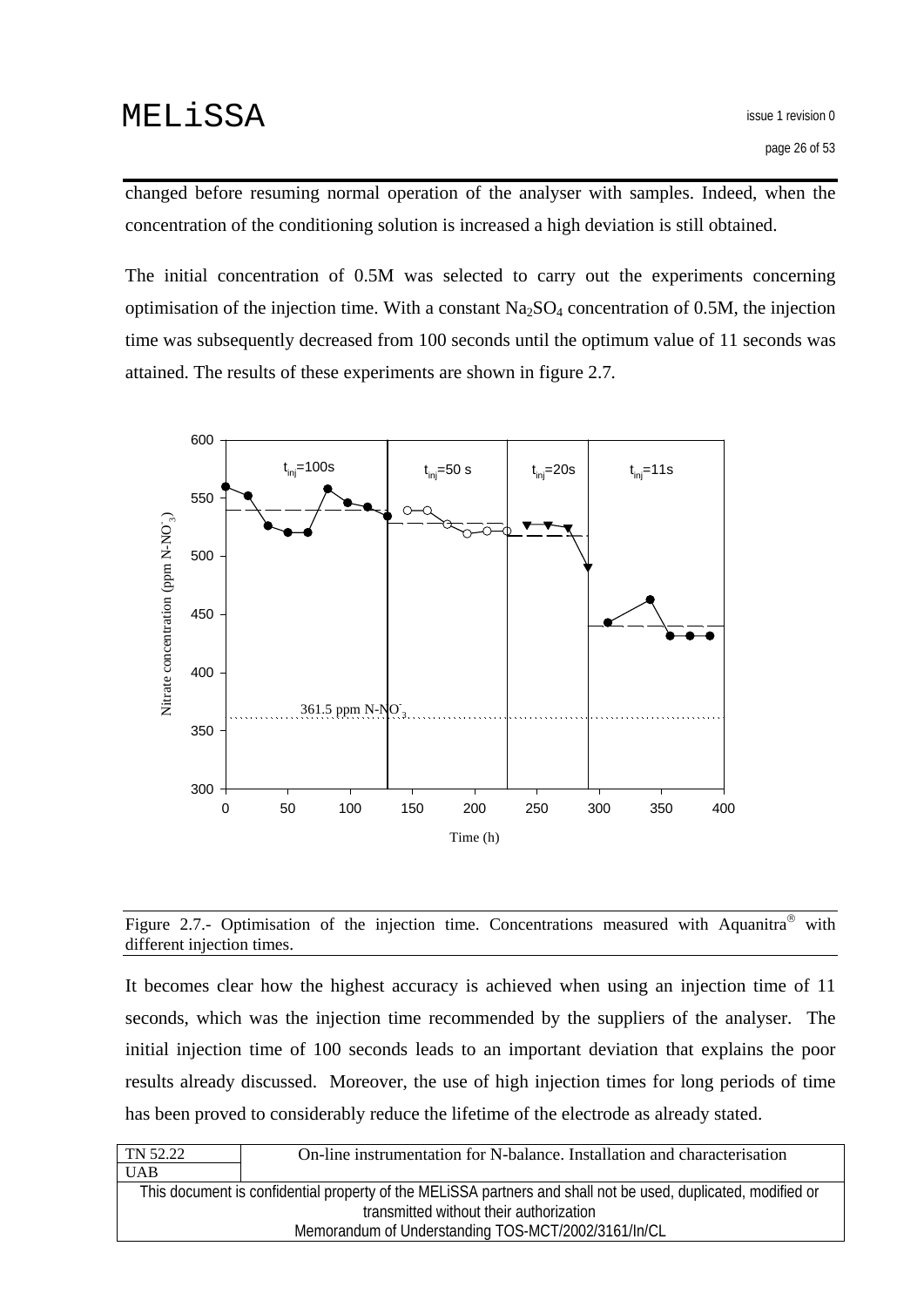<span id="page-26-0"></span>As a result of these experiments it was decided to operate the analysers with a combination of the conditions presented above. The poor precision of some results obtained can be attributed, as it has already been discussed, to the damaged state of the nitrate selective electrode, which leads to very low signals being measured.

In figure 2.7 it can be observed that the precision can be notably improved by the decrease of the injection time, although a total concordance is not attained due to the state of the electrode. It is concluded that a combination of the optimum reagent modifier concentration with the optimum injection time will lead to better performance of the analyser, especially when the nitrate selective electrode is replaced for a new one. Therefore, a  $Na<sub>2</sub>SO<sub>4</sub>$  concentration of **0.75 M** was selected and an injection time of **11 seconds**.

Once these conditions had been selected, the analyser was tested with real samples from compartment III.

### **2.11 Tests performed off-line with real sample from compartment III**

Once the optimal conditions have been implemented on the analyser, the nitrate selective electrode is replaced and several samples have been analysed before the online connection is done.

Concentration of these samples was measured with Aquanitra and the results were compared to a selected reference method. (*LCK339, Dr. Lange, Germany, ready-to-use probes*).

Figure 2.8 shows how all measurements obtained with the new analyser over different periods of time are within the confidence interval of concentrations given by the estimated error of the reference method. The average deviation given by this reference method working with the fresh nitrifying medium used in compartment III was found to be around 18% (TN 52.21).

The expected concentrations of the samples, as determined by analysis with reference method, are presented in table 2.10 along with the number of replicates for each sample.

| On-line instrumentation for N-balance. Installation and characterisation                                      |  |  |
|---------------------------------------------------------------------------------------------------------------|--|--|
|                                                                                                               |  |  |
| This document is confidential property of the MELISSA partners and shall not be used, duplicated, modified or |  |  |
| transmitted without their authorization                                                                       |  |  |
| Memorandum of Understanding TOS-MCT/2002/3161/In/CL                                                           |  |  |
|                                                                                                               |  |  |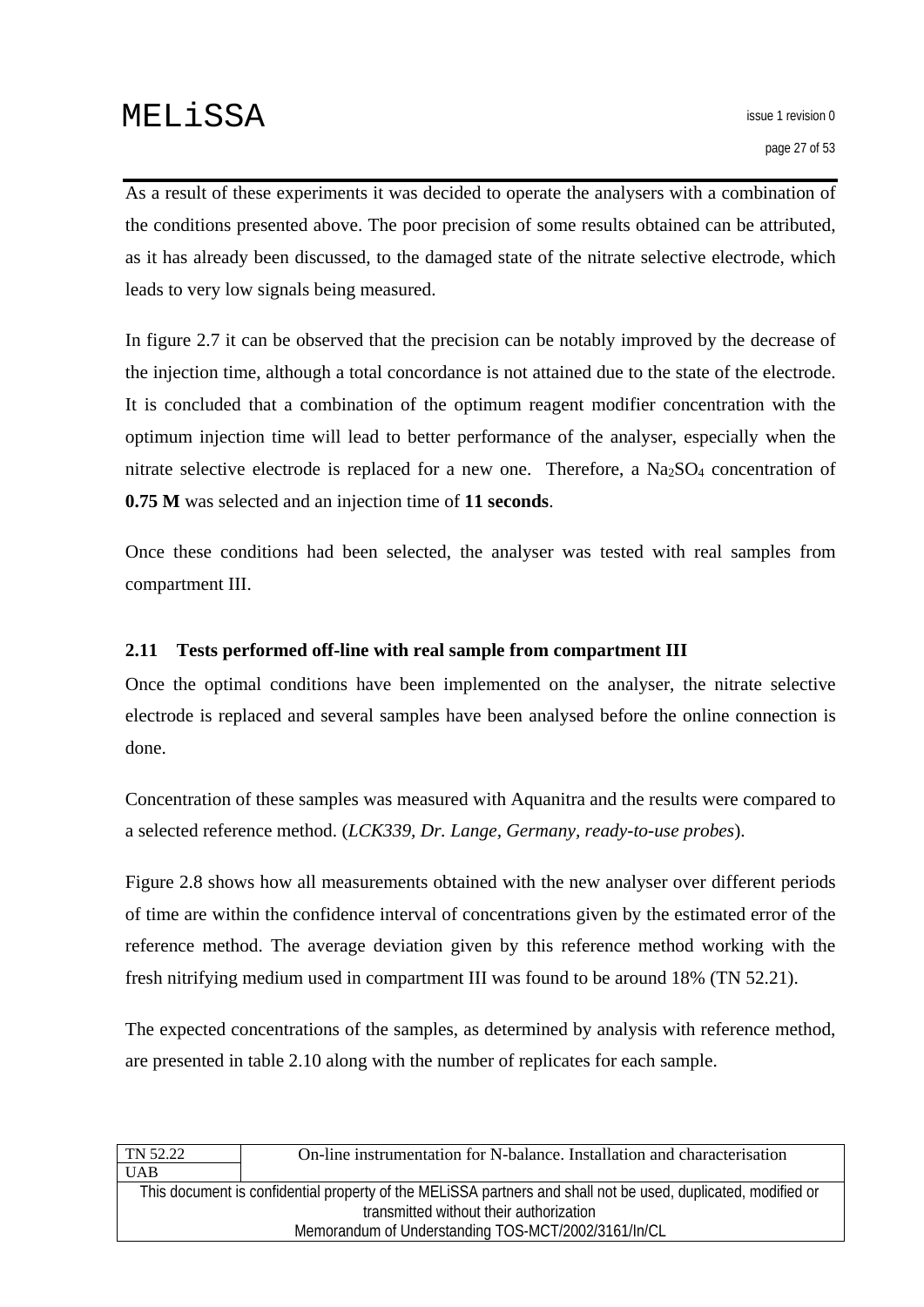| Expected concentration<br>$(mg/L N-NO3)$ | number of replicates<br>Aquanitra |
|------------------------------------------|-----------------------------------|
| 160                                      |                                   |
|                                          | 16                                |
| 346                                      |                                   |
|                                          |                                   |

#### Table 2.10: Description of the samples used in figure 2.8

The typical interval of standard deviation for the results obtained with the online nitrate analyser was found to be 6-9%, which is in accordance to the average repeatability attained in the experiments carried out during the preliminary tests with the prototype analyser (relative standard deviation interval: 2-19%).

The average deviation of the selected reference method was found to be around 18% when working with the nitrifying medium used in compartment III.

| TN 52.22                                                                                                      | On-line instrumentation for N-balance. Installation and characterisation |  |
|---------------------------------------------------------------------------------------------------------------|--------------------------------------------------------------------------|--|
| <b>UAB</b>                                                                                                    |                                                                          |  |
| This document is confidential property of the MELISSA partners and shall not be used, duplicated, modified or |                                                                          |  |
| transmitted without their authorization                                                                       |                                                                          |  |
| Memorandum of Understanding TOS-MCT/2002/3161/In/CL                                                           |                                                                          |  |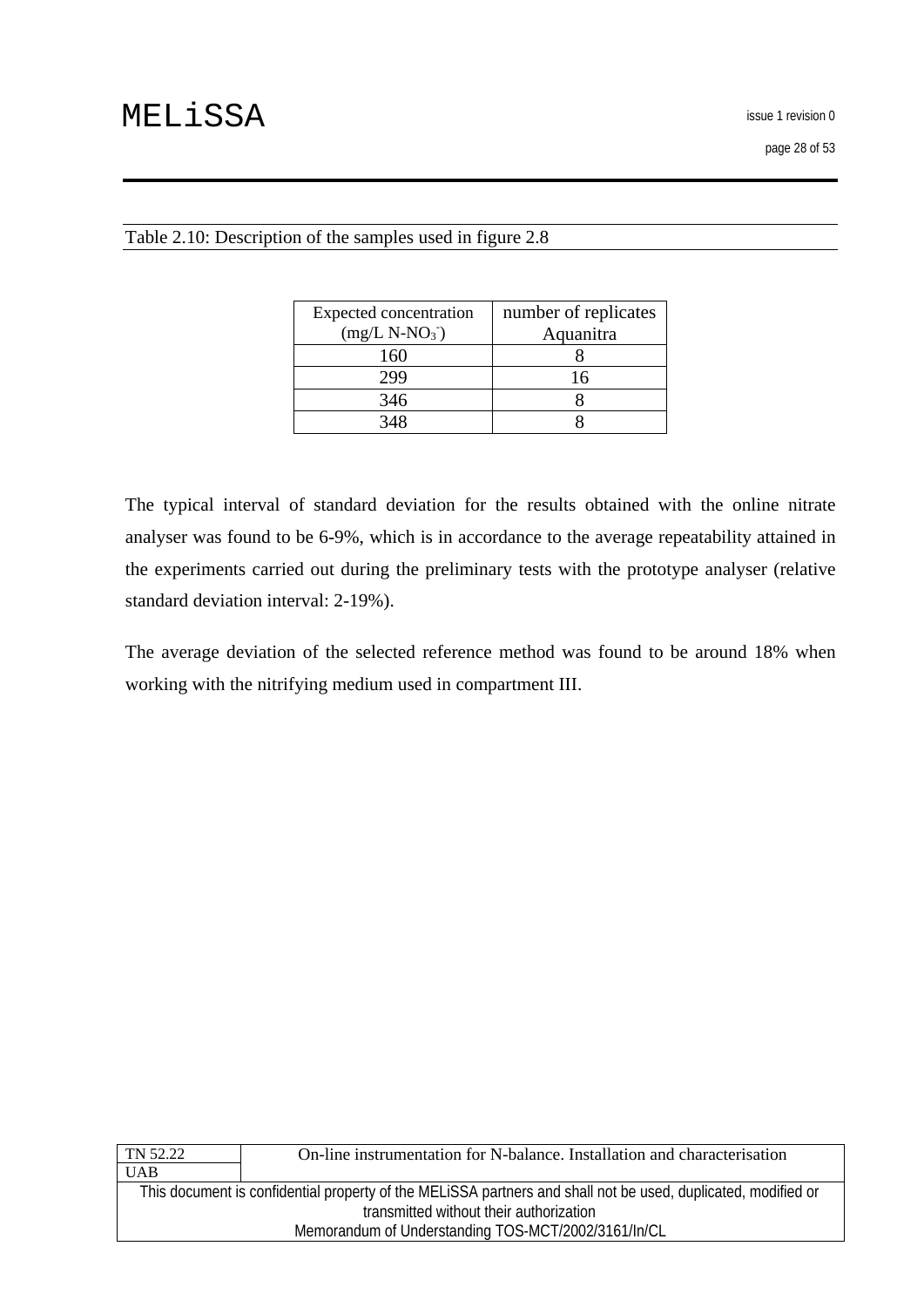<span id="page-28-0"></span>

Figure 2.8.- Tests performed off-line with real samples from the nitrifying compartment over different periods of time (•). The dashed line symbolises the confidence interval of the reference method used for off-line measurements.

### **2.12 Physical description of the ammonium analyser:**

Main description of the flow in the ammonium analyser is described in the scheme presented in figure 2.9.

| On-line instrumentation for N-balance. Installation and characterisation                                      |  |
|---------------------------------------------------------------------------------------------------------------|--|
|                                                                                                               |  |
| This document is confidential property of the MELISSA partners and shall not be used, duplicated, modified or |  |
| transmitted without their authorization                                                                       |  |
| Memorandum of Understanding TOS-MCT/2002/3161/In/CL                                                           |  |
|                                                                                                               |  |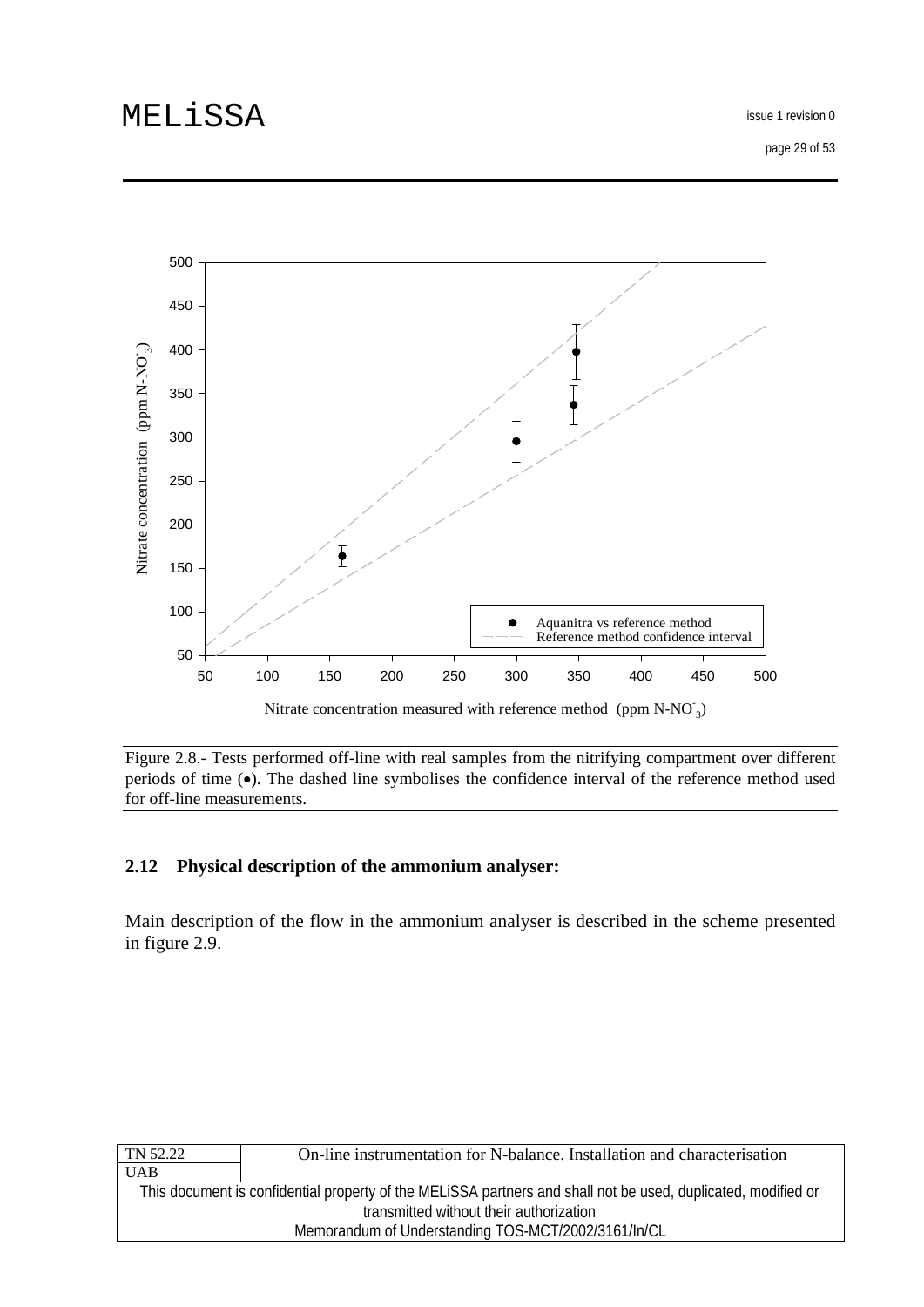issue 1 revision 0

page 30 of 53



Figure 2.9.- Flow diagram for the ammonium analyser (Aquamonia®)

The new ammonium analyser is also based on the measurement of the electric potential generated by the ions present in a sample. In the following section a detailed description of the analytical sequence of analysis of samples is carried out.

### **Sample analysis**

When a sample analysis is about to start the analyser automatically opens the valve that supplies the carrier flow to the system and switches the peristaltic pump on so that deionised water, the reagent modifier (0.01M Tris-hydroximethyl-amino-methane with a pH=7.48) and 1M NaOH are pumped through the system.

The flow of deionised water is mixed with the sodium hydroxide and flows counter-current with the Tris solution through a diffusion chamber containing a gas selective membrane.

| TN 52.22                                                                                                      | On-line instrumentation for N-balance. Installation and characterisation |
|---------------------------------------------------------------------------------------------------------------|--------------------------------------------------------------------------|
| <b>UAB</b>                                                                                                    |                                                                          |
| This document is confidential property of the MELISSA partners and shall not be used, duplicated, modified or |                                                                          |
| transmitted without their authorization                                                                       |                                                                          |
| Memorandum of Understanding TOS-MCT/2002/3161/In/CL                                                           |                                                                          |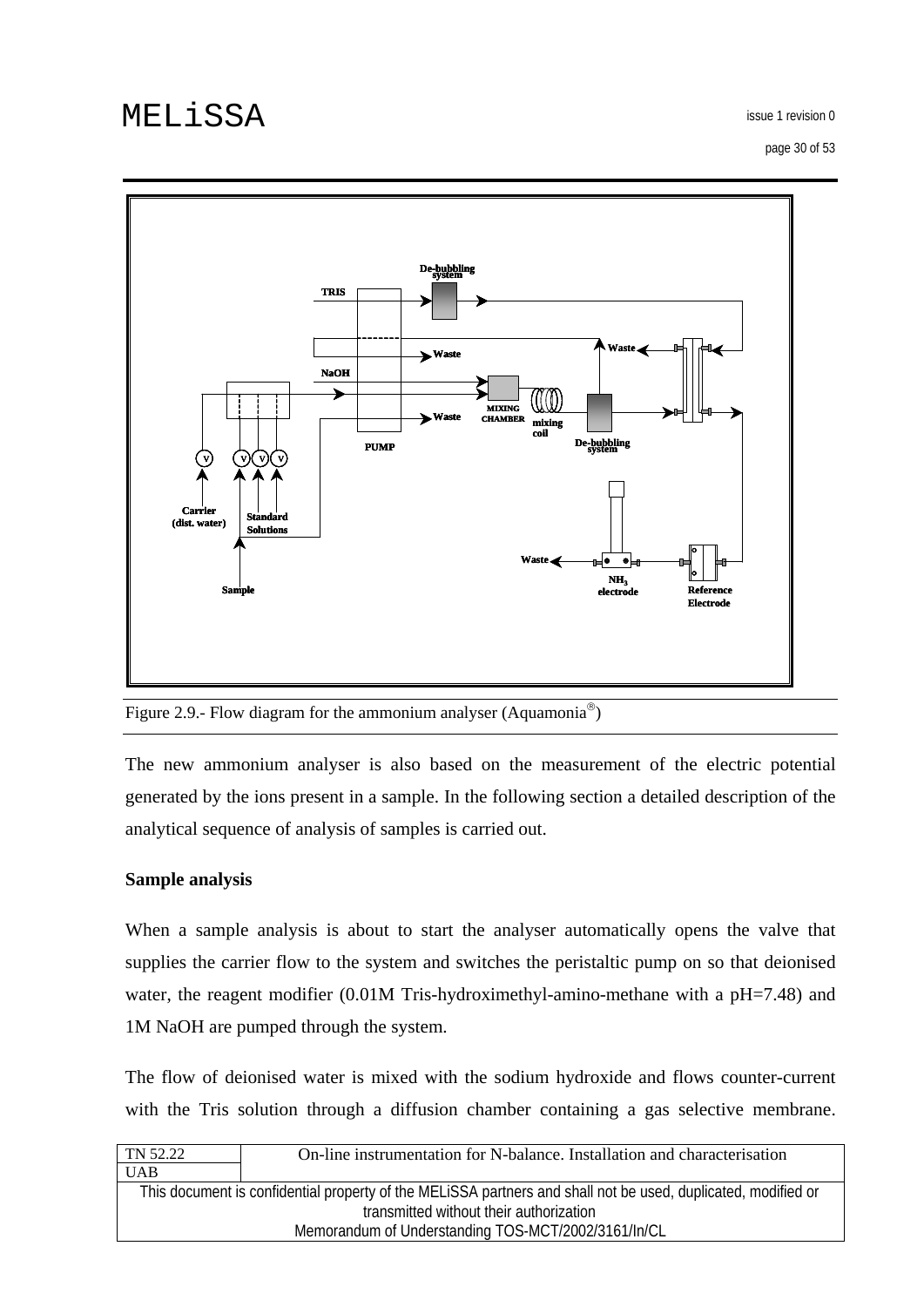During this first stage of the analysis the potential between the ion selective electrode and the reference electrode is measured and will constitute the baseline potential to which the signal given by ammonium is compared when the sample flows through the system.

After the stabilising time, which can be set on the display of the analysers, has elapsed, the valve switches to allow the sample flow into the system. As the sample is mixed with the sodium hydroxide the pH increases and thus all the dissolved ammonium turns to ammonia. Part of this gas crosses the gas permeable membrane and, as it flows through the diffusion chamber, it gets dissolved in the Tris solution (pH=7.48) and recovers its ionic form, which can be detected by the electrode. The tension between the reference electrode and the ion selective electrode increases as the sample containing the analyte (ammonium) reaches the detection system. The microprocessor records the maximum achieved value of tension between the two electrodes, which can be visualised as a peak of tension in the analyser screen. After the injection time (the elapse of time during which the sample is switched through the system is user-defined) the valve switches back to the deionised water position so that the baseline is recovered.

In order to calculate the concentration, the microprocessor requires a calibration procedure, which in this analyser is carried out by a two-point standard calibration. The standards used for this calibration will be selected in such a way that the interval of concentrations contains the expected concentration range of the samples. The concentration of the samples can be calculated by means of the following equation:

$$
C = 10^{\left(\frac{V-K_1}{K_2}\right)} - f \tag{2.3}
$$

where:

- C is the  $NH_4^+$  concentration in mg/L
- V the peak height in mV

| TN 52.22                                            | On-line instrumentation for N-balance. Installation and characterisation                                      |
|-----------------------------------------------------|---------------------------------------------------------------------------------------------------------------|
| <b>UAB</b>                                          |                                                                                                               |
|                                                     | This document is confidential property of the MELISSA partners and shall not be used, duplicated, modified or |
| transmitted without their authorization             |                                                                                                               |
| Memorandum of Understanding TOS-MCT/2002/3161/In/CL |                                                                                                               |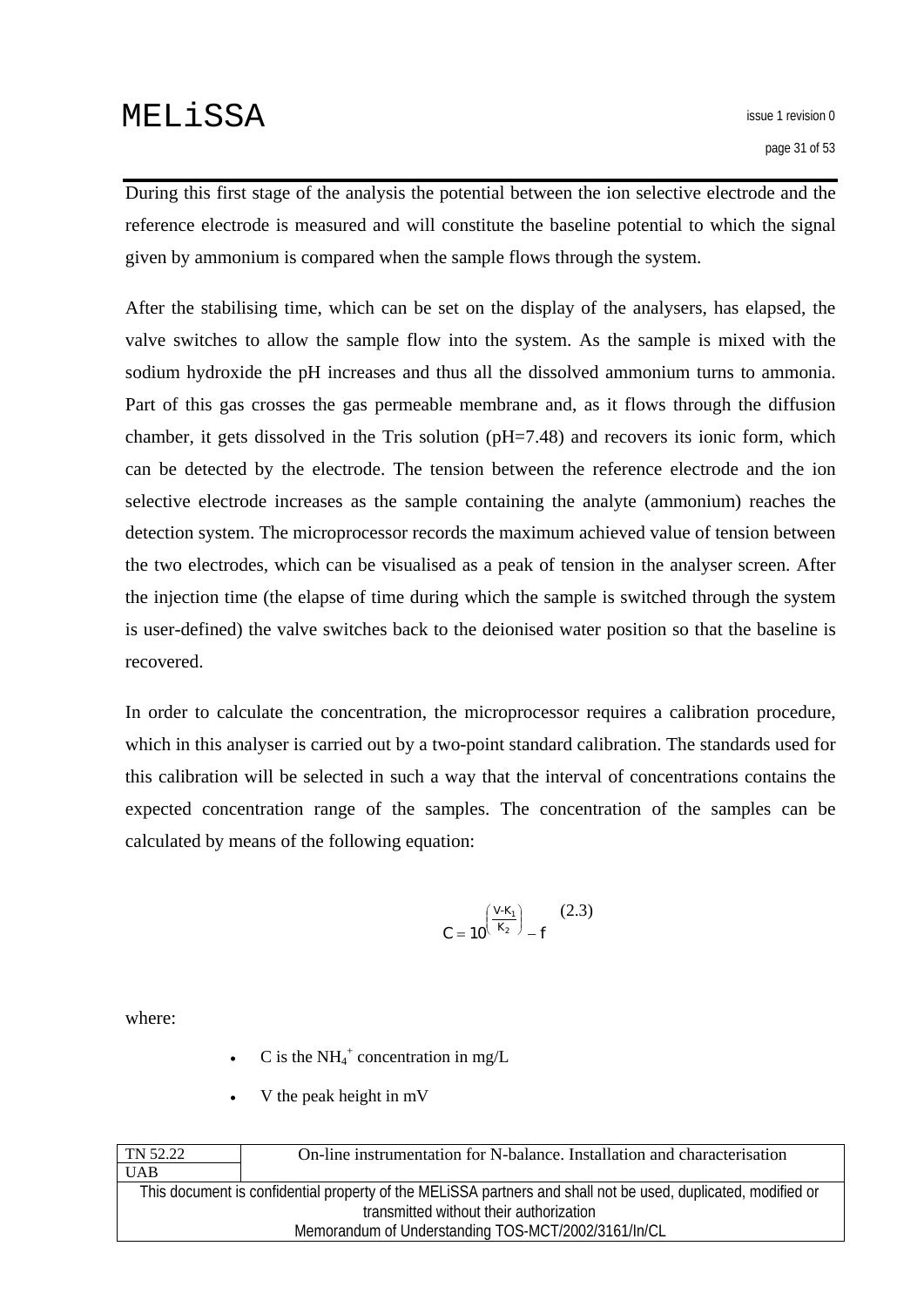- <span id="page-31-0"></span> $K_1$  is the y-intercept in mV
- $K_2$  is the slope of the calibration curve in mV/decade. Like in the nitrate on-line analyser this units indicate that, by using this modified constant the concentration is directly obtained in mg/L, instead of obtaining the logarithm of the concentration and subsequently calculating the concentration value from it.
- *f* is expressed in mg/L and is a parameter that makes it possible to describe the loss of lineality of the ISE response at low concentrations. When the analyser was developed, the possibility to fit this parameter from experimental data was considered (Barquero, 2001). However, it would have been necessary to use a third standard and thus increase the calibration time of the analyser to estimate this parameter. Eventually it was concluded that this parameter could be estimated as follows by taking into account the properties of a FIA system concerning relative measurements.

$$
f=10^{-\frac{K_1}{K_2}}
$$

#### **2.13 Calibration cycle**

The standard solution with the lowest concentration is first injected to the system and the peak of potential is recorded by the microprocessor, as well as the maximum potential given by the sample and the second standard solution. The concentration of the samples can be computed from the parameters obtained by this calibration procedure.

#### **2.14 Characterisation of the ammonium analyser**

The same approach adopted to test the nitrate analyser was applied to the experiments concerning the ammonium analyser. As a result, Aquamonia was first tested with standard solutions containing only the ammonium ion (either ammonium chloride or ammonium sulphate dissolved in deionised water). Afterwards, several tests were performed with solutions containing all other ions of the fresh culture medium, as well as ammonium, in order to simulate the real conditions.

| TN 52.22                                                                                                      | On-line instrumentation for N-balance. Installation and characterisation |
|---------------------------------------------------------------------------------------------------------------|--------------------------------------------------------------------------|
| <b>UAB</b>                                                                                                    |                                                                          |
| This document is confidential property of the MELISSA partners and shall not be used, duplicated, modified or |                                                                          |
| transmitted without their authorization                                                                       |                                                                          |
|                                                                                                               | Memorandum of Understanding TOS-MCT/2002/3161/In/CL                      |
|                                                                                                               |                                                                          |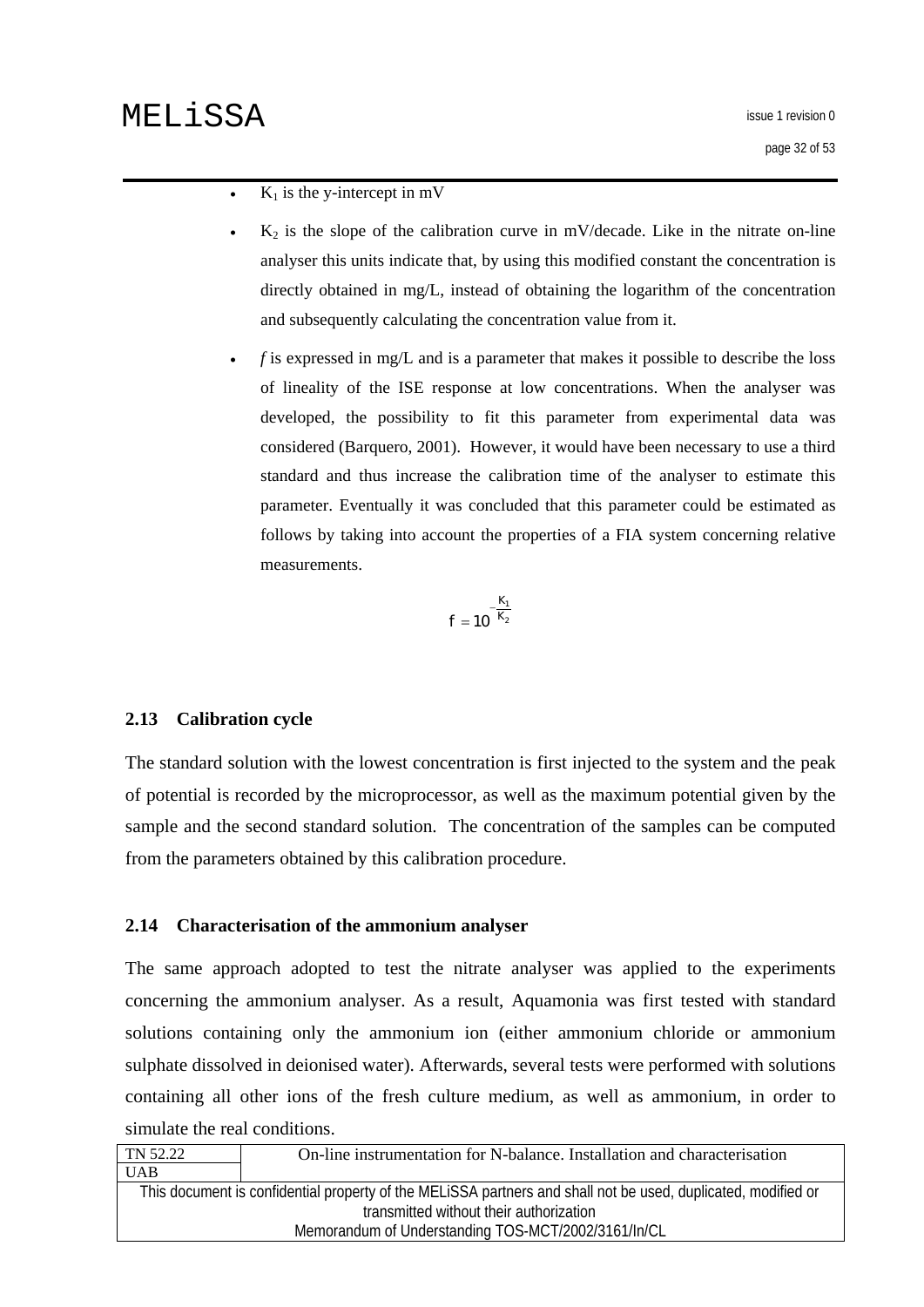page 33 of 53

| <b>PARAMETER</b>                                  | <b>VALUE</b>     |
|---------------------------------------------------|------------------|
| <b>Frequency of analysis</b>                      | $16 \text{ min}$ |
| <b>Initial time</b>                               | 300 s            |
| <b>Injection time</b>                             | 100 s            |
| <b>Injection Volume</b>                           | 3 mL             |
| pH conditioning solution                          | 7.48             |
| Tris-Hydroxi-methyl aminomethane<br>concentration | 0.01M TRIS       |

<span id="page-32-0"></span>Table 2.11: Ammonium analyser parameters set-up

#### **2.15 Tests performed with standard solutions of ammonium**

The results obtained when ammonium standard solutions are discussed in the present section. A set of analysis were done using standard solutions, the mean value obtained is represented in figure 2.10 Error bar of each set of samples is represented as standard deviation of this set of measurements.

The experiments carried out with standard solutions of ammonium in water made it possible to identify the deviation between the ammonium concentrations obtained with Aquamonia and the real concentration of the standard, represented in the x-axis of figure 2.10.

For the experiments presented in figure 2.10 the ammonium online analyser was calibrated with two standard solutions of 1 and 10 ppm  $N-NH<sub>4</sub><sup>+</sup>$ . The calibration range must be selected according to the expected range of concentrations to be measured. A decrease in the precision of the analyser was detected when the width of the calibration interval was increased. In addition, samples with concentrations close to the limits of the standards used for calibration are determined with higher errors.

| On-line instrumentation for N-balance. Installation and characterisation                                      |  |
|---------------------------------------------------------------------------------------------------------------|--|
|                                                                                                               |  |
| This document is confidential property of the MELISSA partners and shall not be used, duplicated, modified or |  |
| transmitted without their authorization                                                                       |  |
| Memorandum of Understanding TOS-MCT/2002/3161/In/CL                                                           |  |
|                                                                                                               |  |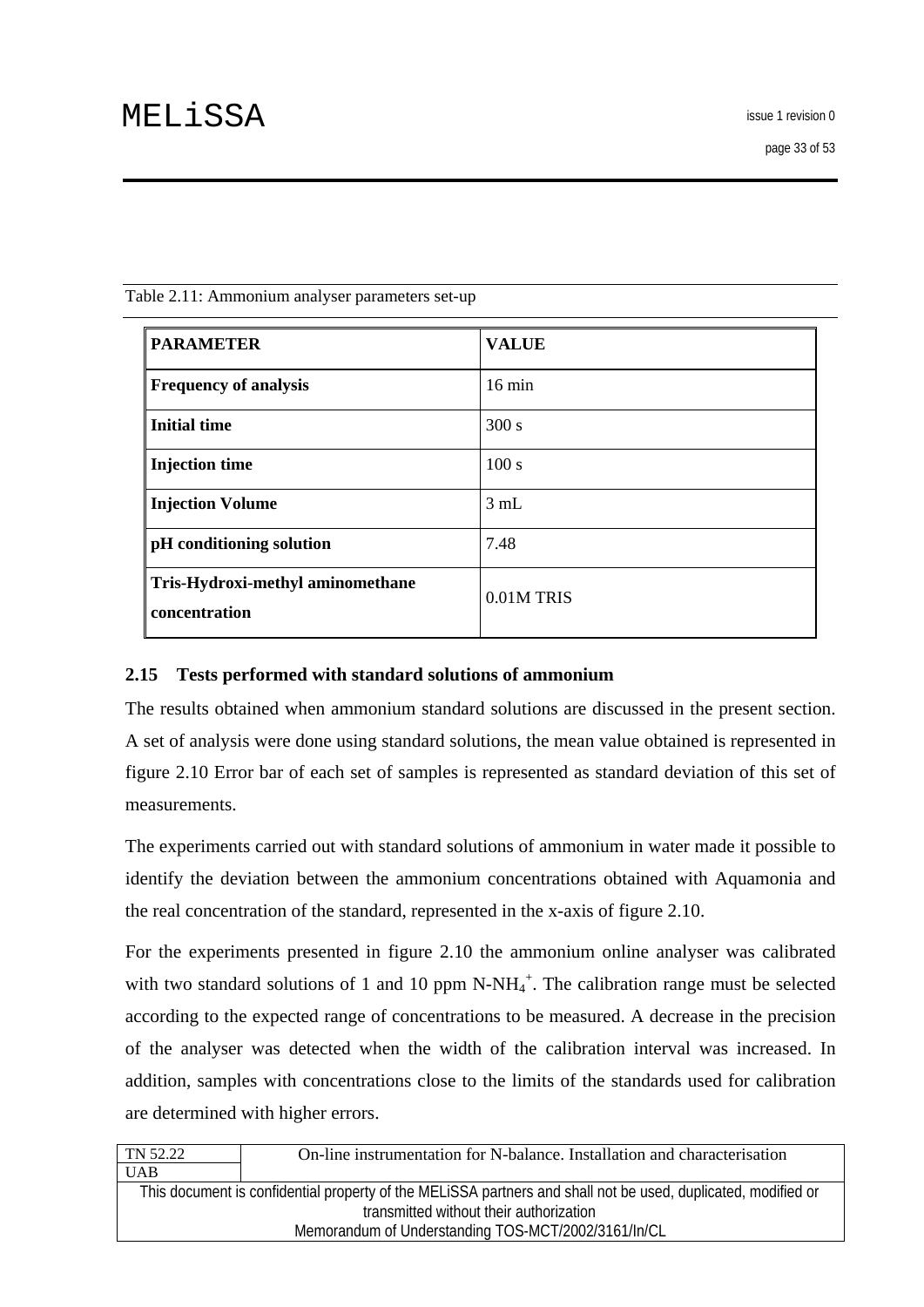issue 1 revision 0

page 34 of 53



Standard Concentration (ppm  $N-NH^+_{4}$ )

Figure 2.10.- Results from several experiments performed with different concentrations of ammonium. Average concentration measured by Aquamonia over each experiment (•).

A relative standard deviation of 2-12% is obtained, while the relative error between the real concentration and the value given by the analyser is below 14% when working within the range defined by the calibration standards.

The typical range of operation for ammonium in the outlet of compartment III is usually 0-10 ppm N-NH4 + , and the first tests performed with ammonium standards have been performed within this concentration interval.

During some transitory states, however, some ammonium accumulation may be found and hence the analyser should be able to operate at higher concentrations as well.

| TN 52.22                                            | On-line instrumentation for N-balance. Installation and characterisation                                      |
|-----------------------------------------------------|---------------------------------------------------------------------------------------------------------------|
| <b>UAB</b>                                          |                                                                                                               |
|                                                     | This document is confidential property of the MELISSA partners and shall not be used, duplicated, modified or |
| transmitted without their authorization             |                                                                                                               |
| Memorandum of Understanding TOS-MCT/2002/3161/In/CL |                                                                                                               |
|                                                     |                                                                                                               |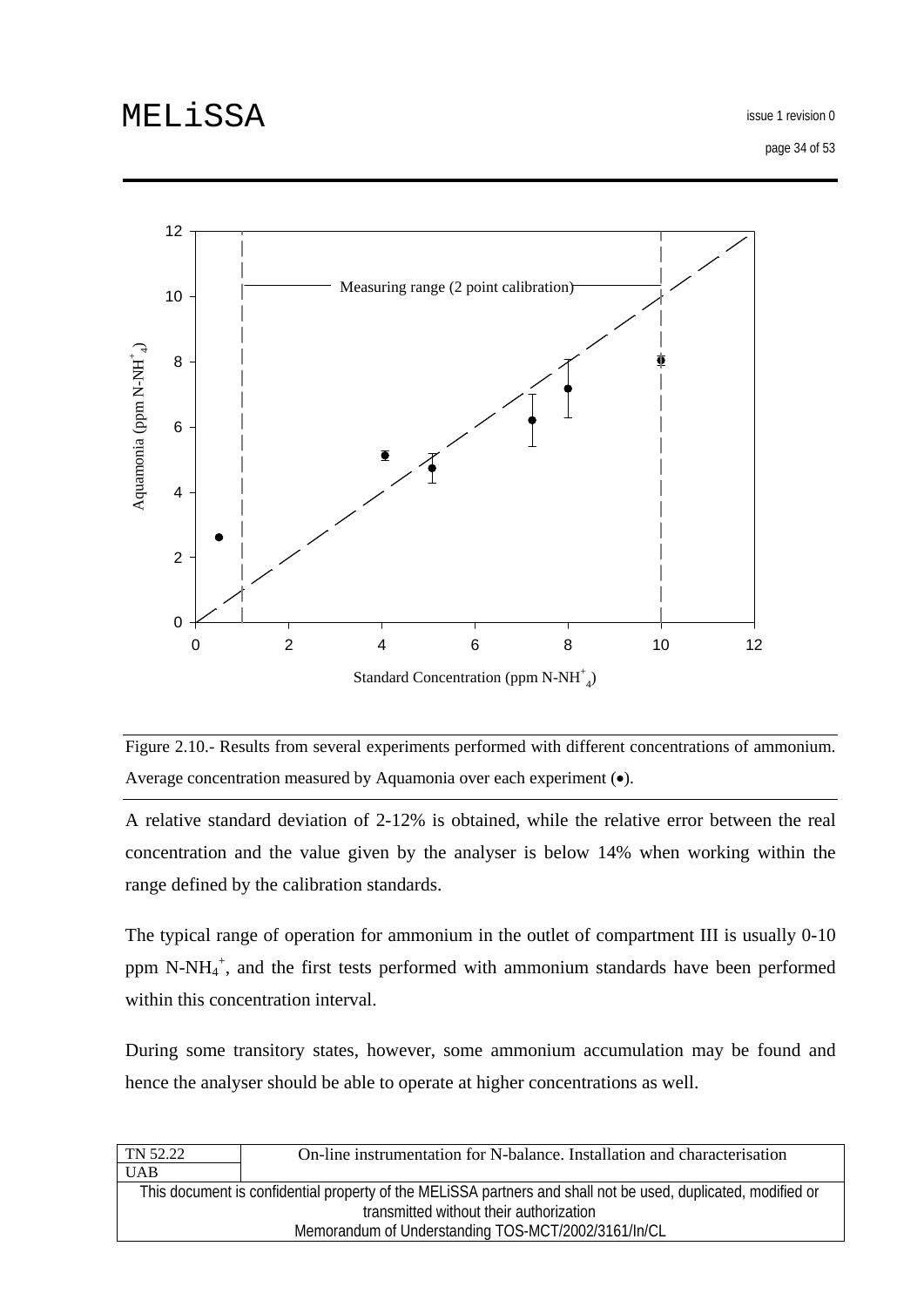### <span id="page-34-0"></span>**2.16 Tests using fresh medium from the nitrifying column**

Some tests were performed with samples consisting of different ammonium concentrations dissolved in fresh nitrifying medium.

These experiments were carried out within the range  $10-50$  ppm N-NH $_4^+$ . Although it would have been convenient to have some points in a lower concentration range (0.1-10 ppm N-NH<sub>4</sub><sup>+</sup>), from the observation of figure 2.11 it becomes clear that the precision and the repeatability are satisfactory even when working at the limits of the calibration interval.

Several experiments were carried out operating the analyser for a period of time around 2 hours for each of the samples. The results are presented in figure 2.11 in terms of average concentration and its standard deviation is also displayed.

In table 2.12 the number of replicates for each one of the samples that are represented in figure 2.11 are presented.

| Expected concentration<br>$(mg/L N-NO3)$ | number of replicates<br>Aquanitra |
|------------------------------------------|-----------------------------------|
| 10.1                                     |                                   |
| 20.1                                     | 6                                 |
| 30.0                                     |                                   |
| 30.2                                     |                                   |
| 40.0                                     |                                   |
| 40.2                                     |                                   |
| 40.2                                     |                                   |
| 50.3                                     |                                   |

Table 2.12: Description of the samples used for experiments in figure 2.11

| TN 52.22                                            | On-line instrumentation for N-balance. Installation and characterisation                                      |
|-----------------------------------------------------|---------------------------------------------------------------------------------------------------------------|
| <b>UAB</b>                                          |                                                                                                               |
|                                                     | This document is confidential property of the MELISSA partners and shall not be used, duplicated, modified or |
| transmitted without their authorization             |                                                                                                               |
| Memorandum of Understanding TOS-MCT/2002/3161/In/CL |                                                                                                               |
|                                                     |                                                                                                               |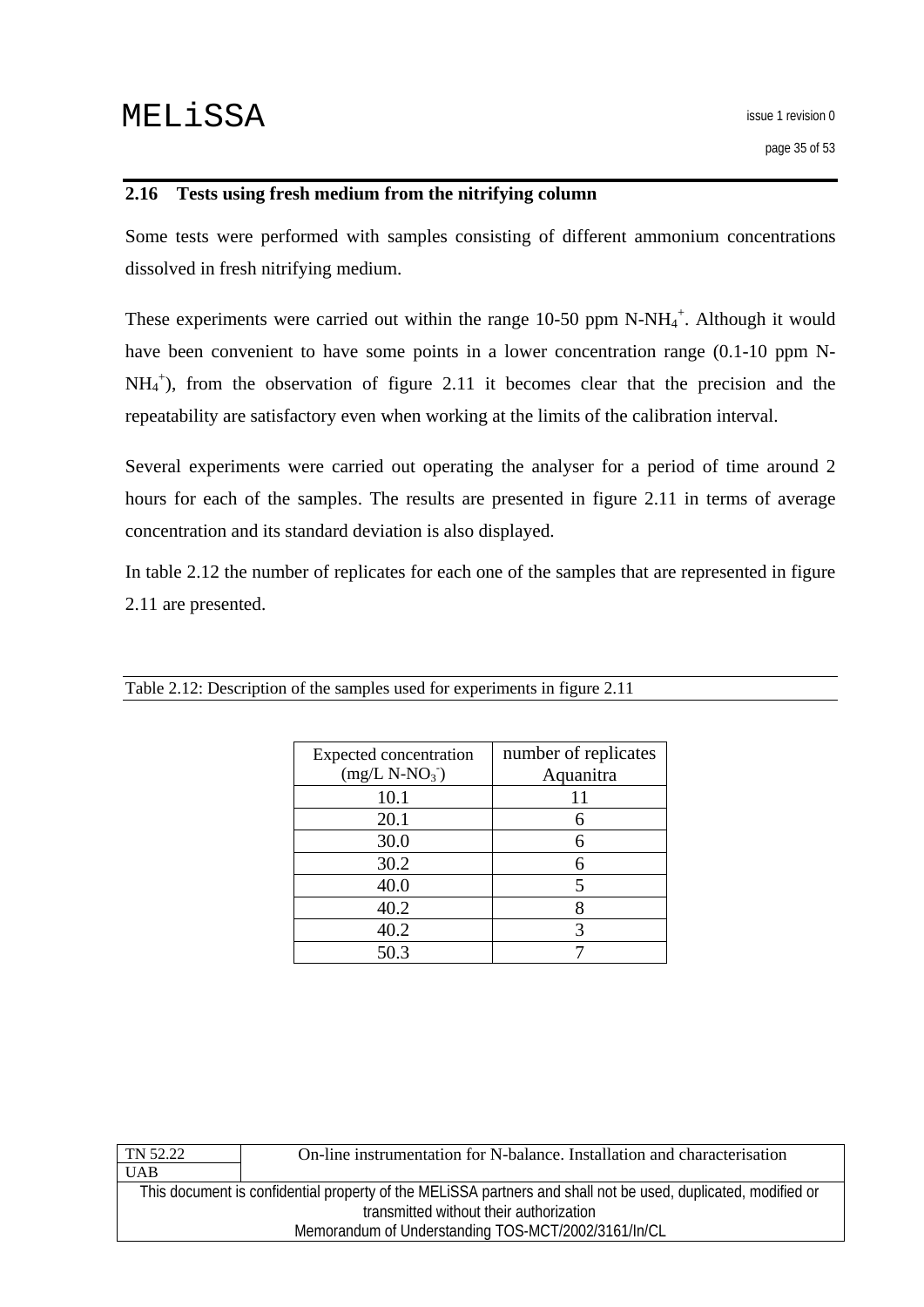The reliability of the analyser in this concentration range is high and is in accordance with the technical specifications of the equipment. In figure 2.11 a high correlation between the real concentration values of the samples, represented by the diagonal of the graph, and the measurements performed by Aquanitra is observed. The repeatability of the measurements in terms of relative standard deviation has a maximum value of 3.5%, being the most common value around 2%, and the precision of the measurements is between 0.7% and 5.5%, excepting one of the points that has a 12% deviation from the real concentration value.



Figure 2.11.- Off-line experiments with Aquamonia<sup>®</sup> using fresh nitrifying medium as a solvent instead of deionized water. Samples containing different concentrations of nitrate were analysed (•) and the results obtained compared to their expected concentration  $(- \cdot -)$ .

| TN 52.22                                                                                                      | On-line instrumentation for N-balance. Installation and characterisation |
|---------------------------------------------------------------------------------------------------------------|--------------------------------------------------------------------------|
| UAB                                                                                                           |                                                                          |
| This document is confidential property of the MELISSA partners and shall not be used, duplicated, modified or |                                                                          |
| transmitted without their authorization                                                                       |                                                                          |
| Memorandum of Understanding TOS-MCT/2002/3161/In/CL                                                           |                                                                          |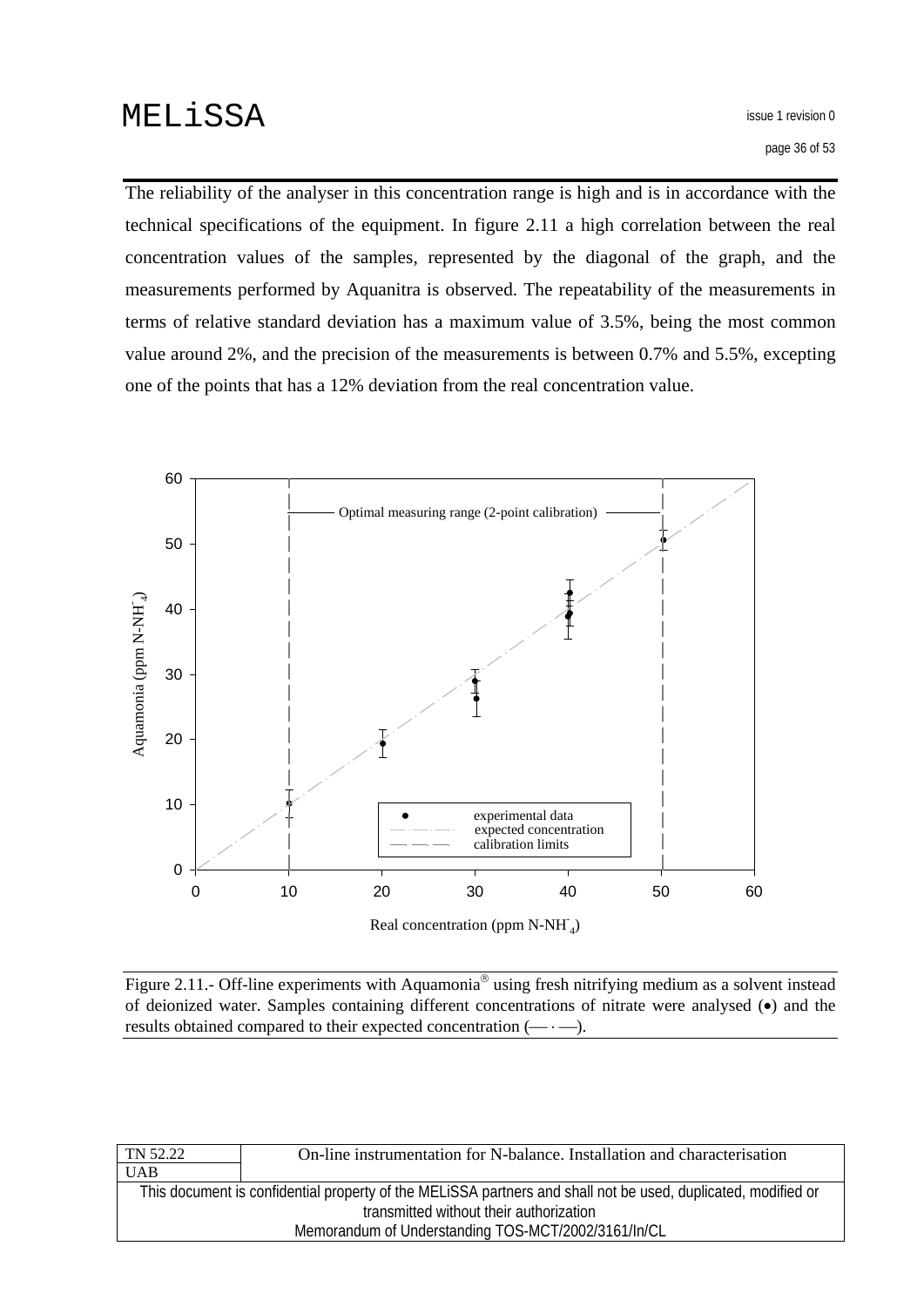#### <span id="page-36-0"></span>**2.17 Maintenance requirements of the ion selective electrodes**

The nitrate selective electrode was used in variable operating conditions due to the fact that different experiments needed to be performed during the characterisation of the nitrate analyser. During this period, several changes were made in the concentration of the reagent modifier solution, the frequency of analysis and the injection time. This set of variable operating conditions causes difficulties to estimate an average or typical decrease of the electrode sensitivity. In spite of these difficulties, a protocol for the replacement of the electrode is described and discussed in the present section, to try to standardize the correct maintenance of the analyzer.

The nitrate and ammonium analysers coupled with the nitrifying reactor of compartment III of the MELISSA pilot plant are based on a potentiometric measuring method, as has been discussed in the present technical note and in previous reports (TN 52.21, TN 52.4). Optimal performance of an ion selective electrode is defined by several parameters, the most important of which are sensitivity, lowest detection limit, response time and reproducibility. The evolution of these parameters along the lifetime of the electrode can be used to define a protocol for the replacement of the electrodes. Because of the operation of the ammonium and nitrate analysers being based on the interpolation of potential measurements (mV) in a calibration curve, it becomes clear that the calibration procedure plays a very important role in the correct performance of the analyser.

As established by the Nickolskii-Eisemann equation (2.1), the slope of the calibration curve has a constant value that gradually decreases because of continuous operation of the analysers, leading to a loss of sensitivity in the concentration measurements. The adaptation of this equation to the specific operation of the analysers Aquanitra<sup>®</sup> and Aquamonia<sup>®</sup> is expressed by equations 2.2 and 2.3 respectively.

The maintenance protocol proposed for the replacement of the electrodes is based on both the use time and on the decrease of the sensitivity shown by the slope variation of the calibration curve.

Electrodes should be replaced when the slope of the calibration curve reaches a certain value that is to be fixed according to the application they are given and to the recommendations given by the supplier. In the case of compartment III of the MELISSA pilot plant the analysers are used for control purposes, and thus a high sensitivity is essential.

| On-line instrumentation for N-balance. Installation and characterisation                                      |  |
|---------------------------------------------------------------------------------------------------------------|--|
|                                                                                                               |  |
| This document is confidential property of the MELISSA partners and shall not be used, duplicated, modified or |  |
| transmitted without their authorization                                                                       |  |
| Memorandum of Understanding TOS-MCT/2002/3161/In/CL                                                           |  |
|                                                                                                               |  |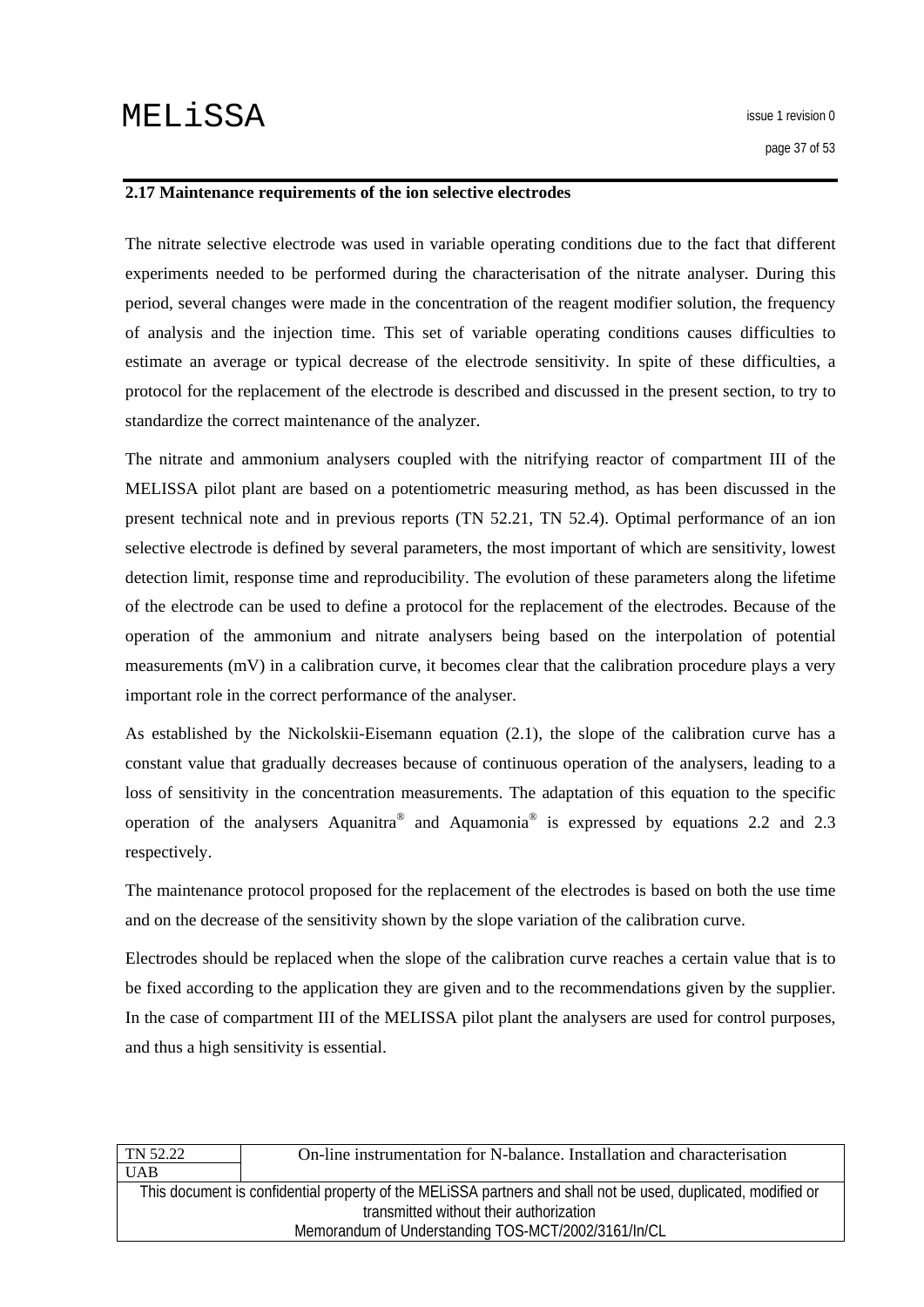The protocol defined for the replacement of the ion selective electrodes is based on two constraints: the slope of the calibration curve that establishes the sensitivity of the concentration measurements, and the time of operation of the electrode. The values for these parameters were based on the recommendations given by the analyzer and were modified during the characterisation process in order to fulfil the requirements of operation in the MELISSA pilot plant (i.e. more conservative values were adopted to ensure accuracy of the results).

#### Constraints:

- Slope of the calibration curve:
	- 1. Nitrate analyzer:  $(45< K<sub>2</sub>< 65)$
	- 2. Ammonium analyzer:  $(40< K<sub>2</sub>< 80)$
- Maximum effective operation time of the electrode:
	- 1. Nitrate analyzer: 2 months
	- 2. Ammonium analyzer: 6 months

Actions to be taken:

• Replacement of the ion selective electrodes

The ion selective electrodes should be replaced when either the slope of the calibration curve or the maximum time established above for each electrode is surpassed. Constraint values have been fixed in accordance to the recommendations of the supplier and taking into account the information obtained after a first period of operation of the analyzers as well as the specific analytical requirements of compartment III of the MELISSA pilot plant.

The ammonium analyzer has lower maintenance requirements concerning the ion selective electrode than the nitrate analyzer due to the use of a membrane that prevents the damaging of the electrode. However, the membrane should be replaced once every week to secure an optimal performance of the equipment and the electrode itself.

| TN 52.22   | On-line instrumentation for N-balance. Installation and characterisation                                      |
|------------|---------------------------------------------------------------------------------------------------------------|
| <b>UAB</b> |                                                                                                               |
|            | This document is confidential property of the MELISSA partners and shall not be used, duplicated, modified or |
|            | transmitted without their authorization                                                                       |
|            | Memorandum of Understanding TOS-MCT/2002/3161/In/CL                                                           |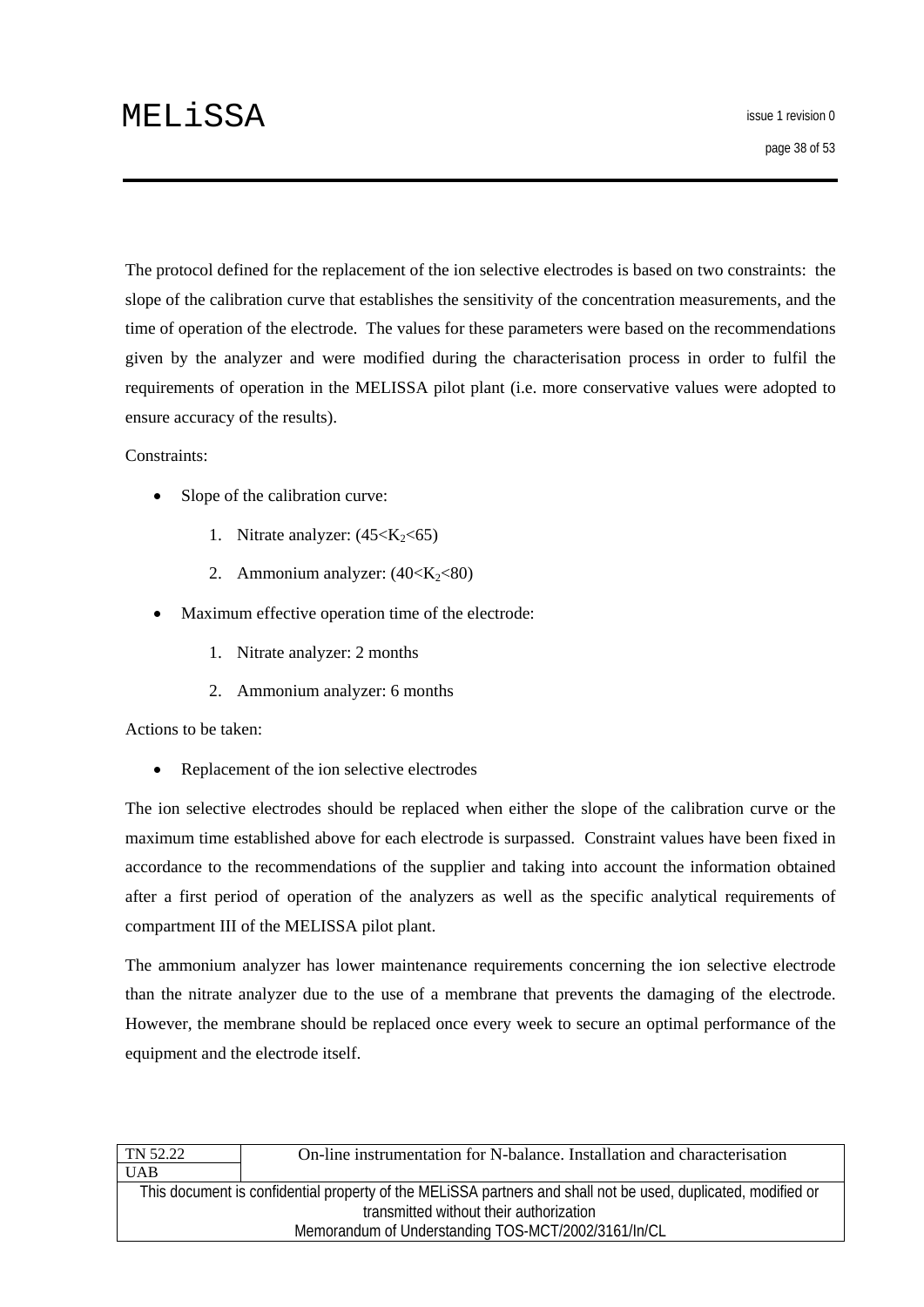# <span id="page-38-0"></span>**3 ON-LINE INSTALLATION**

The outlet of compartment III consists of a two-phase flow with an important fraction of gas, which cannot be pumped straight forward to the analysis circuit. Although the analysers include a vessel where potential gas bubbles are removed, the fraction of gas present in the main flow is too high not to have an effect on the correct performance of the analysers. Therefore, the sample cannot be directly fed to the analysers before the liquid flow is separated from the gas flow. A buffer tank is used as gas-liquid separator that has been installed between the outlet of compartment III and the analysers (as can be observed in figure 3.1).

On a first approach the possibility of working with a stirred buffer tank was discussed and its advantages and drawbacks were analysed, the main drawbacks encountered being:

- Cell attachment and development of biofilm on the surface of the stirrer, even in case a magnetic stirrer was used.
- Mixing would lead to samples not being representative of the reactor outflow due to a homogenizing effect.

For these reasons the volume of the buffer tank was reduced to 25 mL and stirring was not used. In any case, the sampling loop set-up was developed only as a preliminary solution to test the performance of the analysers, and a better design will be provided to ESA, included in the redesign of compartment III. (WP 78.6, Phase 10: "Re-design of comparment III pilot reactor")

The outlet stream from compartment III continuously enters the buffer tank and the analysers pump the required sample from the bottom of the tank and through a 0.22 μm liquid filter (Millipore) used as an interface between the reactor and analysis loop. The filtration step is required in order to guaranty axenicity of the co-culture of *Nitrosomonas* and *Nitrobacter* inside of the reactor, but its volume needs to be minimised because otherwise, the low sample flowrate that goes through it and to the analyser, would lead to important dead times. The

| TN 52.22<br>On-line instrumentation for N-balance. Installation and characterisation                          |  |  |  |
|---------------------------------------------------------------------------------------------------------------|--|--|--|
| <b>UAB</b>                                                                                                    |  |  |  |
| This document is confidential property of the MELISSA partners and shall not be used, duplicated, modified or |  |  |  |
| transmitted without their authorization                                                                       |  |  |  |
| Memorandum of Understanding TOS-MCT/2002/3161/In/CL                                                           |  |  |  |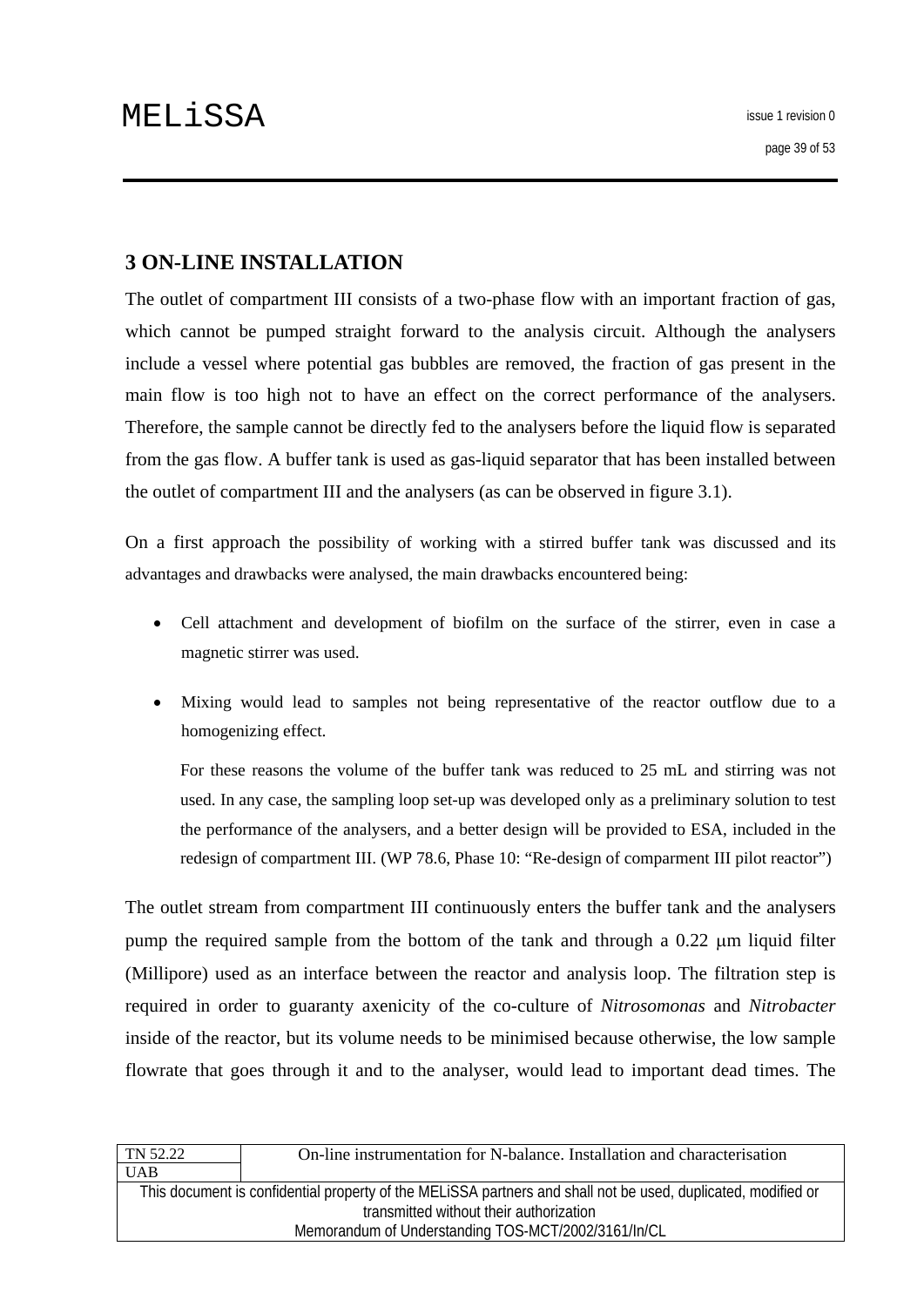contamination between samples is avoided in this configuration by allowing a certain amount of sample to flow through the analysers before the actual analysis cycle starts.

Bio safety is guaranteed in the reactor because the buffer tank used as a liquid/gas separator is a closed, sterilised vessel that is separated from the analysis loop by a filtration step.

This on-line analyser has been designed to work with stream water and waste water, and thus their filtration demands are not very important, however, it is necessary to introduce some improvements on the design of this interface between the reactor and the analyser so that the delay between sampling and measurement becomes acceptable for control purposes. These improvements will be considered in the new design of the new pilot reactor for compartment III. The tank has been designed to contain a constant liquid volume of 75 mL so that sample requirements of the analysis loop are satisfied, while all the liquid in excess will be pumped to a 50 L buffer tank situated between compartments III and IVa.

A general scheme of the set-up installation of both on-line analysers is also presented in *figure 11*.

The flow rates of the different streams will be determined in order to estimate the total dead time elapsed between the exit of the sample from the reactor and the instant its concentration is finally displayed.

| On-line instrumentation for N-balance. Installation and characterisation                                      |  |  |  |
|---------------------------------------------------------------------------------------------------------------|--|--|--|
|                                                                                                               |  |  |  |
| This document is confidential property of the MELISSA partners and shall not be used, duplicated, modified or |  |  |  |
| transmitted without their authorization                                                                       |  |  |  |
| Memorandum of Understanding TOS-MCT/2002/3161/In/CL                                                           |  |  |  |
|                                                                                                               |  |  |  |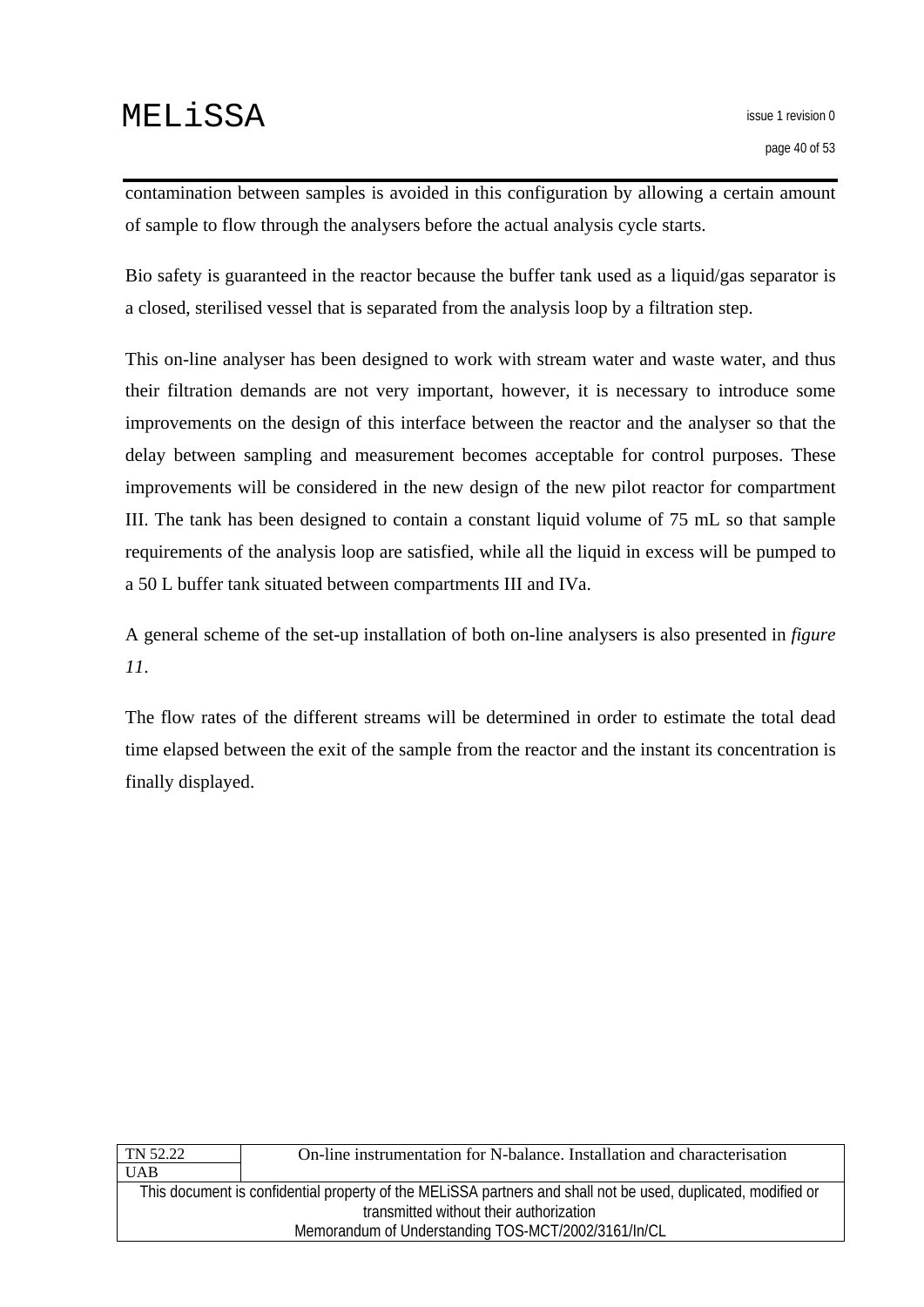

### Figure 3.1.- Sample extraction system diagram. *Fi*: liquid filter (0.22 μm).

The analysis cycle carried out by Aquanitra<sup>®</sup> and Aquamonia<sup>®</sup> is composed of several steps that can be adjusted in order to achieve the best possible performance of the analysers. The different steps are mainly the same in both analysers, and are defined herein:

■ *Initial time*: During this period of time previous to the analyses itself, sample is injected through the system in order to replace the remaining sample from the previous analysis cycle. During this elapse of time the sample does not reach the electrode.

| TN 52.22                                            | On-line instrumentation for N-balance. Installation and characterisation                                      |  |  |
|-----------------------------------------------------|---------------------------------------------------------------------------------------------------------------|--|--|
| <b>UAB</b>                                          |                                                                                                               |  |  |
|                                                     | This document is confidential property of the MELISSA partners and shall not be used, duplicated, modified or |  |  |
| transmitted without their authorization             |                                                                                                               |  |  |
| Memorandum of Understanding TOS-MCT/2002/3161/In/CL |                                                                                                               |  |  |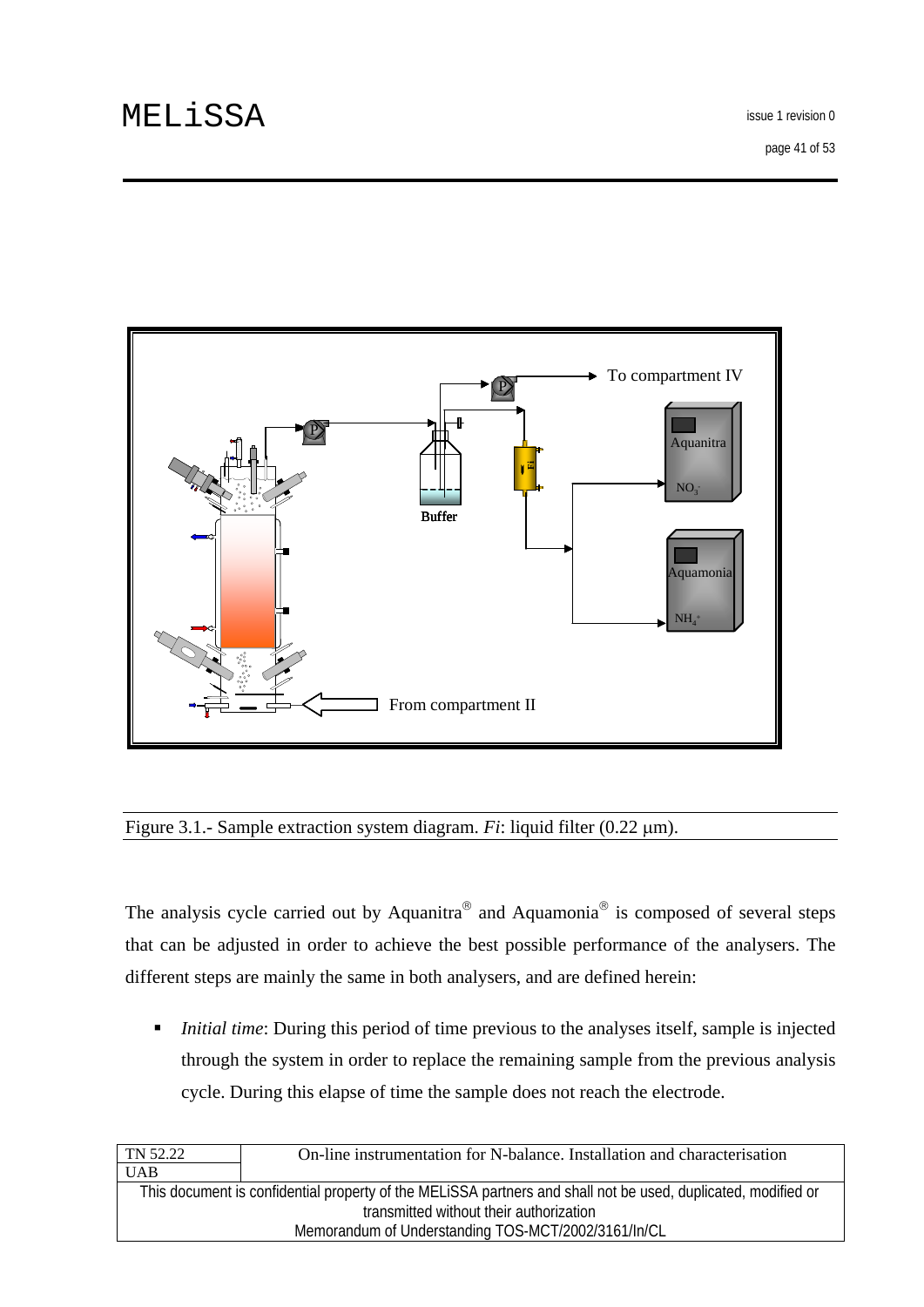- <span id="page-41-0"></span> *Stabilising time*: deionised water is flushed to the analyser in order to stabilise the electrode before each analysis. In this way it is also ensured that there is not any reagent modifier or sample left when the new analysis cycle begins and that the baseline, to which all measurements will be related, is correctly set-up.
- *Injection time*: Sample is injected to the detection system in order to obtain the maximum potential value from which the concentration is computed.

It is important to optimise these different time parameters to achieve the best possible performance. While the initial time has been set to the highest possible value in order to replace the sample remaining in the system, it is also important to take into account that, as the injection time increases, there is a negative effect on the lifetime of the electrode.

### **3.1 Sample and reagent requirements of the analysers**

The total sample requirements of both the ammonium and the nitrate analyser and the different times involved in the analysis cycle presented in table 3.1 will make it possible to estimate the total dead time.

| <b>AQUANITRA</b>                |                            | <b>AQUAMONIA</b>             |                          |  |
|---------------------------------|----------------------------|------------------------------|--------------------------|--|
| <b>Total analysis time</b>      | $16 \text{ min}$           | <b>Total analysis time</b>   | $16 \text{ min}$         |  |
| <b>Initial time</b>             | $5 \text{ min}$            | <b>Initial time</b>          | $5 \text{ min}$          |  |
| <b>Stabilisation time</b>       | 4 min                      | <b>Stabilisation time</b>    | 4 min                    |  |
| <b>Injection time</b>           | 11s                        | <b>Injection time</b>        | 100s                     |  |
| Time between samples            | 4 min                      | Time between samples         | 4 min                    |  |
| <b>Total Sample/analysis</b>    | 6 mL/analysis              | <b>Total Sample/analysis</b> | 12 mL/analysis           |  |
| Na <sub>2</sub> SO <sub>4</sub> | 7mL/analysis               | <b>Tris</b>                  | 4 mL/analysis            |  |
|                                 | 21 mL/calibration cycle    |                              | 16 mL/calibration cycle  |  |
| Water                           | 7mL/analysis               | Water                        | 8mL/analysis             |  |
|                                 | 21 mL/calibration cycle    |                              | 32mL/calibration cycle   |  |
|                                 | $0.5$ mL/calibration cycle | <b>NaOH</b>                  | 2mL/analysis             |  |
| <b>Nitrate Standards</b>        |                            |                              | 8mL/calibration cycle    |  |
|                                 |                            | <b>Ammonium Standards</b>    | 7.5 mL/calibration cycle |  |

|  |  | Table 3.1.- Main parameters and reagent consumption of the ammonium and nitrate analysers |
|--|--|-------------------------------------------------------------------------------------------|
|  |  |                                                                                           |

| On-line instrumentation for N-balance. Installation and characterisation                                      |  |  |  |
|---------------------------------------------------------------------------------------------------------------|--|--|--|
|                                                                                                               |  |  |  |
| This document is confidential property of the MELISSA partners and shall not be used, duplicated, modified or |  |  |  |
| transmitted without their authorization                                                                       |  |  |  |
| Memorandum of Understanding TOS-MCT/2002/3161/In/CL                                                           |  |  |  |
|                                                                                                               |  |  |  |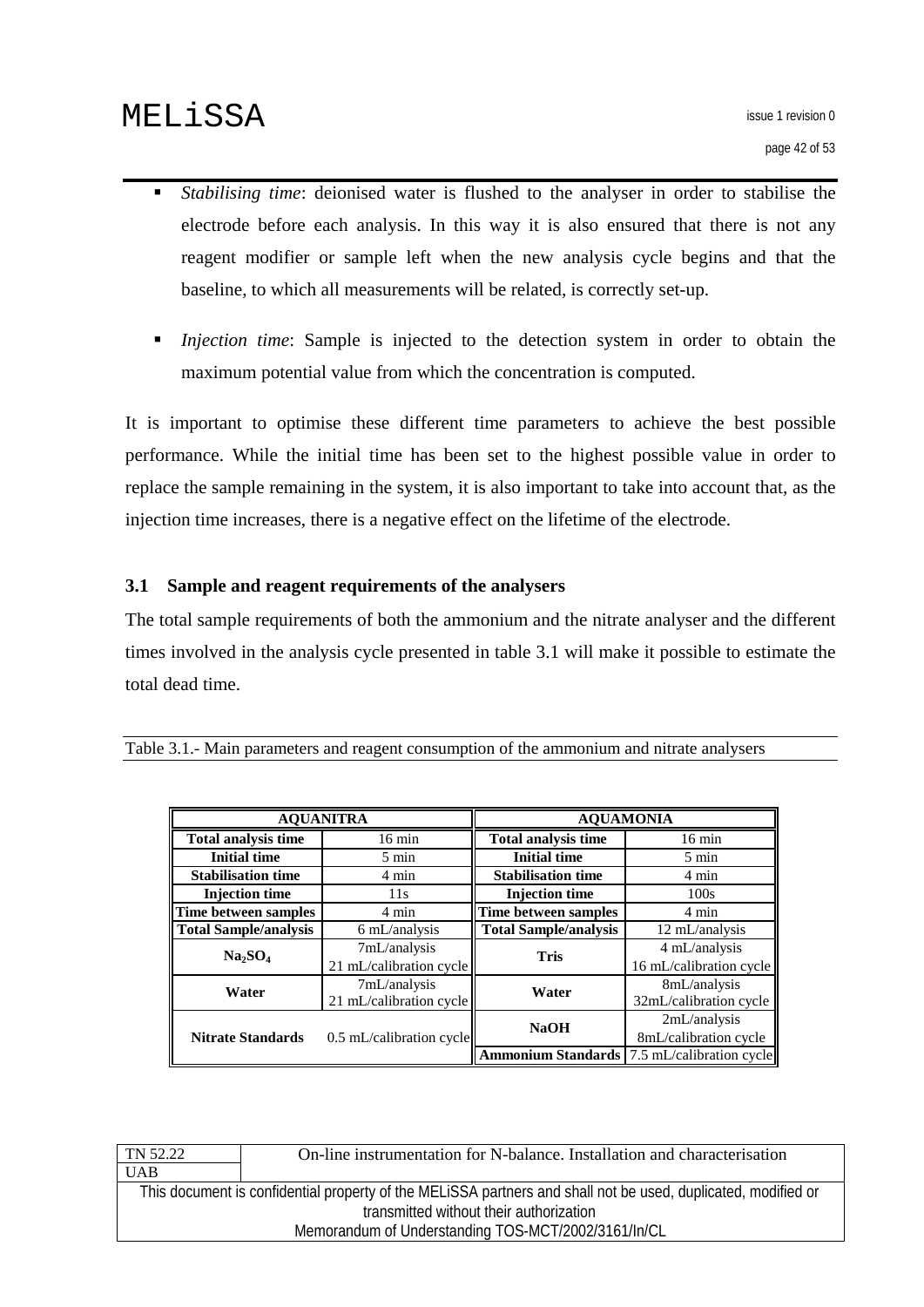<span id="page-42-0"></span>The volume of the buffer tank installed after the nitrifying reactor and the volume of liquid contained in the liquid filter used in these preliminary on-line tests are both of approximately 75 mL. Taking into account these two dead volumes a preliminary estimation of the dead time can be made. However, this estimation does not take into account the exact length and diameter of all the tubing and should only be used as a first approach to the calculation of the actual dead time.

All the different flow rates involved as well as the amount of sample consumed in each analysis cycle have been measured. The sample volume consumed by the analysers in each analysis cycle is presented in table 3.1. To solve the mass balances in the filter, the total amount of sample required by the analysis loop, i.e. the ammonium and the nitrate analysers, was calculated. The volumes in table 3.1 were measured in the laboratory after the optimal configuration of the analysers had been set up. The total volume of sample consumed in these conditions by the nitrate analyser was of 6 mL/analysis cycle, while the requirements of the ammonium analyser were higher, with a volume of 12 mL/analysis cycle used by Aquamonia and leading to a total volume of 18 mL.

By solving the mass balances in the reactor, the buffer tank and the filter unit, the response time of the analysis system to a perturbation on the steady state of the reactor has been estimated.

### **3.2 Estimation of the dead time in the buffer tank**

The residence time in the buffer tank used for phase-separation purposes is determined by the flow rate at which the nitrifying reactor is operated, and thus the dead time in the buffer tank can be estimated as a function of the liquid retention time in compartment III according to equation 3.1:

$$
\tau_{buffer} = \frac{V_{buffer}}{V_{reactor}} \cdot \tau_{reactor} \ (3.1)
$$

| TN 52.22                                                                                                      | On-line instrumentation for N-balance. Installation and characterisation |  |  |
|---------------------------------------------------------------------------------------------------------------|--------------------------------------------------------------------------|--|--|
| <b>UAB</b>                                                                                                    |                                                                          |  |  |
| This document is confidential property of the MELISSA partners and shall not be used, duplicated, modified or |                                                                          |  |  |
| transmitted without their authorization                                                                       |                                                                          |  |  |
| Memorandum of Understanding TOS-MCT/2002/3161/In/CL                                                           |                                                                          |  |  |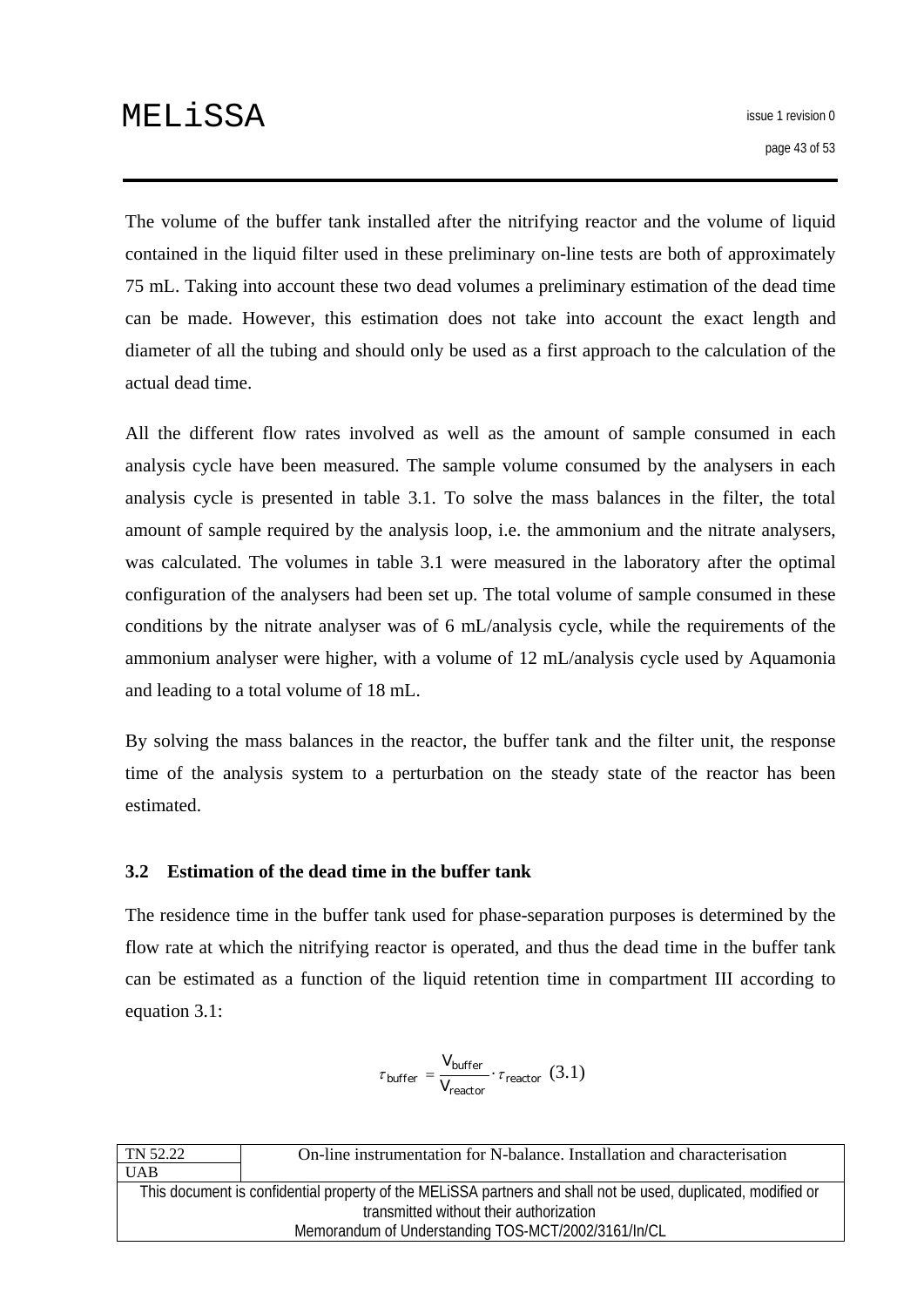<span id="page-43-0"></span>This ratio between the two retention times is obtained from the combination of equations 3.2 and 3.3.

$$
t_{dead buffer} \equiv \tau_{buffer} = \frac{V_{buffer}}{Q_{out\,CIII}} = \frac{V_{buffer}}{Q_{C\,Na} + Q_{filter}} \tag{3.2}
$$

$$
\tau_{reactor} = \frac{V_{reactor}}{Q_{out\,CIII}} \quad (3.3)
$$

Taking into account the normal range of flowrate in the reactor (0.15 L/h-0.6 L/h) and the volume of the buffer tank, its residence time can be calculated using the equations presented above. The dead time in the gas/liquid separation step is between 30 minutes (with a flowrate of 0.15L/h) and 7.5 minutes (with a flowrate of 0.60L/h) when a 75 mL buffer tank is used. The dead time due to phase separation can be estimated as 2% of the liquid residence time in the reactor.

In order to reduce the delay caused by the buffer tank, its volume can be significantly reduced. To this effect, the design of a new sampling system is foreseen and will be considered when the hardware of compartment III is updated.

#### **3.3 Estimation of the dead time in the filter**

The main contribution to the total delay in the nitrate and ammonium measurements comes from the use of a filter with an important dead volume. The flow rate that enters the analysis loop during injection is of 3mL/min, but it needs to flow through the dead volume of the filter before it reaches the analysers, and thus the delay is highly dependent on the characteristics of the filter. Initially a liquid filter (Opticap®, Millipore) with a pore size of 0.22μm was used but

| TN 52.22                                                                                                      | On-line instrumentation for N-balance. Installation and characterisation |  |  |
|---------------------------------------------------------------------------------------------------------------|--------------------------------------------------------------------------|--|--|
| <b>UAB</b>                                                                                                    |                                                                          |  |  |
| This document is confidential property of the MELISSA partners and shall not be used, duplicated, modified or |                                                                          |  |  |
| transmitted without their authorization                                                                       |                                                                          |  |  |
| Memorandum of Understanding TOS-MCT/2002/3161/In/CL                                                           |                                                                          |  |  |
|                                                                                                               |                                                                          |  |  |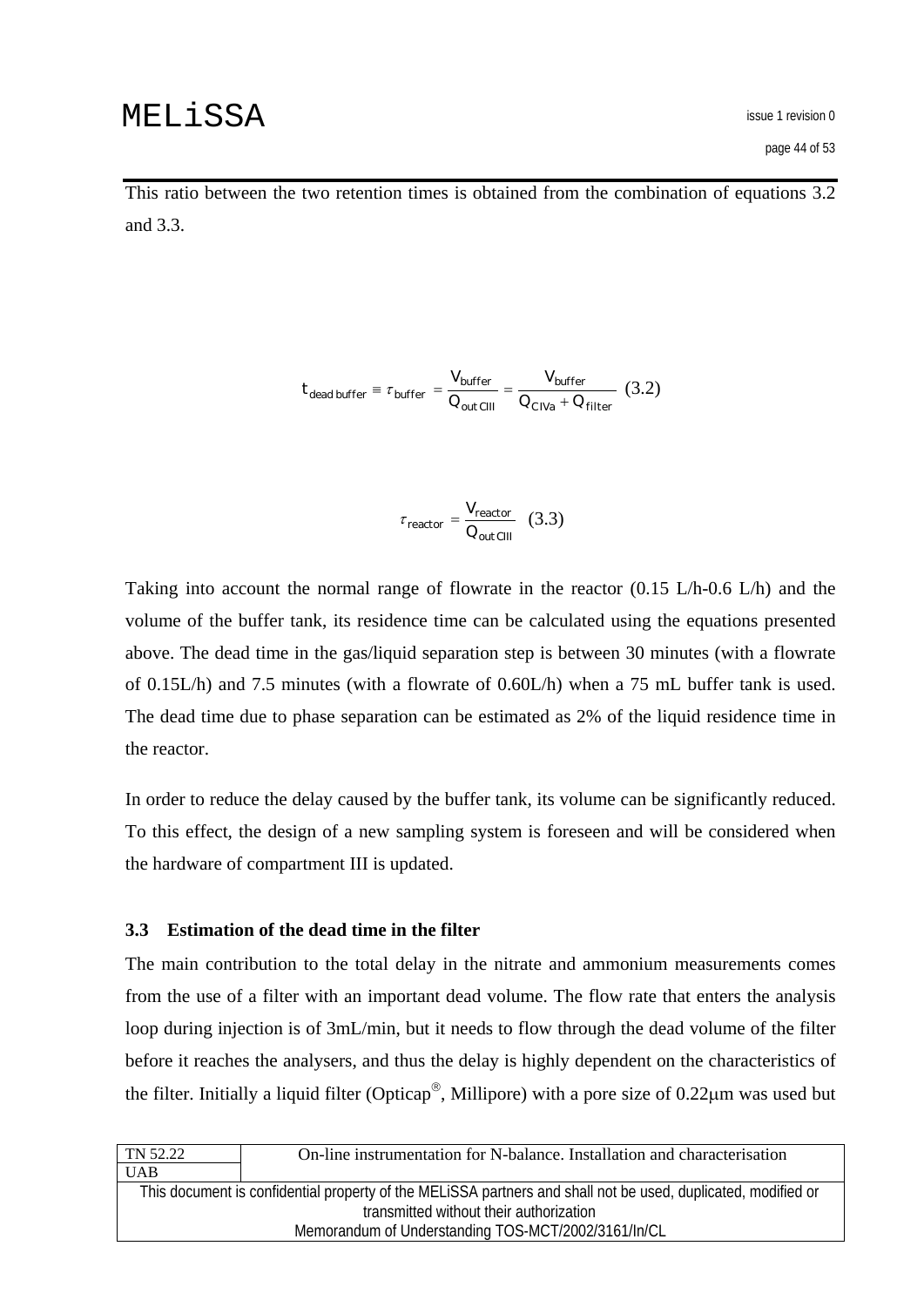its dead volume lead us to look for an alternative filter. In the end it was replaced with a 0.45μm filter that had a much lower dead volume of only 5 mL approximately.

Similarly to the estimation of the dead time in the buffer tank, the delay due to the filter was calculated with equation 3.4.

$$
t_{dead\ filter} \equiv \tau_{filter} = \frac{V_{filter}}{Q_{analyser}} \qquad (3.4)
$$

The dead time in the filter is determined by the sample requirements of the analysers (see table 3.1). It was assumed that the analysis cycles of both analysers are synchronized, and the estimated dead time referred to the total volume of the filter was estimated to be 0.89 min/mL, which stands for a dead time of 65 minutes with the 75 mL filter we used during the first tests, and a dead time of less than 5 minutes with the 0.22 μm filter with the filter holder. The total amount of sample consumed in each analysis cycle by each one of the analysers can be found in table 3.1. Taking into account that every cycle lasts for 16 minutes, an average flow rate of 1 mL/min going through the filter during analysis is obtained.

| Liquid volume reactor                    | 3.8L                          |
|------------------------------------------|-------------------------------|
| Residence time reactor                   | $6 - 25 h$                    |
| Gas-liquid phase separator               | 75 mL (first tests) $-25$ mL  |
| Filter                                   | $5 \text{ mL}$                |
| Average flow rate $Q_{\text{Aquantira}}$ | $0.4$ mL/min                  |
| Average flow rate QAquanomia             | $0.75$ mL/min                 |
| Dead time in phase separator             | $2.5 - 10$ min                |
| $(25 \text{ mL buffer})$                 | (depending on residence time) |
| Dead time in filter                      | $5 \text{ min}$               |
| Dead time analysis loop and tubing       | $0.5 \text{ min}$             |
| Total dead time                          | 8-15.5 min                    |

**Table 3.2**: Description of the main elements of the connexion between the pilot reactor of compartment III and the nitrogen analysis loop.

In order to reduce the total dead time, the initial time during which the sample is flowing through the system could be increased, although the frequency of analysis would eventually be reduced and there would not be a significant improvement on the response.

| <b>UAB</b>                                                                                                    |  |  |  |
|---------------------------------------------------------------------------------------------------------------|--|--|--|
|                                                                                                               |  |  |  |
| This document is confidential property of the MELISSA partners and shall not be used, duplicated, modified or |  |  |  |
| transmitted without their authorization                                                                       |  |  |  |
| Memorandum of Understanding TOS-MCT/2002/3161/In/CL                                                           |  |  |  |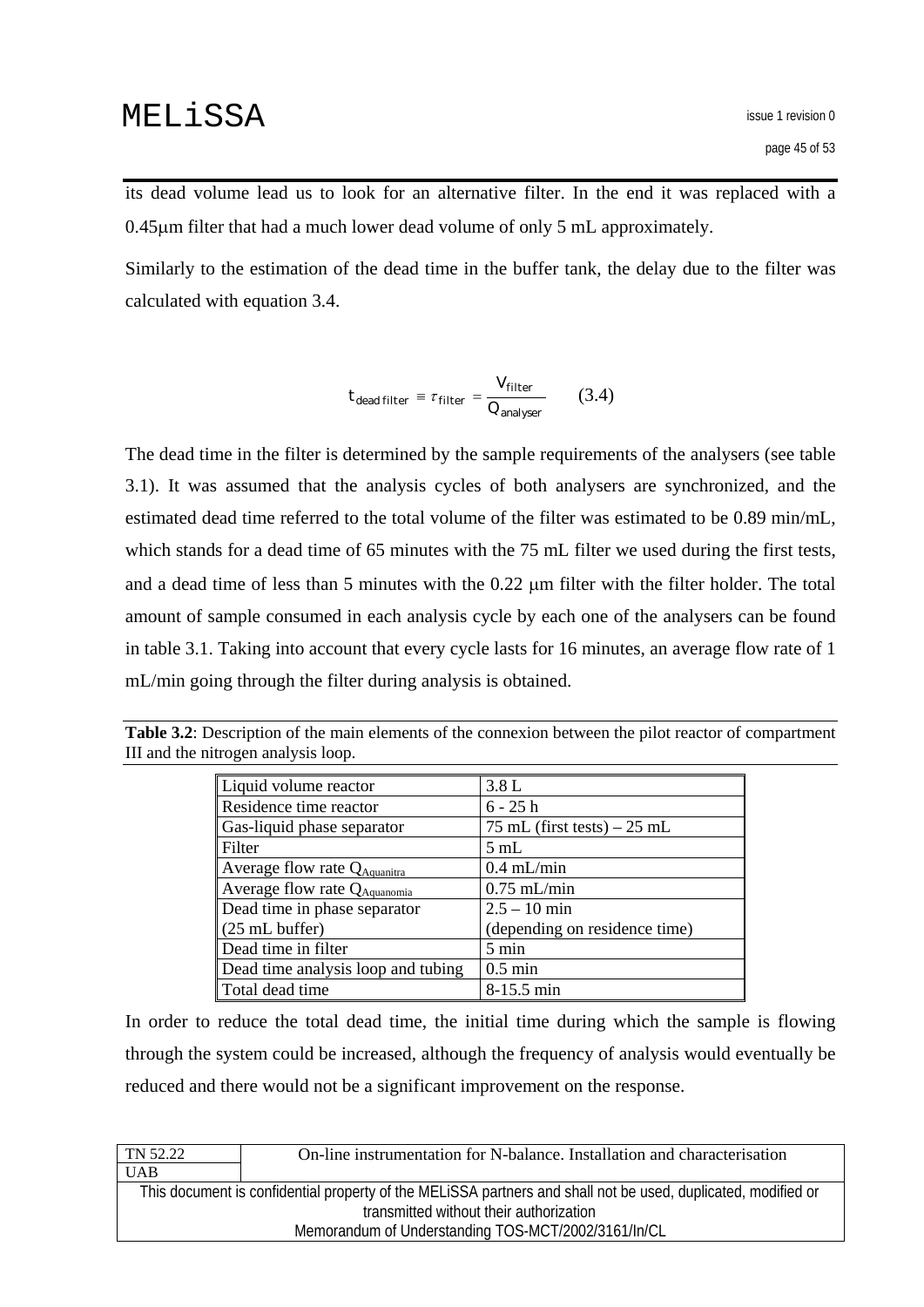Foreseen improvements should include significant reduction in the dead volumes involved in the sampling extraction, phase separation and filtration. Homogenisation of the liquid sample after phase-separation in the buffer tank would also lead to more accurate results.

| TN 52.22                                                                                                      | On-line instrumentation for N-balance. Installation and characterisation |  |  |
|---------------------------------------------------------------------------------------------------------------|--------------------------------------------------------------------------|--|--|
| <b>UAB</b>                                                                                                    |                                                                          |  |  |
| This document is confidential property of the MELISSA partners and shall not be used, duplicated, modified or |                                                                          |  |  |
| transmitted without their authorization                                                                       |                                                                          |  |  |
| Memorandum of Understanding TOS-MCT/2002/3161/In/CL                                                           |                                                                          |  |  |
|                                                                                                               |                                                                          |  |  |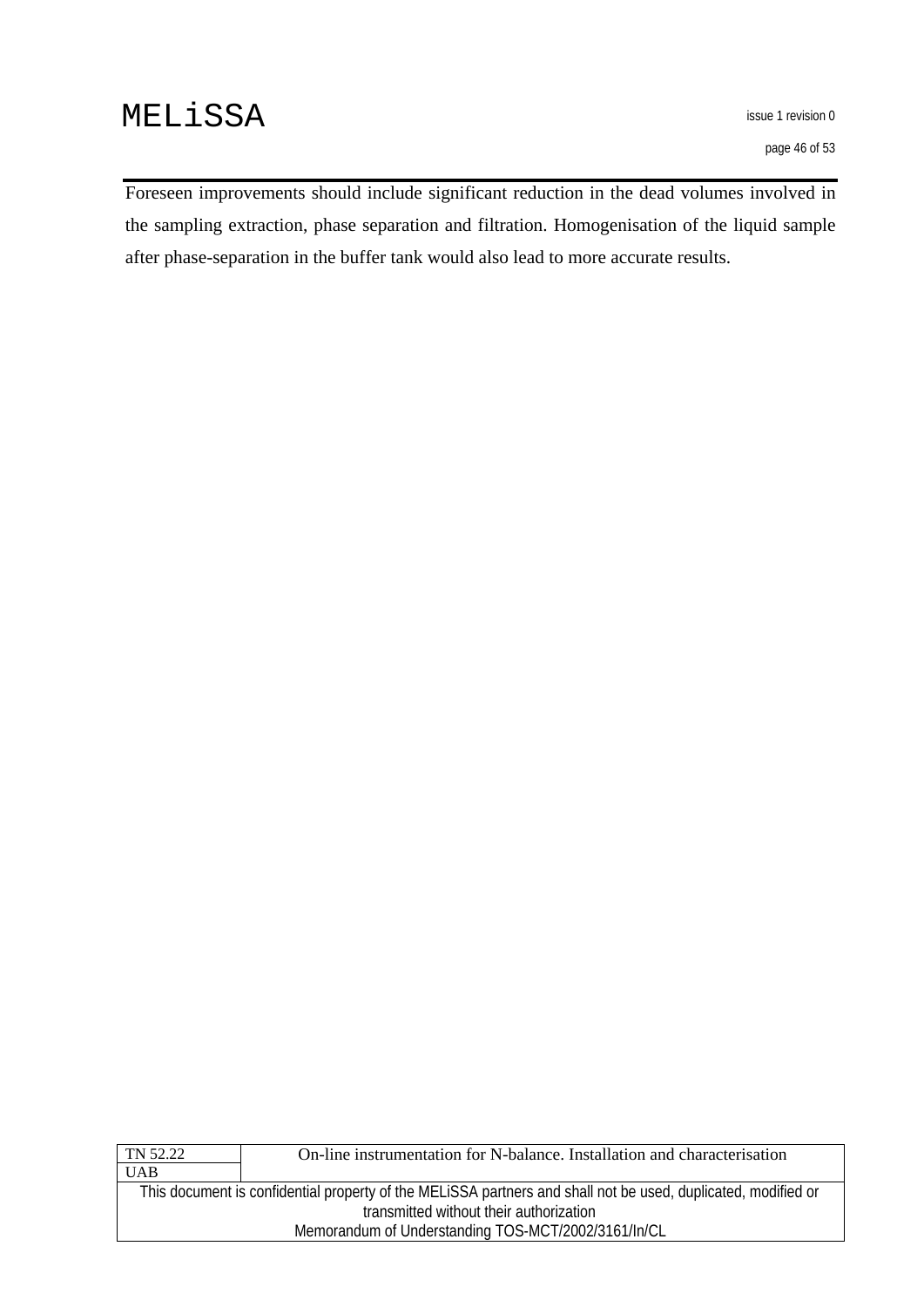# <span id="page-46-0"></span>**4 PRELIMINARY TESTS WITH ON-LINE ANALYSERS**

As a final validation, a series of experiments was performed after connecting the nitrate and ammonium analysers on-line.

### **4.1 Tests performed with Aquanitra**

The results obtained during two periods of time within the same steady state are presented in figure 4.1 as a function of time. The black horizontal line symbolises the expected nitrate concentration, while data provided by the analyser over the time are represented by the black circles.

With the results shown in table 4.1 the correct performance of Aquanitra<sup>®</sup> connected on-line to the nitrifying reactor is verified.



| Figure 4.1.- On-line tests performed with Aquanitra over two periods of time. |  |  |
|-------------------------------------------------------------------------------|--|--|
|-------------------------------------------------------------------------------|--|--|

| TN 52.22                                                                                                      | On-line instrumentation for N-balance. Installation and characterisation |
|---------------------------------------------------------------------------------------------------------------|--------------------------------------------------------------------------|
| <b>UAB</b>                                                                                                    |                                                                          |
| This document is confidential property of the MELISSA partners and shall not be used, duplicated, modified or |                                                                          |
| transmitted without their authorization                                                                       |                                                                          |
| Memorandum of Understanding TOS-MCT/2002/3161/In/CL                                                           |                                                                          |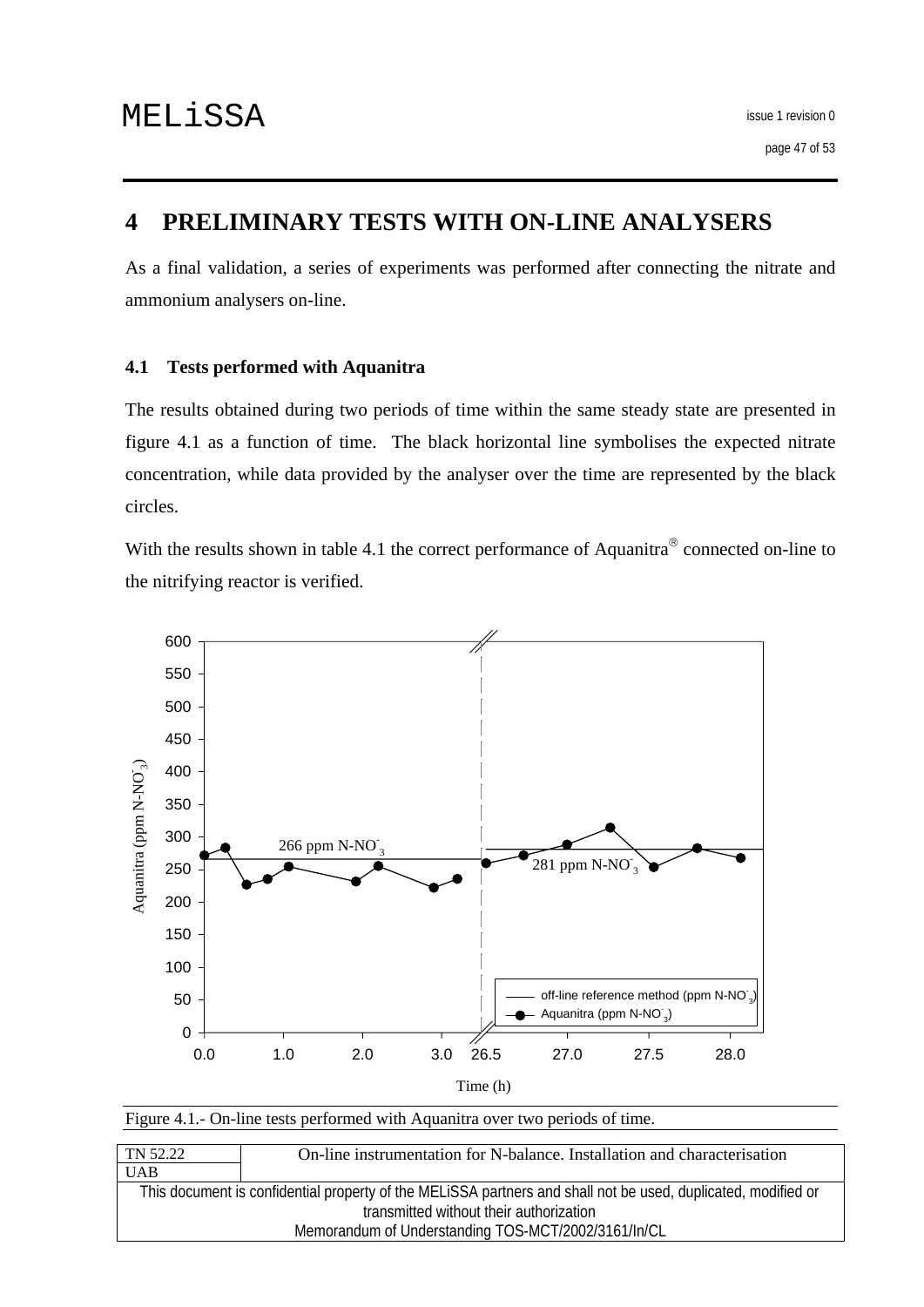<span id="page-47-0"></span>The same procedure was followed with the ammonium analyser and the results will be presented herein. It must be taken into account that, by the time these preliminary experiments were taking place the nitrifying reactor was operated at a very low flow rate, and thus the conversion to nitrate was almost complete. This led to very low concentration of ammonium, which were not adequate to check the correct performance of the analyser in a more usual, and higher, concentration range.

| Real            | Aquanitra       | <b>Standard Deviation   Relative SD</b> |        | <b>Relative Error</b> |
|-----------------|-----------------|-----------------------------------------|--------|-----------------------|
| (ppm $N-NO_3$ ) | (ppm $N-NO_3$ ) | (ppm $N-NO_3$ )                         | $($ %) | $($ %)                |
| 266             | 246.3           | 21.14                                   | 8.6    | $-7.4$                |
| 281             | 276.8           | 23.82                                   | 8.6    | $-1.5$                |

Table 4.1.- Deviation and repeatability summary for the experiments shown in figure 12

### **4.2 Tests performed with Aquamonia**

The high differences between the results obtained off-line with the reference method (1.36  $mg/L$  N-NH<sub>4</sub><sup>+</sup>) and the results obtained with the on-line analyser, which can be found in figure 4.2, can be reduced by selecting two standard solutions for calibration in a lower concentration range. During these preliminary experiments, degradation of ammonium in the nitrifying reactor was almost complete and thus the standards of 10-50 ppm were not adequate and lead to important errors as can be seen in figure 4.2.

| TN 52.22                                                                                                      | On-line instrumentation for N-balance. Installation and characterisation |
|---------------------------------------------------------------------------------------------------------------|--------------------------------------------------------------------------|
| <b>UAB</b>                                                                                                    |                                                                          |
| This document is confidential property of the MELISSA partners and shall not be used, duplicated, modified or |                                                                          |
| transmitted without their authorization                                                                       |                                                                          |
| Memorandum of Understanding TOS-MCT/2002/3161/In/CL                                                           |                                                                          |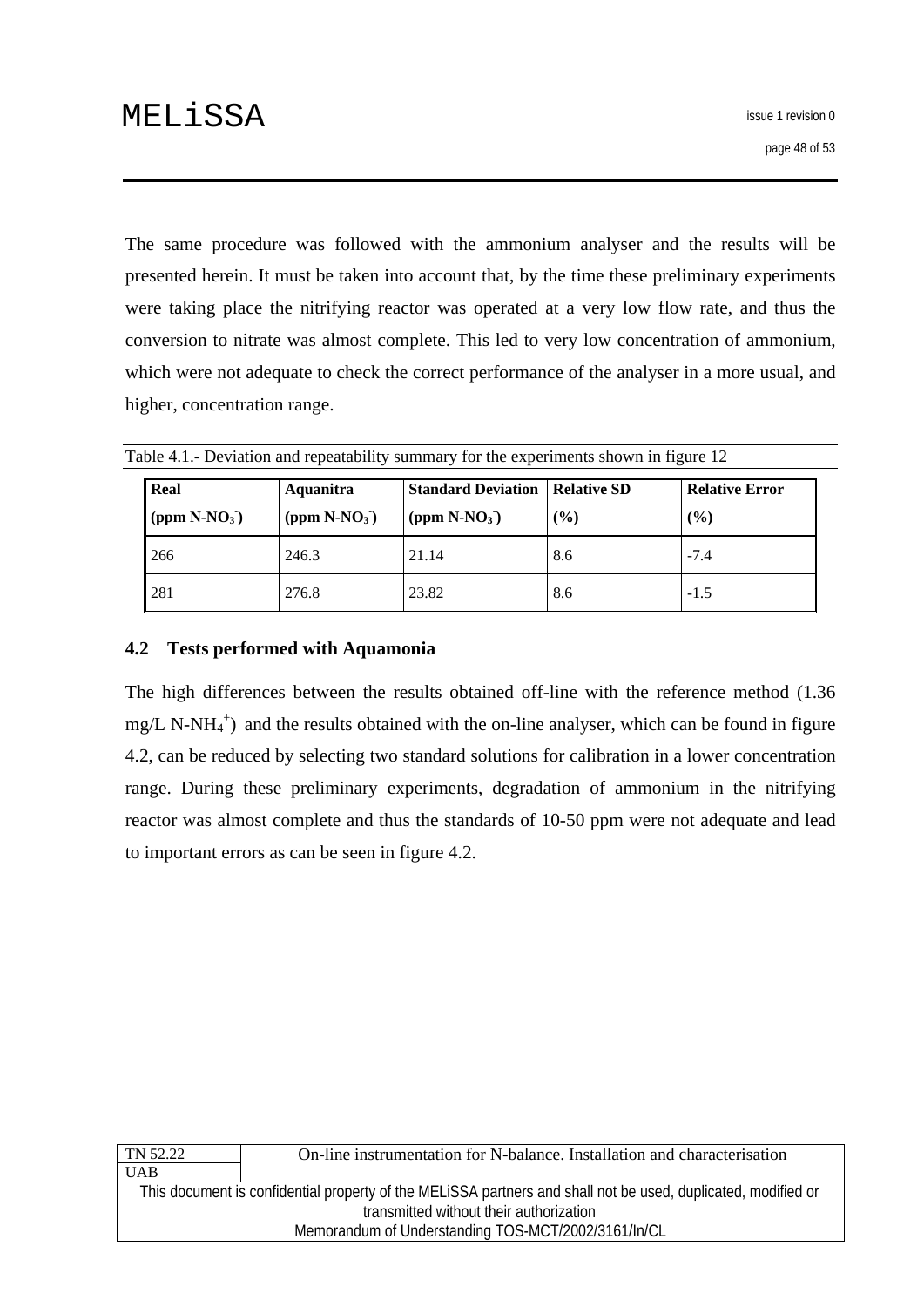issue 1 revision 0

page 49 of 53



Figure 4.2.- On-line tests performed with AQUAMONIA over two periods of time.

Although the analyser has a detection limit of 0.02 ppm N-NH $_4^+$ , its reliability in low ranges of concentrations strongly depends on the correct selection of the standard solutions used for calibration.

Therefore, in order to improve the performance of the analyser in future experiments special attention has been put in selecting the ammonium standards used for calibration.

| On-line instrumentation for N-balance. Installation and characterisation                                      |  |
|---------------------------------------------------------------------------------------------------------------|--|
|                                                                                                               |  |
| This document is confidential property of the MELISSA partners and shall not be used, duplicated, modified or |  |
| transmitted without their authorization                                                                       |  |
| Memorandum of Understanding TOS-MCT/2002/3161/In/CL                                                           |  |
|                                                                                                               |  |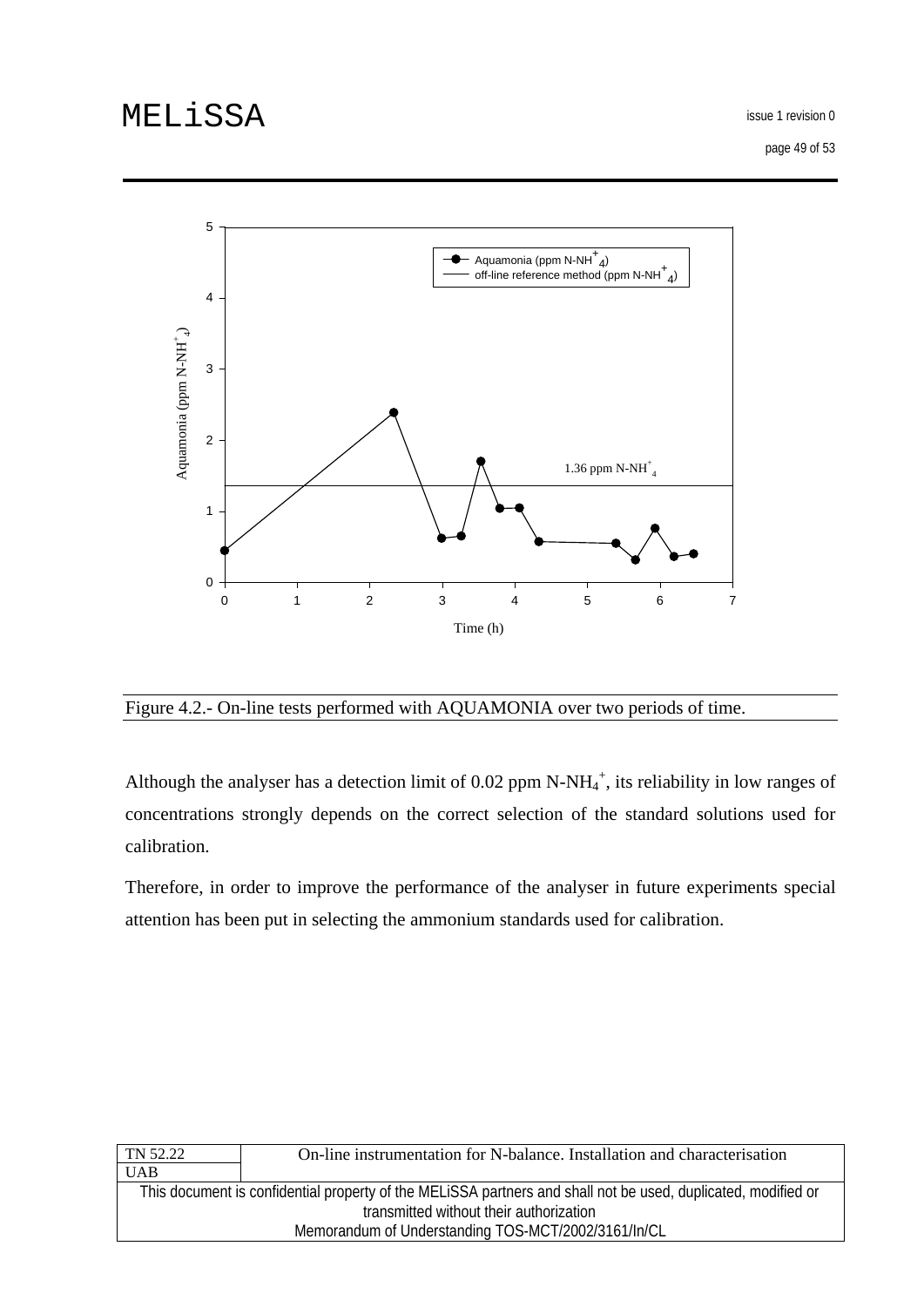# <span id="page-49-0"></span>**5 CONCLUSIONS**

Both the ammonium and the nitrate analysers have proved to have a good reliability either offline or when connected on-line to compartment III. A set of experiments was performed with the main objective to select the best analytical variables for each analyser. Standard solutions, fresh medium with different concentrations of ammonium and nitrate, and real samples were used to perform these tests. Once the analysers had been tested over different steady states, and their reliability been proved in different operational conditions of the nitrifying reactor, the response of the analysers and the sampling system in an event of a disturbance has to be tested. The results from these new experiments will be presented in technical note 52.4.

The experimental set-up used to perform these preliminary experiments with the analyzers connected on-line to the pilot reactor of compartment III showed some problems, the most important being the fact that some conversion may be attained outside the bioreactor due to the biomass accumulation in the buffer tank and the tubing used to connect the outlet of the reactor and the analysers, which would make up the real levels of ammonium and nitrate inside the nitrifying reactor. To avoid this problem the buffer tank will be replaced periodically and the distance between the reactor and the analysers will be kept as short as possible in order to avoid this problem to the maximum extent.

The main interferences have been identified for the ammonium and the nitrate selective electrodes, and the optimal configuration to avoid the effect of interference has been discussed in this document.

| On-line instrumentation for N-balance. Installation and characterisation                                      |  |
|---------------------------------------------------------------------------------------------------------------|--|
|                                                                                                               |  |
| This document is confidential property of the MELISSA partners and shall not be used, duplicated, modified or |  |
| transmitted without their authorization                                                                       |  |
| Memorandum of Understanding TOS-MCT/2002/3161/In/CL                                                           |  |
|                                                                                                               |  |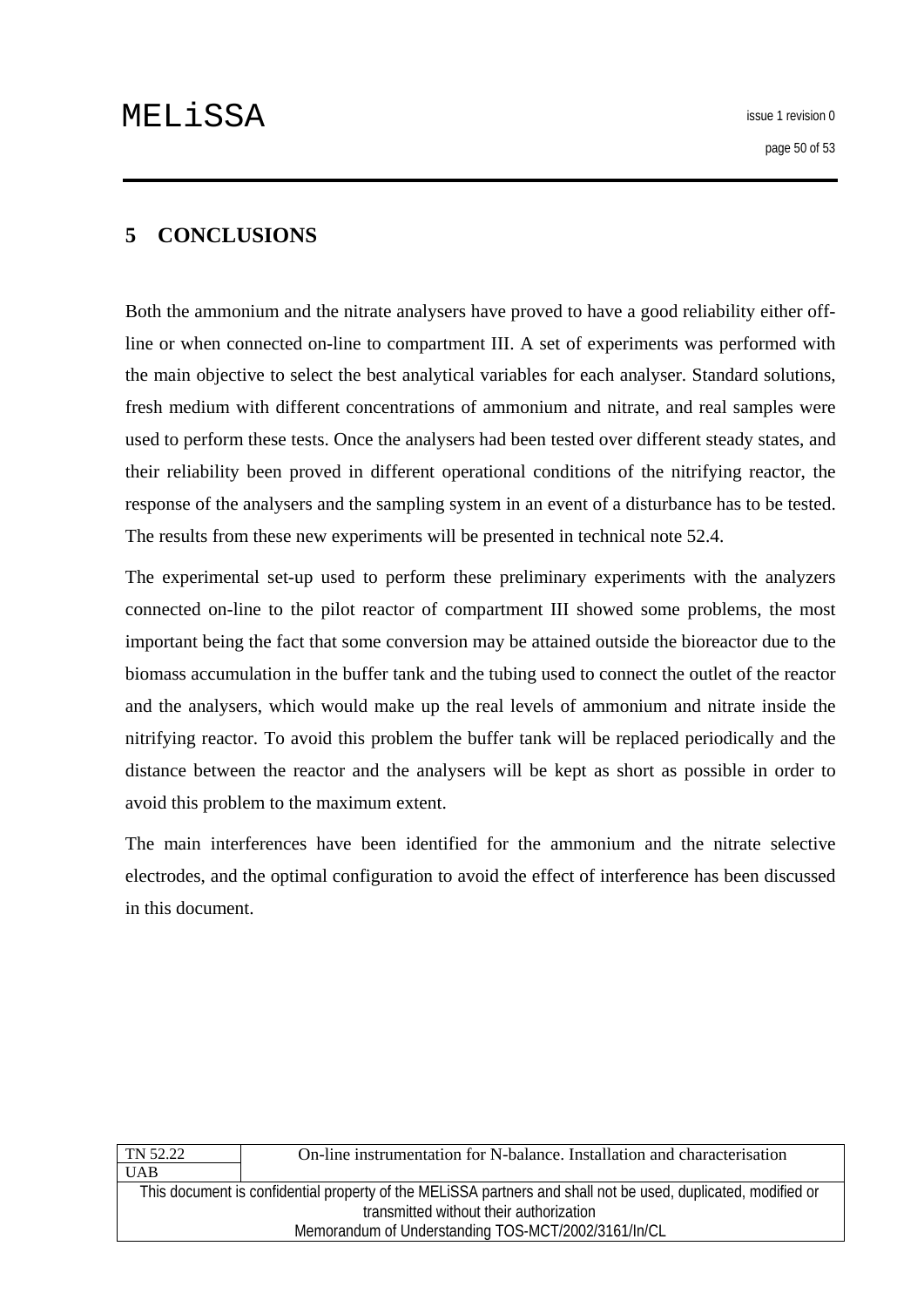## <span id="page-50-0"></span>**6 REFERENCES**

**Alegret, J.; Alonso, J. and Martínez-Fàbregas, E. (1989).** Flow injection system for on-line potentiometric monitoring of ammonia in freshwater streams. Analyst, **114**: 1443-1447.

**Barquero Cáceres, E.J. (2001).** Disseny, construcció i avaluació d'analitzadors per a la monitorització mediambiental. PhD Thesis. Universitat Autònoma de Barcelona.

**Beltran, A.; Artigas, J.; Jiménez, C.; Mas, R.; Bartrolí, J. and Alonso, J. (2002).**  Development of durable nitrate-selective membranes for all-solid state ISE and ISFET sensors based on photocurable compositions. Electroanalysis, **14**, 3, 213-220.

**Massana, M.; Carrera, J.; Montràs, A. and Alonso, J.** (2001) Automatic analyser of nitrate ion for control nitrification/denitrification process. VI trobada de transfronterera sobre Sensors i Biosensors. Toulouse, France, 20-21 September 2001.

Pérez, J.; Montesinos, J.L. and Gòdia, F. (2001). Operation of the packed-bed pilot scale reactor. Technical Note 43.3. ESTEC/CONTRACT11549/95/NL/FG

**Montràs, A,; Pérez, J. and Gòdia, F.** (2002). On-line instrumentation for N balance. Technical Note 52.21. ESTEC/CONTRACT13292/98/NL/MV.

**Leclercq JJ. (**2002). TN48.3. Nitrite and biomass predictors of the nitrifying compartment phase III: First validation.

| TN 52.22                                                                                                      | On-line instrumentation for N-balance. Installation and characterisation |
|---------------------------------------------------------------------------------------------------------------|--------------------------------------------------------------------------|
| <b>UAB</b>                                                                                                    |                                                                          |
| This document is confidential property of the MELISSA partners and shall not be used, duplicated, modified or |                                                                          |
| transmitted without their authorization                                                                       |                                                                          |
| Memorandum of Understanding TOS-MCT/2002/3161/In/CL                                                           |                                                                          |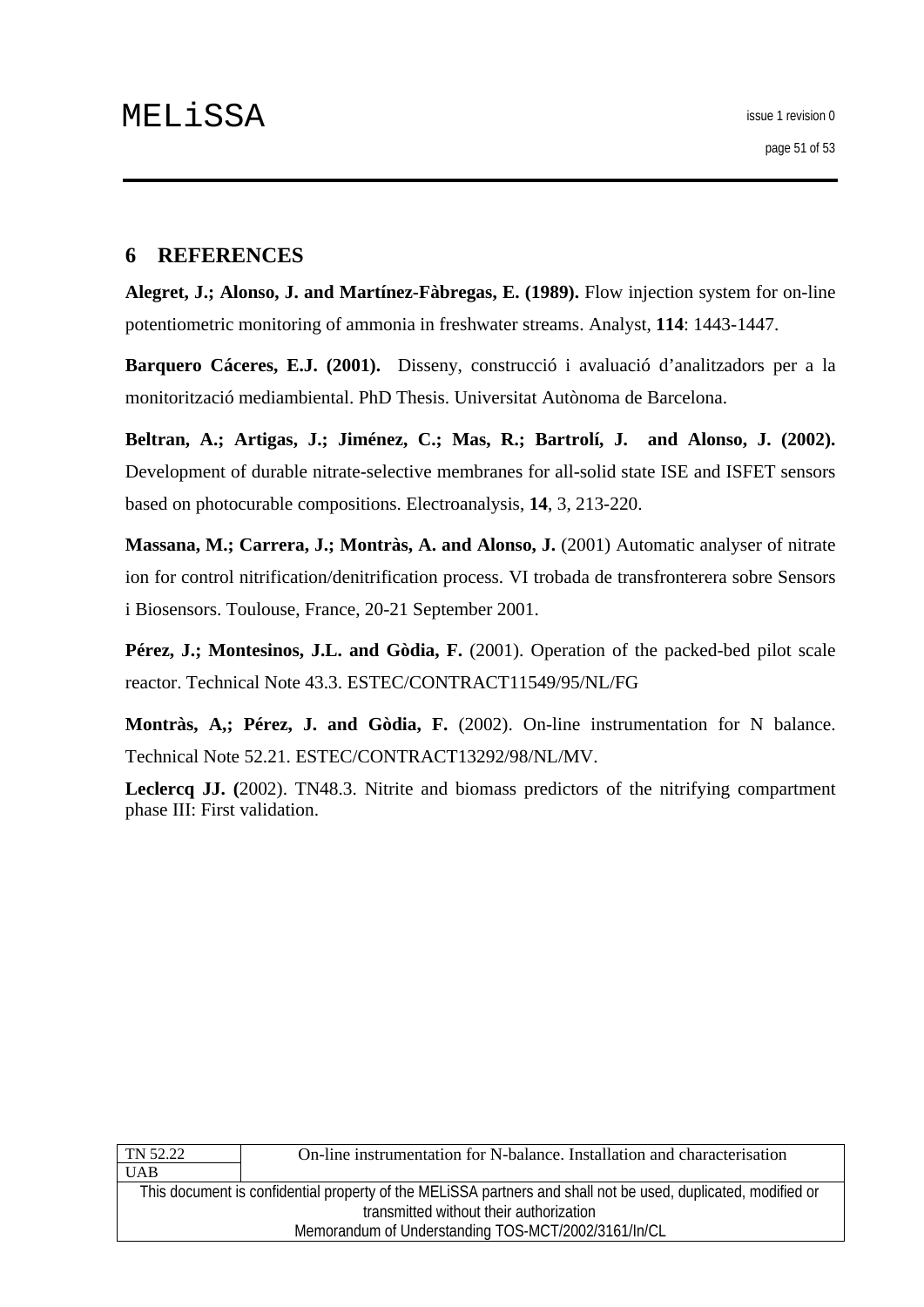# <span id="page-51-0"></span>**7 COMMENTS ON TN 52.22**

- **Section 2.17, page 38/51** 
	- **Could you please precise where do the slopes figures are coming from?**

## **Maximum effective operation time: are there recommendations from the supplier?**

The slopes and maximum effective operation times presented in this section of the TN are those the characterization process of the analyzers proved adequate.

Less conservative values for both parameters were indeed suggested by the supplier, but they were not suitable for the purpose these analyzers are intended for in the MELISSA pilot plant. The figures provided in the manual by the supplier are the following:

# \***Slope of the calibration curve**

- 1. ammonium analyzer:  $40mV/dec < K_2 < 80mV/dec$
- 2. nitrate analyzer:  $35 \text{mV/dec} \leq K_2 \leq 65 \text{mV/dec}$

# \***Maximum effective operation time of the Ion Selective Electrodes**:

- 1. ammonium analyser: 3 years
- 2. nitrate analyzer:3 years

The reason why the recommendations given by the supplier had to be modified can be mainly attributed to the following factors:

- The **frequency of analysis** required is much higher than that required by the application these analyzers were originally developed to perform, which leads to lower lifetime of the electrodes.
- The **complexity of the samples** to be analyzed. The first prototypes of these analyzers were conceived to monitor  $NO<sub>3</sub>$  in much simpler media such as river water. The frequency of the replacements is notably increased in the nitrate analyzer due to the high concentration of interfering ions such as  $HCO<sub>3</sub>$  and  $NO<sub>2</sub>$ , whose high concentration not only was found to reduce the lifetime of the electrode itself, but it also made it necessary to use a reagent modifier with a high ionic strength to avoid interference, which also contributes to reducing the lifetime of the electrode.

| On-line instrumentation for N-balance. Installation and characterisation                                      |  |
|---------------------------------------------------------------------------------------------------------------|--|
|                                                                                                               |  |
| This document is confidential property of the MELISSA partners and shall not be used, duplicated, modified or |  |
| transmitted without their authorization                                                                       |  |
| Memorandum of Understanding TOS-MCT/2002/3161/In/CL                                                           |  |
|                                                                                                               |  |